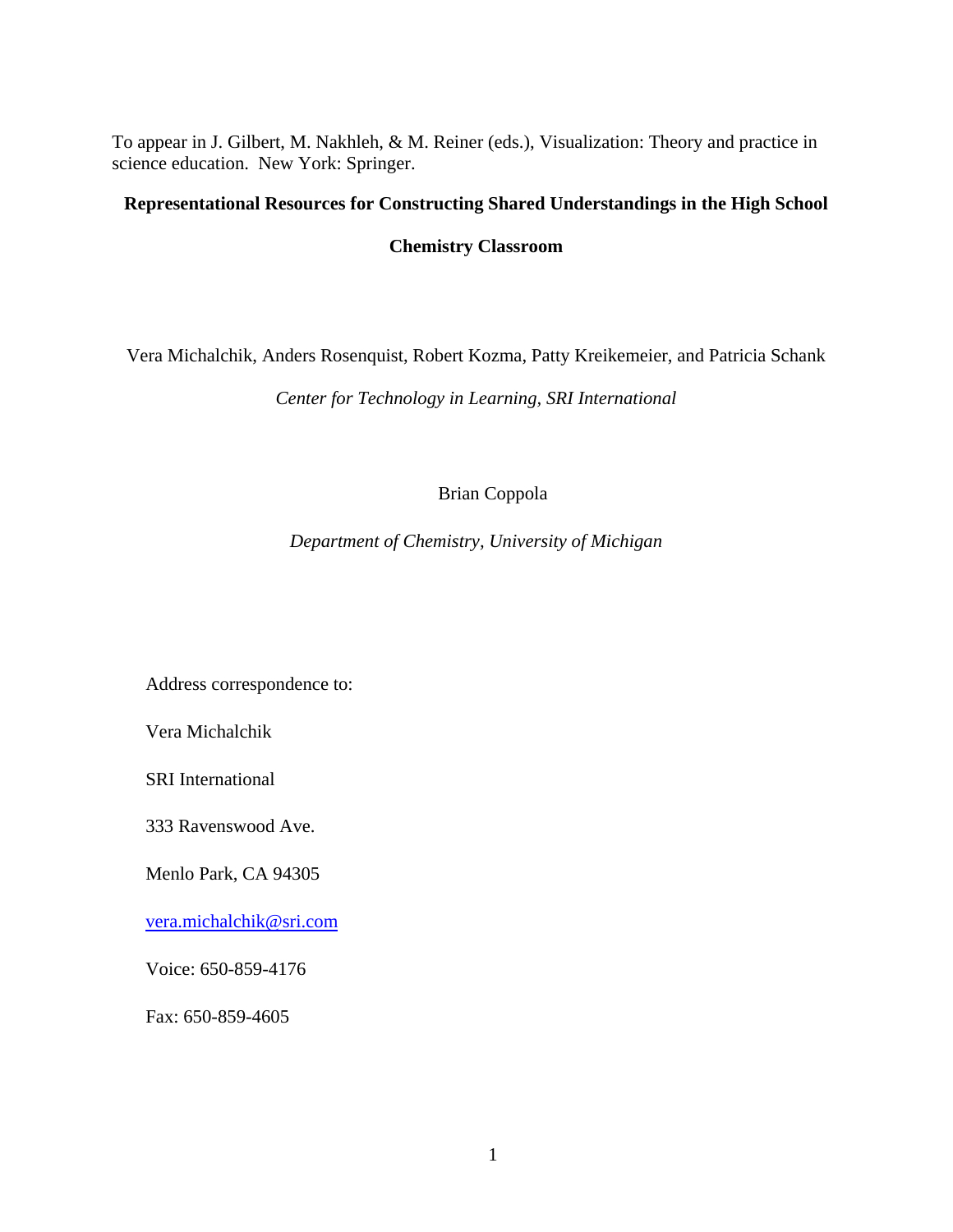### ABSTRACT

This chapter reports on the use of representational resources within a computer-based environment, called *ChemSense*, to support high school chemistry students' representational practices and their understanding of key chemical concepts. In designing *ChemSense*, we hypothesized that it would provide students with symbolic resources they could use to jointly construct representations of observable physical phenomena and to explain these phenomena in terms of underlying chemical entities and processes. This study examines the role that these representational resources play in supporting students' representational practices and their emerging chemical understanding. To elucidate how *ChemSense* supports the development of representational practice and chemical understanding, we provide an analysis of students' conversation while they use *ChemSense* in the laboratory. Our findings indicate that students use *ChemSense* to construct their shared understanding of chemical phenomena in a common representational space. Their representations serve as key symbolic resources in students' collaborative efforts to generate coherent explanations of the phenomena they are investigating. On the basis of our analysis we conclude that when using representational resources as part of collaborative investigations, the nature of students' conversation becomes more 'chemical' and students deepen their understanding of the molecular nature of physical phenomena that have, as a result, become chemical.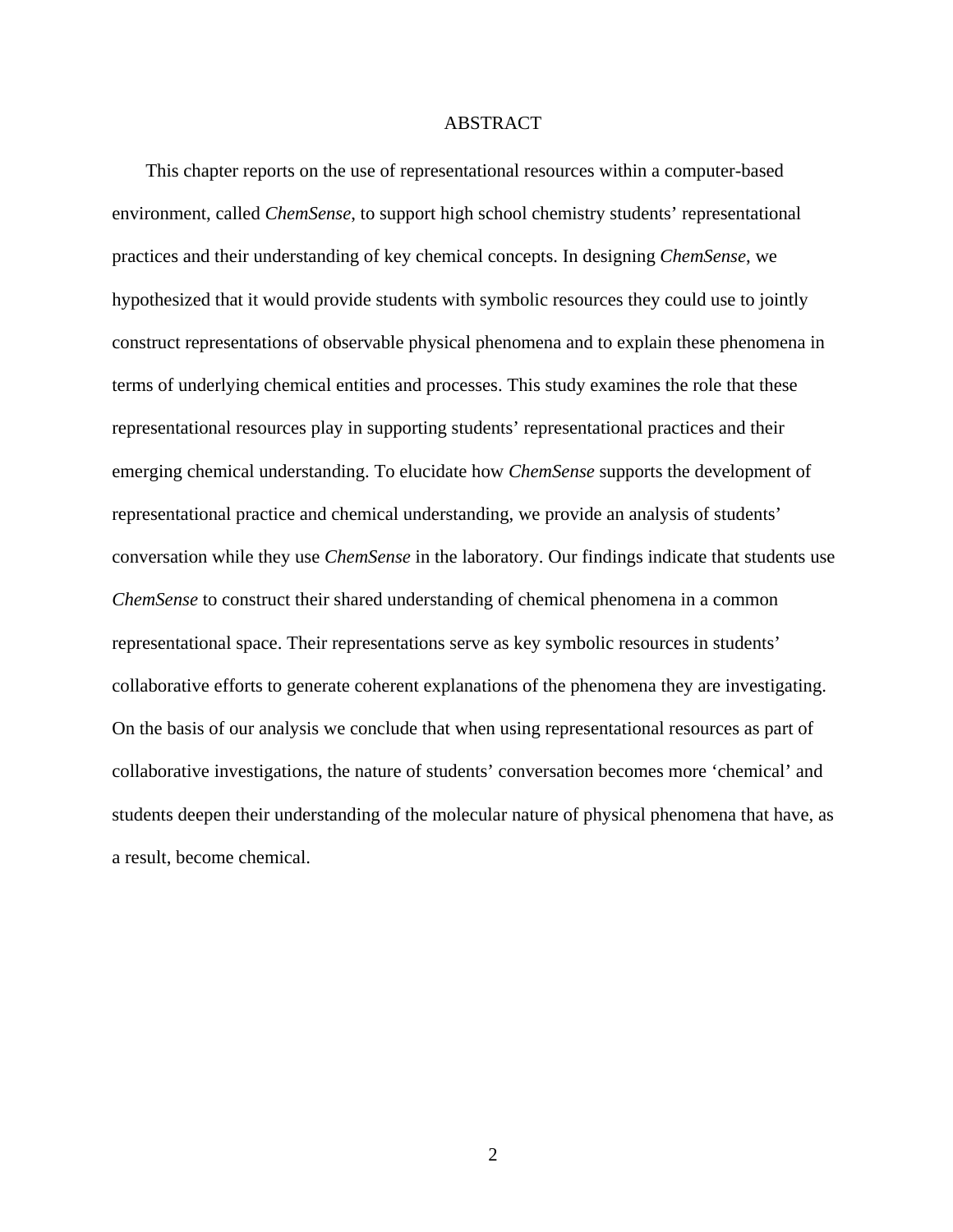### INTRODUCTION

In an important sense, chemistry is the practice of using representations to understand molecular phenomena (Hoffmann & Laszlo, 1991). In the history and current practice of chemistry, understanding molecular properties and processes has been a challenge, in large part because molecules and their properties are not available to direct perception. Consequently, chemists have designed a range of representational systems that mediate between something that they cannot see and something that they can. Some representations—such as formulas, equations, and structural diagrams—are generated by the scientists themselves to conceptualize, plan, and interpret the results of the research they are conducting. Some representations are generated by research instruments, such as spectrographs and chromatographs, which give physical manifestation to certain aspects of molecules, such as the mass of their structural components. And some representations, specifically graphical molecular models, are generated by scientists using computer technology. However they are created, making meaning with representations is a core practice of the chemistry community and is essential to the understanding that chemists have of their domain. In an observational study of chemists in their laboratories, Kozma, Chin, Russell, and Marx (2000) found that chemists used a variety of representations together to construct an understanding of the chemical phenomena they investigated in their experiments. Chemists used structural diagrams to describe the composition and geometry of the compounds that they were trying to synthesize. They used diagrams and chemical equations to reason about the reaction mechanisms needed to transform reagents into products and the physical processes that would support these transformations. Chemists analyzed various instrumental displays and printouts to verify the composition and structure of the compounds that they were trying to synthesize. As they worked together to understand the results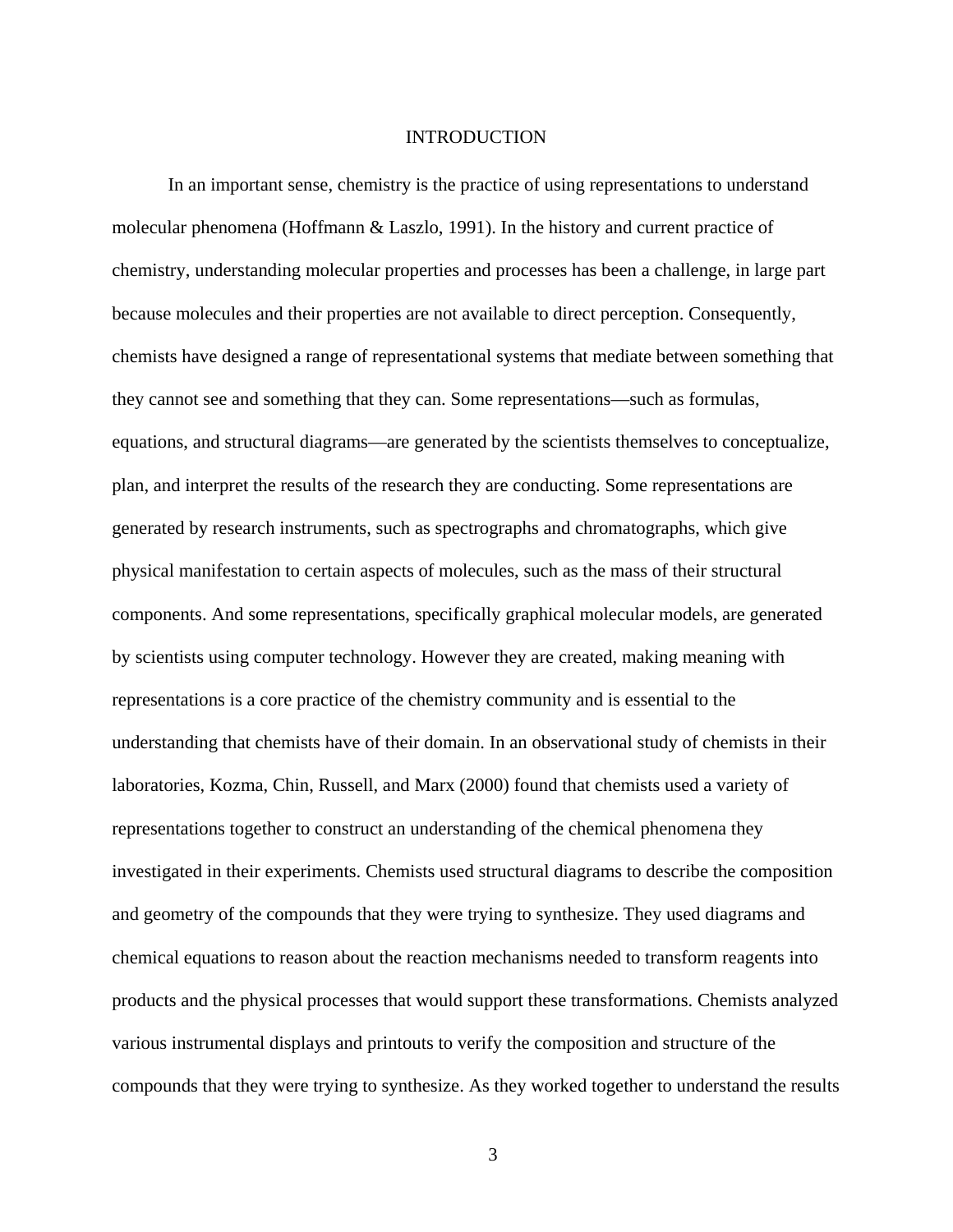of their investigations, chemists made references to specific features of the printouts (e.g., peaks on nuclear magnetic resonance or mass spectra) as warrants for claims that the desired products were obtained. In the course of their collaborative work, they both draw on and contribute to the shared understanding of their domain as it is encoded in their representational systems. In this regard, the meaning of the symbolic representations and the physical phenomena to which they refer are mutually constitutive and reify one another (Roth, in press). That is, the meaning of the chemical representations emerges out of chemists' interaction with the specific phenomena in the laboratory, and at the same time the laboratory phenomena become socially constructed as "chemical" through the use of these representations. However, the deep understanding and rich representational practices of chemists stand in sharp contrast to those of chemistry students. In Kozma's (2000a) observations of university students enrolled in an organic chemistry course, there was little use of representations during their wet-lab experiments. The primary interaction among student lab partners was focused on setting up equipment, troubleshooting procedural problems, and interacting with the physical properties of the reagents they were using (e.g., was their crystalline product washed enough or dry enough). Unlike the discourse of chemists, Kozma observed very little discussion among students about the molecular properties of the compounds they were synthesizing or the reaction mechanism that might be taking place during their experiments. The poor representational practices of students in the laboratory observed by Kozma correspond to results from other studies (Hinton & Nakhleh, 1999; Gabel, 1998; Nakhleh, 2002; Kozma & Russell, 1997). Too often, students do not relate phenomena they perceive in the laboratory (reagents precipitating or changing color) to underlying entities and processes (bonds forming or breaking between atoms) (Bunce & Gabel, 2002; Hinton & Nakhleh, 1999). At the same time, students are able to solve chemical equations but do not know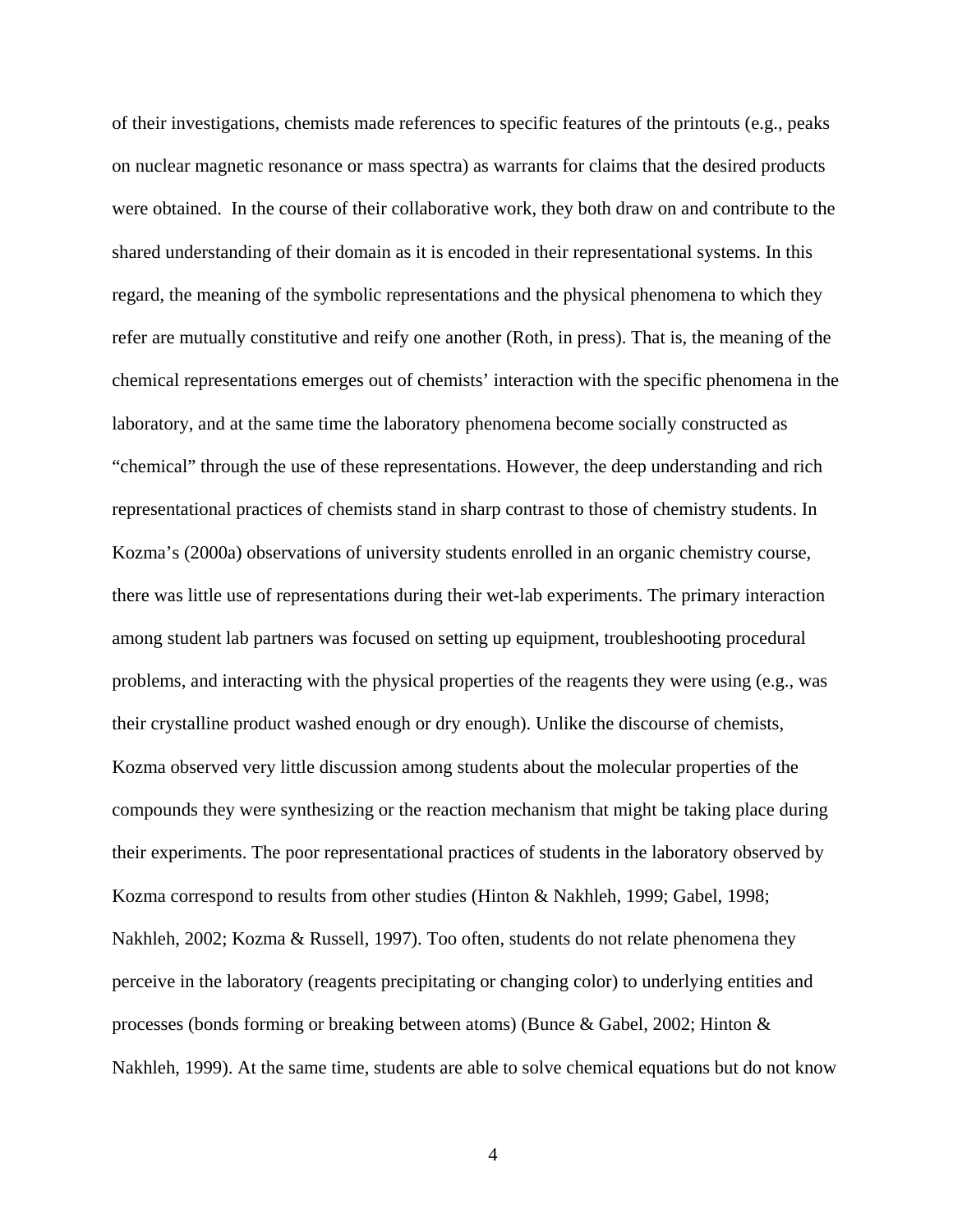how these connect to the aperceptual chemical phenomena they represent (Dori, Barak, & Adir, 2003; Hinton & Nakhleh, 1999; Nakhleh, Lowrey, & Mitchell, 1996). As a result, the representations and related practices that are so meaningful and useful to chemists are relatively meaningless to students, and they are not able to use these to develop a chemical understanding. As Krajcik (1991) points out, although students frequently become good at manipulating chemical symbols, they often treat them as mathematical puzzles without possessing an understanding of the chemistry that corresponds to these symbols.

The root cause of this problem, we believe, is the way representations are typically used in chemistry courses. Standard chemistry textbooks are filled with problems at the end of each chapter for which students manipulate various representations to get the correct answer, but these problems do not correspond to experienced laboratory phenomena. Or as part of their laboratory report, students are asked to compute the concentration of reagents at different temperatures, but their procedures are mechanical and not part of authentic laboratory investigation. The lack of connection between representations and their meaning is due to the disconnection between representational use and the practice of laboratory chemistry. In the design experiment reported in this paper, we address this problem. We report on the use of representational resources in a high school chemistry laboratory that were designed specifically to support the development of students' skills in the use of representations in a laboratory context and the development of their understanding of the chemical nature of the phenomena that they investigate. In this report, we describe the computer-based environment that we designed, called *ChemSense*, and we list the theory-based hypotheses embedded in the particulars of its design. We examine the impact of the use of the environment on the representational competence and chemical understanding of high school chemistry students. We also analyze the conversation of students while they use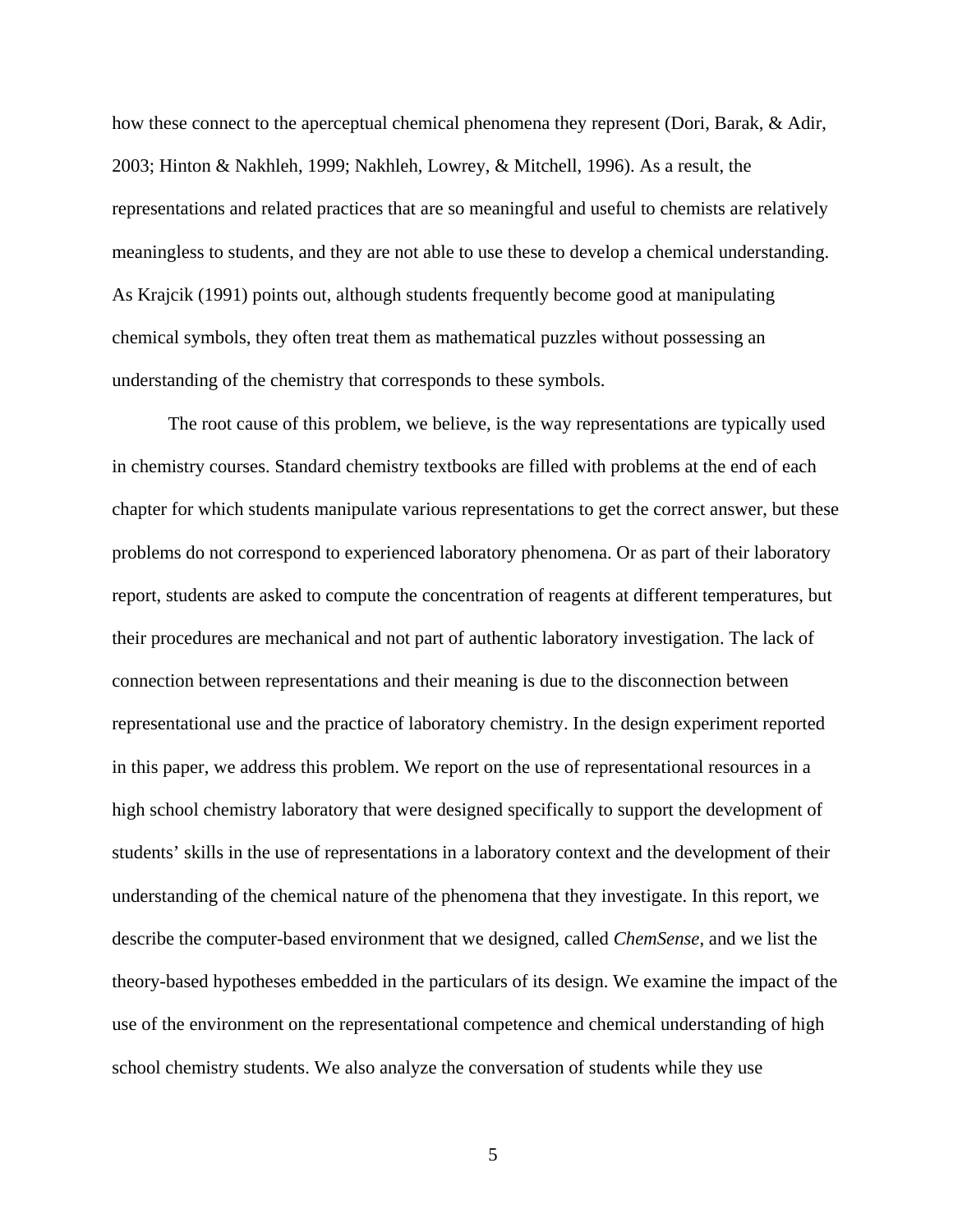*ChemSense* in the laboratory to elucidate the mechanisms by which *ChemSense* supports the development of representational practice and chemical understanding.

## Theoretical Perspective

The theoretical perspective we take in our research and design is situative. In brief, situative theory posits that the concrete details of settings shape social and psychological processes of participants through the constraints and affordances of the material, informational, and social systems that characterize the setting (Greeno, 1998; Roth, 1998, 2001). *Constraints* are those characteristics that structure and to some extent limit the range of possible actions within the system. *Affordances* are those resources in the environment and enabling characteristics of the person or group that increase the range of possible actions in certain ways. Situative analyses emphasize communication and reasoning about and with physical objects (tools, artifacts, etc.) and events in the setting of an activity. *Representations* serve a special function within the situative theoretical perspective since representations do not have meaning in themselves. Rather, meanings are characterized as relationships between the representations and the objects and events to which the representations refer but that are not present. As such, representations—such as written or drawn symbols, iconic gestures or diagrams, and spoken, gestured, written, or drawn indices—are not intended to be treated as objects themselves but as things that "stand for" or "refer to" other objects, representations, or situations. That is, the meanings of representations do not inhere in the qualities of the representations themselves but are derived as people interpret them, thereby constructing semiotic, "refers-to" relations between occurrences of the representation and entities or events that they designate. Creating these refersto relationships is an important practice of a community and a source of their shared understanding. As people engage in activities in a community, they become "attuned" to the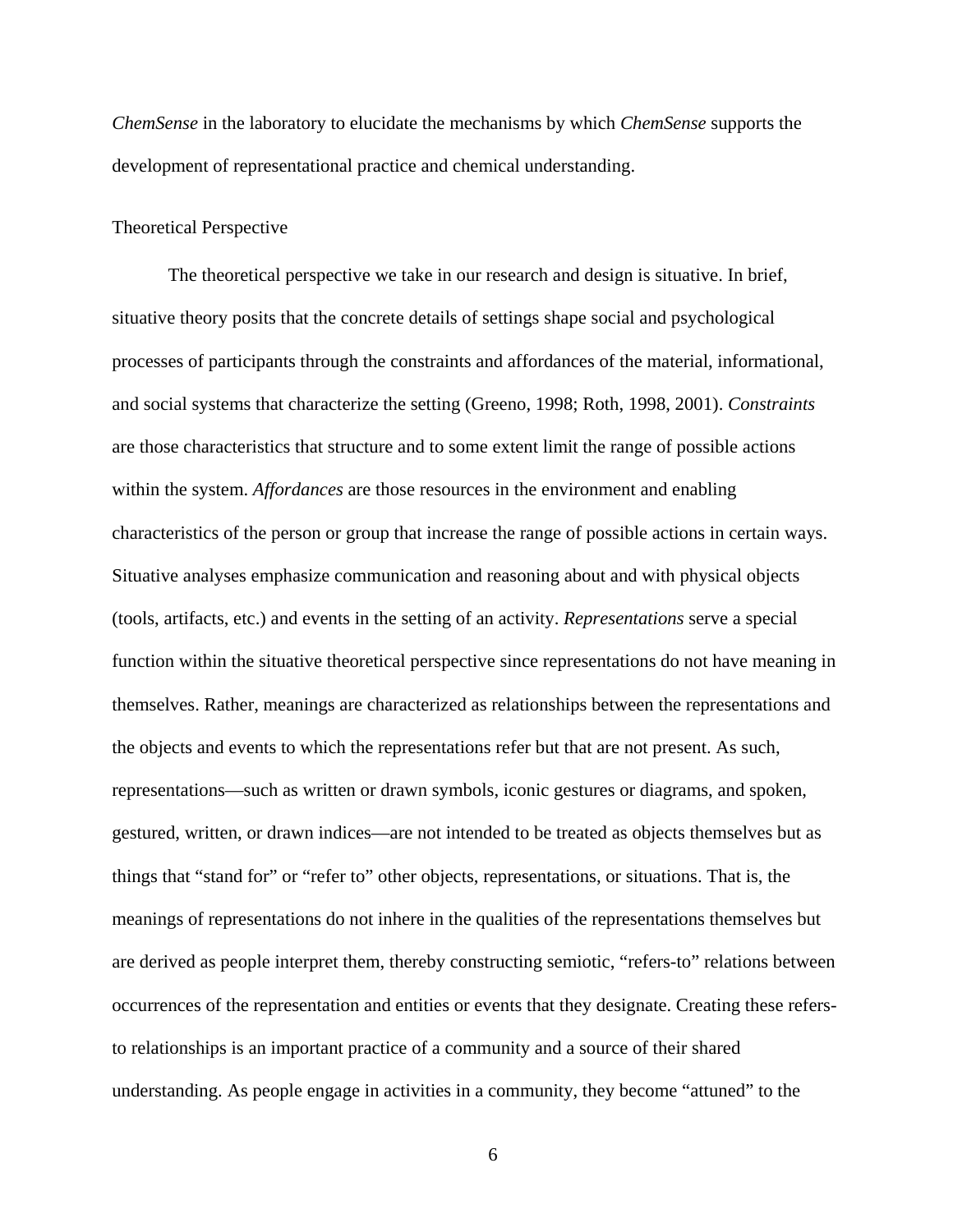affordances and constraints of the material and symbolic resources of its various settings. Crucial to the function of any social system or community are the conventions of interpreting meanings of representations. Likewise, attunements to the constraints and affordances of these conventions are essential for an individual's emerging participation in the practices of a community. From a situative perspective, learning can be viewed largely as a progressive attunement to disciplinary ways of seeing and using representations within a community (Goodwin, 1995; Greeno & Hall, 1997; Stevens & Hall, 1998). Accordingly, recent efforts to examine science learning *as* participation in legitimate scientific activity—its particular discursive and behavioral forms, including experimentation and analysis—have focused increasingly on the characteristics and social use of scientific representations (Lemke, 1990; Roth, 1995). From the situative perspective, Greeno (1998) characterizes classrooms that are oriented to these practices as ones that encourage students to participate in activities that include the formulation and evaluation of conjectures, examples, applications, hypotheses, evidence, conclusions, and arguments consequently promoting conceptual growth and skill acquisition in relation to these participatory activities. In such classrooms, discussions are organized to foster not only students' learning of the subject-matter domain but also their learning to participate in the discourse practices that organize the discussions. Students in these settings use representations to express their understanding of key concepts in the domain and, perhaps more importantly, to learn to use those representational systems in developing and sharing their understandings of questions, hypotheses, and arguments in the domain. Such student practice reflects recent thinking in pragmatics (e.g., Clark, 1996), ethnomethodology (e.g., Schegloff, 1992), linguistic anthropology (e.g., Hanks, 1999), and learning theory (Barron, 2003) that emphasizes the role of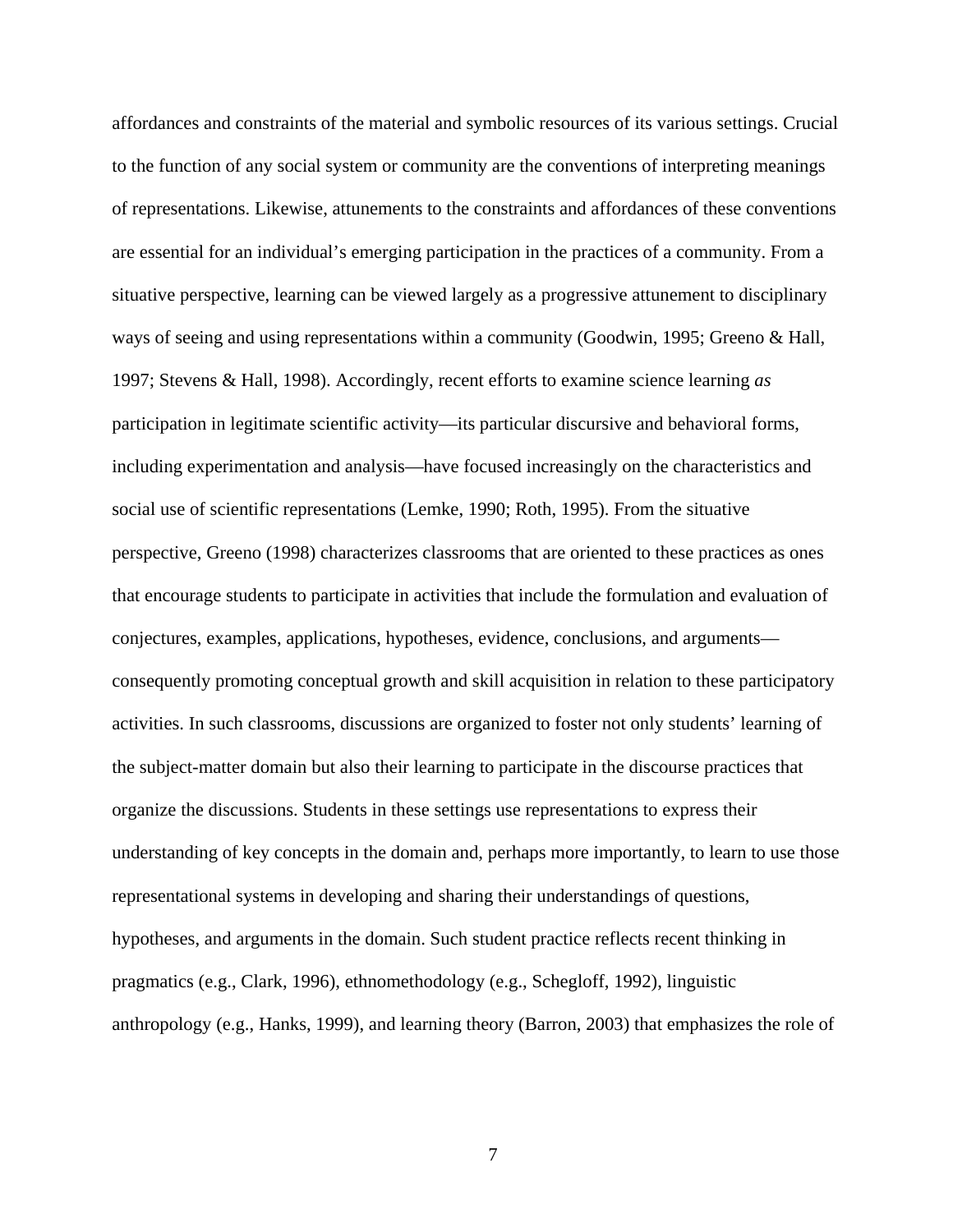discursive representations and phenomenal objects as referential resources in establishing intersubjectivity and shared attention in the joint construction of meaning.

Using the situative perspective, we have designed a representational system— *ChemSense*—to support students' representational practices in the context of structured activities and laboratory investigations. The intent of our design is both to support student understanding of key chemical concepts and to develop their skills in using representations in this context.

### Representational Technology and *ChemSense*

The *ChemSense* environment offers an ensemble of tools that enable students to create their own representations of chemical phenomena (Schank & Kozma, 2002). The basic premise of the *ChemSense* design is that these tools will be used within a social context of structured, collaborative investigations of physical phenomena in the wet lab. Students use the tools in *ChemSense* to construct their shared understanding of chemical phenomena in a common representational space and do this within a classroom and task context that includes physical lab equipment and data collection probeware. The environment has specific affordances and constraints designed to support and shape the representational practices and shared meaning making within an emerging student chemistry community in ways that are analogous to those of chemists. Figure 1 shows the basic layout of *ChemSense* as used in the study. The environment contains a set of tools—drawing, animation, graphing, and text tools—for creating and viewing representations and a threaded discussion section for peer review. The environment also includes a reference periodic table and a simple HTLM editor for creating Web-friendly lab reports. The tools within *ChemSense* are simple by design, containing only the primitive components necessary to construct a full array of chemical structures.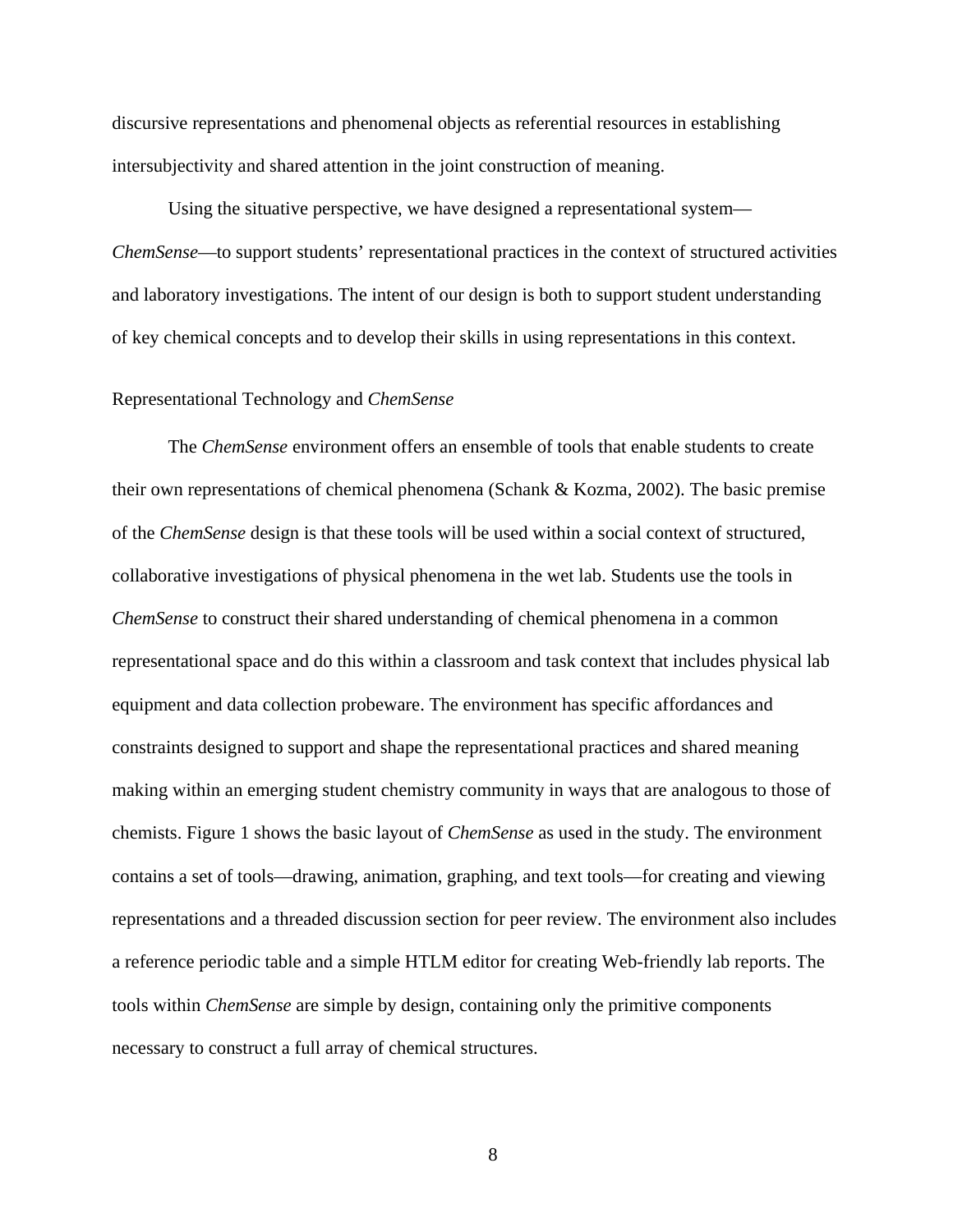Several examples of student-generated items can be seen in Figure 1. In the center of the window is an animation that students created to show the process of sodium chloride (NaCl) dissolving in water. To create this animation, the students constructed individual frames that stepped through the breaking of ionic bonds between the  $Na<sup>+</sup>$  and Cl<sup>-</sup> ions and the subsequent "hydration," or surrounding of the ions by the water molecules. To the right of the animation is the display of a dynamic graph that shows student-collected data on the change in the amount of dissolved oxygen in a solution. These data were collected at the lab bench through the use of probeware (developed by PASCO Scientific, Roseville, CA) and imported into the *ChemSense* environment. Other features and functions are shown in the figure, such as the navigation structure (left), periodic table (top right), and a student-created text entry in the threaded discussion that poses a question about solutions (top center).

In its use, *ChemSense* requires students to make critical design decisions while creating representations, and in this way it is designed to shape the way students think and talk about representations, physical phenomena, and underlying chemical entities and processes. To highlight this point, an example student activity will be discussed—the dissolving of salt (NaCl) in water. This activity was investigated by lab groups in this study and is analyzed in detail in later sections of the article. But for the moment we will use this example as a way to illustrate the use of the features and functions of *ChemSense*, as well as the rationale around which these features and functions were designed.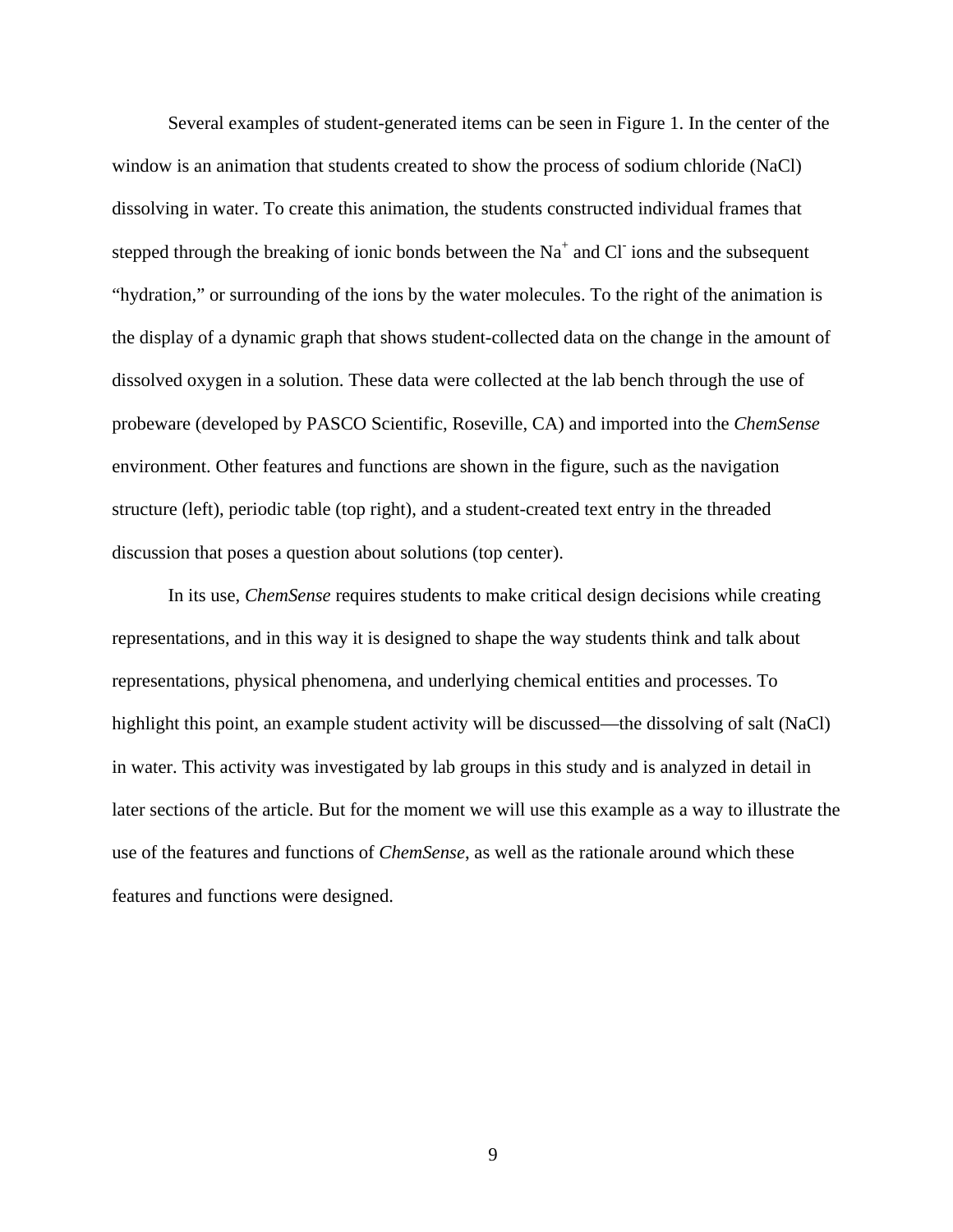

FIGURE 1. The *ChemSense* workspace, showing a sample high of school student work.

In this sample activity, students are asked to create a nanoscopic-level representation showing what happens when sodium chloride is dissolved in water. Since this dissolving process takes place over time, the students use the animation tool to build their representation of this dynamic process. Upon opening a new animation window, they are confronted with a set of design decisions regarding how to represent their understanding of the salt dissolving process. They are immediately confronted with a series of decisions: What does a water molecule look like? What is the structure of sodium chloride? What happens to the water and sodium chloride structures as they meet? A specific design decision in the development of *ChemSense* was *not* to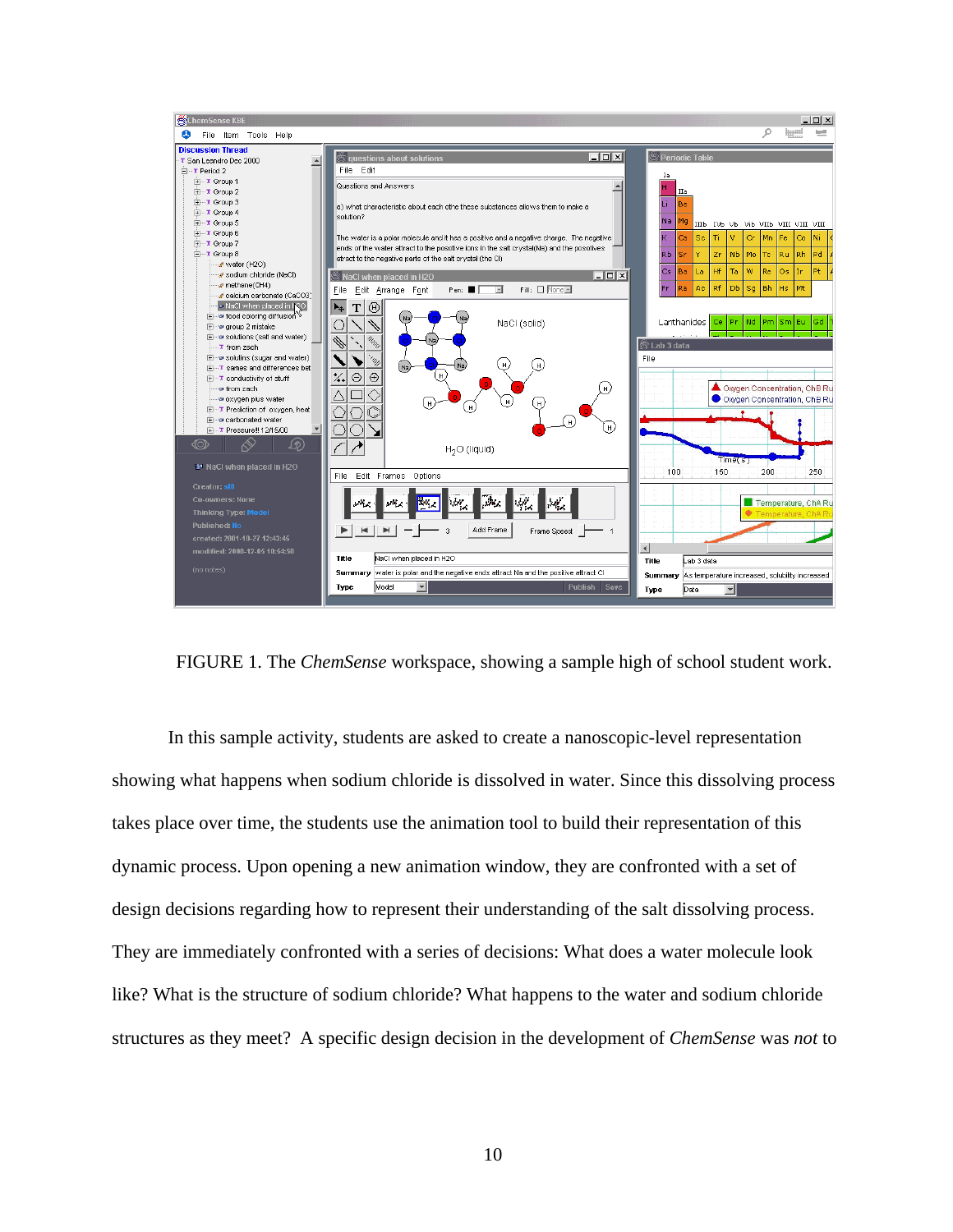provide a complete menu of preconstructed molecules so that students would be confronted with these very decisions.

As students begin creating, for example, a water molecule, they make choices from the animation tool palette (Figure 2) to create their representation. As seen in Figure 2, the palette contains only basic, elemental representational components such as atoms, bonds, and organic structures. The students use these basic building blocks to construct their representation as they negotiate a new set of decisions around the construction of the molecule: Which atoms are involved? How many are there of each kind? What type of bond exists between atoms? Which atoms are bonded to which? What are the spatial arrangements of the atoms? How do these arrangements change over time? As is the case of all molecular structures in *ChemSense*, a student cannot simply select a "water molecule" option and stamp out a set of  $H_2O$  molecules.<sup>[1](#page-10-0)</sup>

 $\overline{a}$ 

<span id="page-10-0"></span> $1$  To avoid tedium, once the student designs one molecule, she can easily group the components of the molecule, copy them, and then stamp out multiple copies of her design.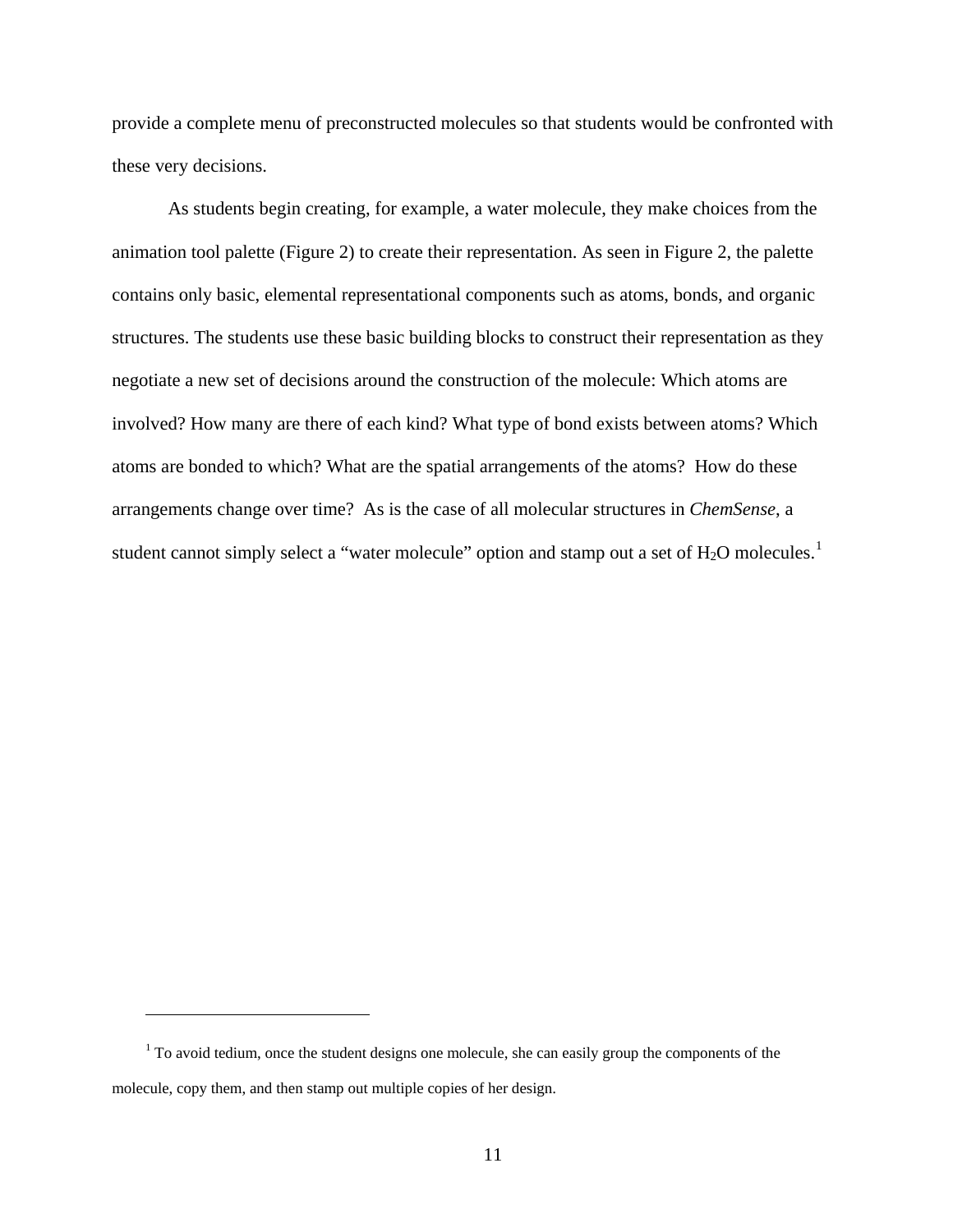

FIGURE 2. The *ChemSense* drawing tool palette. The palette (left) contains basic chemistry components—atoms, bonds, structures—that students use to create representations.

The *ChemSense* environment also gives students the means to coordinate nanoscopic representations with observable phenomena by using probeware.<sup>[2](#page-11-0)</sup> This feature allows students to import graphical or tabular data directly into their representations from bench-top investigations and other inquiry-based activities (Krajcik, Blumenfeld, Marx, Bass, Fredericks, & Soloway, 1998; Roth & Bowen, 1999). For example, students collect wet-lab data such as temperature or dissolved oxygen content and import the data into *ChemSense*. They are then able to create and

 $\overline{a}$ 

<span id="page-11-0"></span><sup>2</sup> PASCO data collection tools, which students used in conjunction with *ChemSense* for this study, allow collection of real-time chemical data, such as temperature, pH, and dissolved oxygen, over a specified time period. Using a small "interface box" that is connected between the individual probes and the computer, data are collected directly into the computer, at which point they can be represented, analyzed, and imported into *ChemSense*.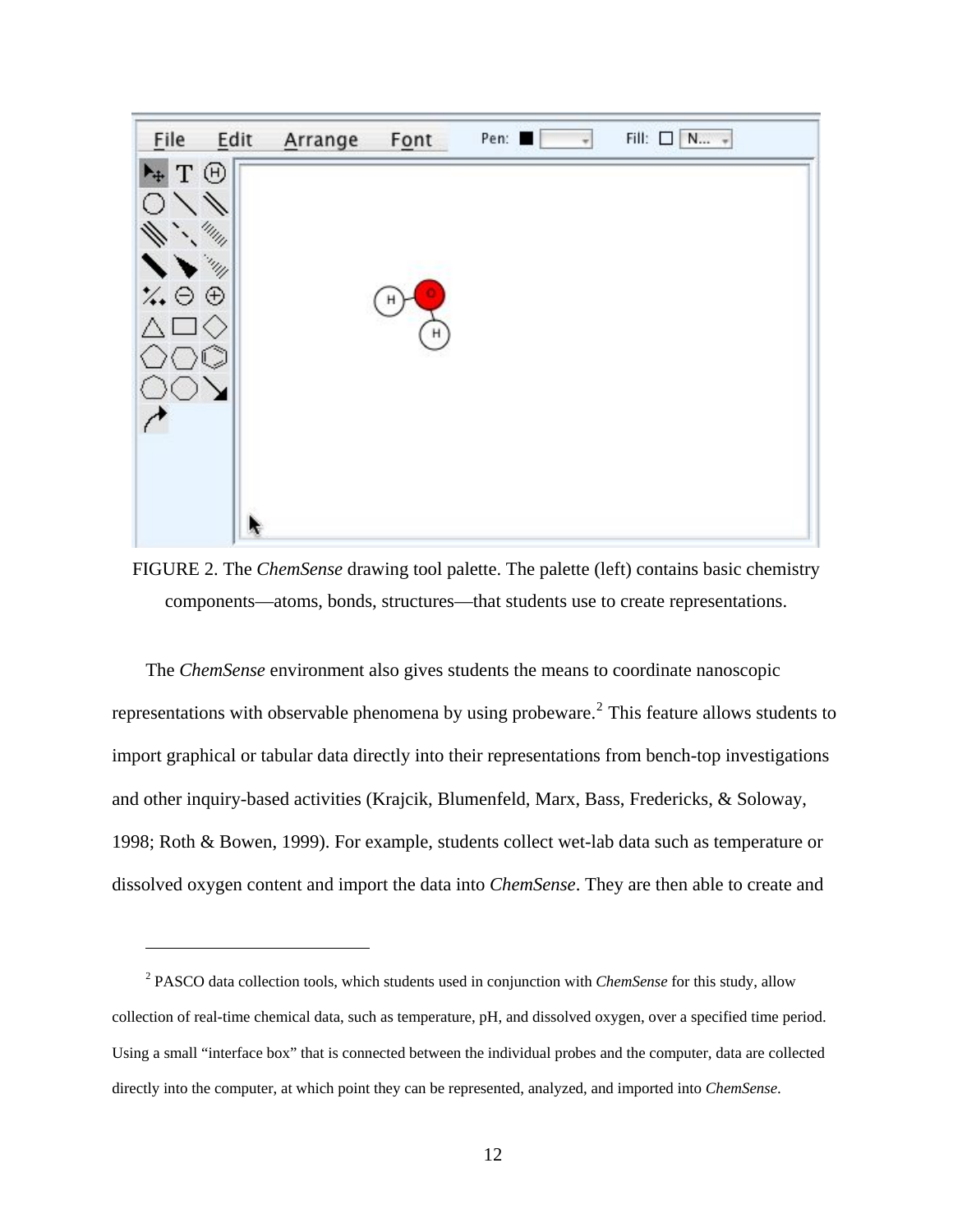run two representations—a nanoscopic-level representation showing the underlying process and a tool-generated representation showing the change in observable properties. The goal of using two representations that show parallel changes at the nanoscopic and physical levels is to get students to construct "refers to" relationships and to use representations at the nanoscale to explain the emergent properties of what they see on the lab bench. The empirical, data-generated representations (e.g., graphs) say more than the physical manifestations of chemical reactions on the lab bench (e.g., the salt dissolving in water) and allow chemistry students to think and talk about the nanoscopic entities and phenomena that account for the physical changes. Our intent is that data-generated representations will help students confirm or disconfirm what they *think* is going on at the nanoscopic level with what actually happens on the lab bench.

*ChemSense* is used in the context of specially designed curriculum units and investigative activities that scaffold student use of interconnected forms of visual and discursive representations and ask students to describe, explain, and argue about the chemical experiments they are conducting on the lab bench. In addition the "knowledge-building" function of the environment allows students to peer-review each other's work through threaded discussion and commentary. For example, a teacher may include as part of an activity a section toward the end of a unit that asks students to "review the work of two other lab groups and ask two questions related to the chemistry in their representation." As part of their "assignment," each lab group is responsible for providing critical feedback on other students' work. Used appropriately, this function further supports the possibility for students to collectively arrive at new understandings of scientific concepts by asking students to probe other students' thinking (compare with Bell  $\&$ Linn, 2000; Brown & Campione, 1996; Greeno, 1998; Kozma, 2000b; Linn, Bell, & Hsi, 1998; Pea, 1992, 1994; Scardamalia & Bereiter, 1994).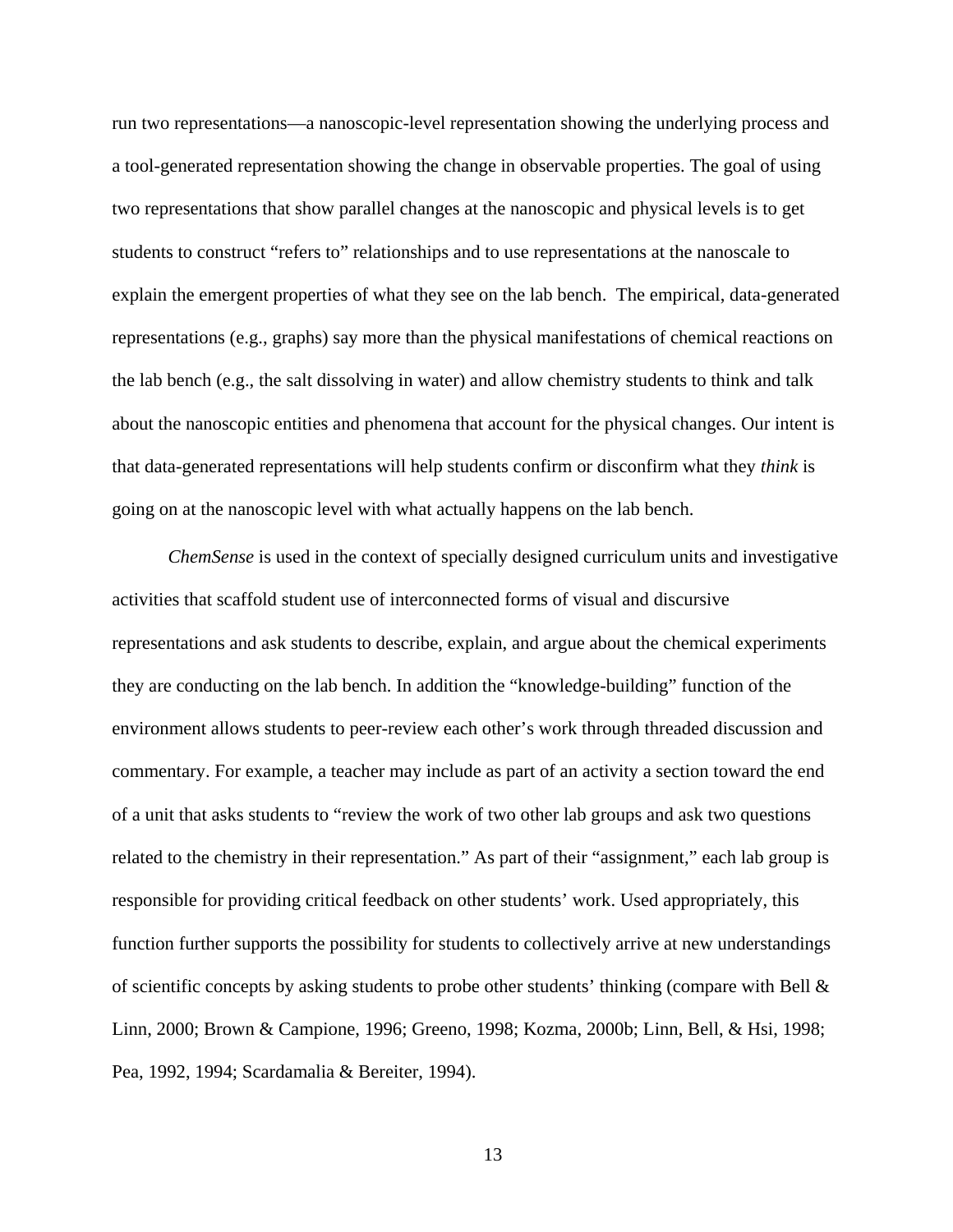Together, the *ChemSense* tools and pedagogical activities are intended to help students bridge the gap between what they can see and the underlying processes that drive chemical reactions—to use representational practices to develop their chemical understanding. Our overall design hypothesis is that students' ability to readily generate representations at the nanoscopic level helps them move from simply depicting surface features of chemical phenomena to understanding chemical phenomena in terms of underlying molecular entities and processes. Consequently, our analysis of this learning process focuses on the role of *ChemSense* in enabling two important and interrelated lines of development: representational competence and chemical understanding.

### Representational Competence

A major goal in our design of *ChemSense* is that while using various representations to negotiate a shared understanding of chemistry, students will become progressively attuned to a chemical way of using representations to analyze phenomena. "Representational competence" is a term we use to describe a set of skills and practices that allow a person to reflectively use a variety of representations, singly and together, to think about, communicate, and act on aperceptual physical entities and processes (see Kozma, 2000c). While those with little representational competence in a domain rely primarily on the surface features of representations to derive meaning (Chi, Feltovich, & Glaser, 1981; diSessa, Hammer, Sherin, & Kolpakowski, 1991; Kozma & Russell, 1997) or on the mechanical application of symbolic rules (Krajcik, 1991), those with more skill have come to use a variety of formal and informal representations together to explain a phenomenon, support a claim, solve a problem, or make a prediction within a community of practice (Amman & Knorr Cetina, 1990; Dunbar, 1997; Goodwin, 1995; Kozma & Russell, 1997; Kozma et al., 2000; Woolgar, 1990). For chemists, the act of using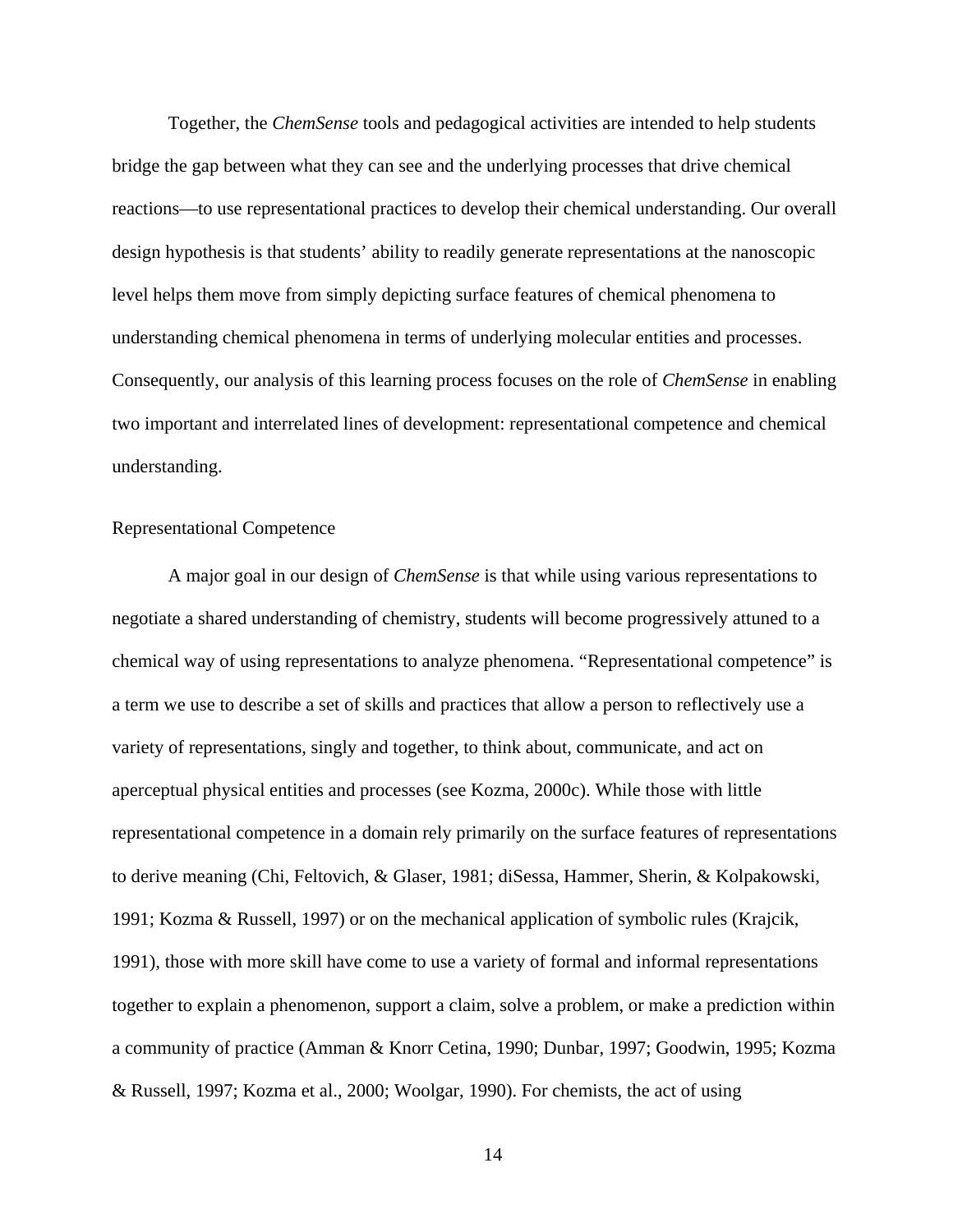representations to successfully construct chemical understanding at once constitutes the meaningfulness of the representation and confirms the user's ability to participate in this representational, meaning-making activity (Kozma et al., 2000). One can neither understand chemistry without using representations nor use representations of the domain without some understanding of chemistry. These skill sets mutually evolve and constitute each other. Consequently, representational competence is the complement of chemical understanding, the first focusing on the activity of using representations and the second focusing on the resultant meaning construed from this activity.

To characterize this skill set, we propose a conceptual structure that organizes representational competence into characteristic patterns of representational use at five stages or levels (Table 1). This structure corresponds to a developmental trajectory that generally moves from the use of surface features to define phenomena, which is characteristic of novices within a domain, to the rhetorical use of representations, which is characteristic of expert behavior.

# TABLE 1

| Level                          | Description                                                      |
|--------------------------------|------------------------------------------------------------------|
| Level 1: Representation as     | When asked to represent a physical phenomenon, the person        |
| depiction                      | generates representations of the phenomenon based only on its    |
|                                | physical features. That is, the representation is an isomorphic, |
|                                | iconic depiction of the phenomenon at a point in time.           |
| Level 2: Early symbolic skills | When asked to represent a physical phenomenon, the person        |
|                                | generates representations of the phenomenon based on its         |

# Summary of Representational Competence Levels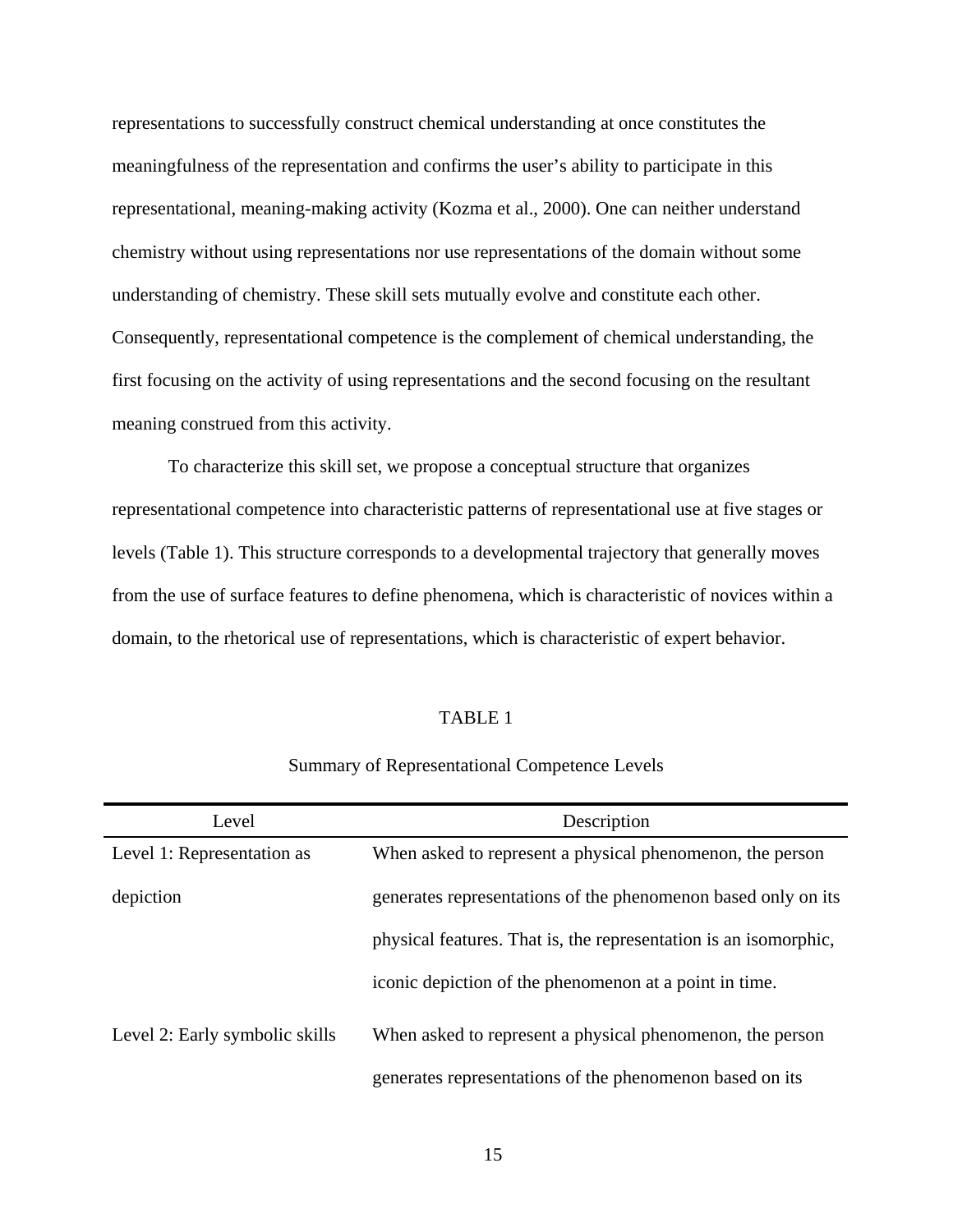physical features but also includes some symbolic elements to accommodate the limitations of the medium (e.g., use of symbolic elements such as arrows to represent dynamic notions, such as time or motion or an observable cause, in a static medium, such as paper). The person may be familiar with a formal representational system, but its use is merely a literal reading of a representation's surface features without regard to syntax and semantics.

Level 3: Syntactic use of formal representations When asked to represent a physical phenomenon, the person generates representations of the phenomenon based on both observed physical features and unobserved, underlying entities or processes (such as an unobserved cause), even though the representational system may be invented and idiosyncratic and the represented entities or processes may not be scientifically accurate. The person is able to use formal representations correctly but focuses on the syntax of use, rather than on the meaning of the representation. Similarly, the person makes connections across two different representations of the same phenomenon based only on syntactic rules or shared surface features, rather than the shared, underlying meaning of the different representations and their features.

Level 4: Semantic use of formal When asked to represent a physical phenomenon, the person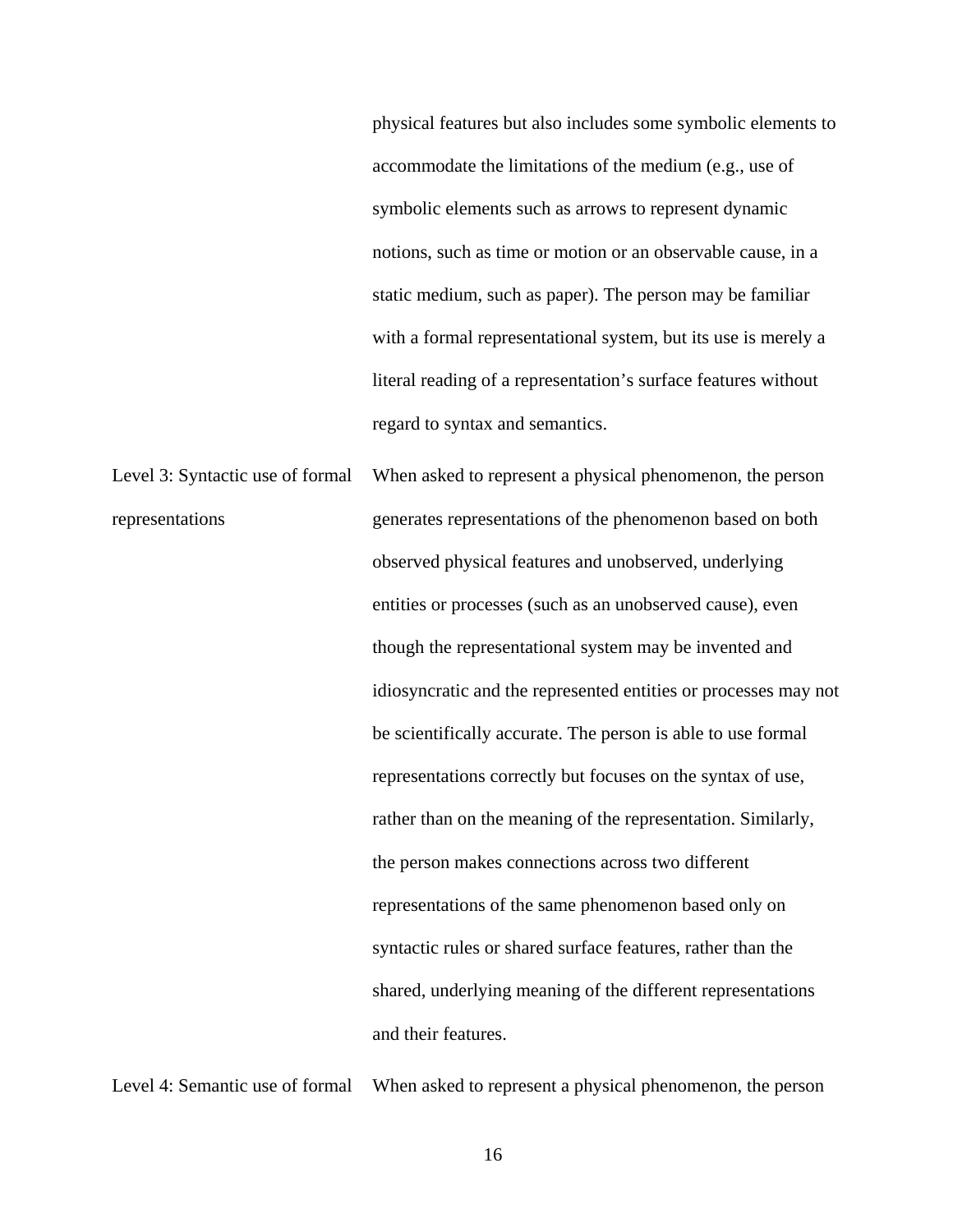representations correctly uses a formal symbol system to represent underlying, nonobservable entities and processes. The person is able to use a formal representational system based on both syntactic rules and meaning, relative to some physical phenomenon that it represents. The person is able to make connections across two different representations or transform one representation to another based on the shared meaning of the different representations and their features. The person can provide a common underlying meaning for several kinds of superficially different representations and transform any given representation into an equivalent representation in another form. The person spontaneously uses representations to explain a phenomenon, solve a problem, or make a prediction. Level 5: Reflective, rhetorical use of representations When asked to explain a physical phenomenon, the person uses one or more representations to explain the relationship between physical properties and underlying entities and processes. The person can use specific features of the representation to warrant claims within a social, rhetorical context. He or she can select or construct the representation most appropriate for a particular situation and explain why that representation is more appropriate than another. The person is able to take the epistemological position that we are not able to experience certain phenomena directly and that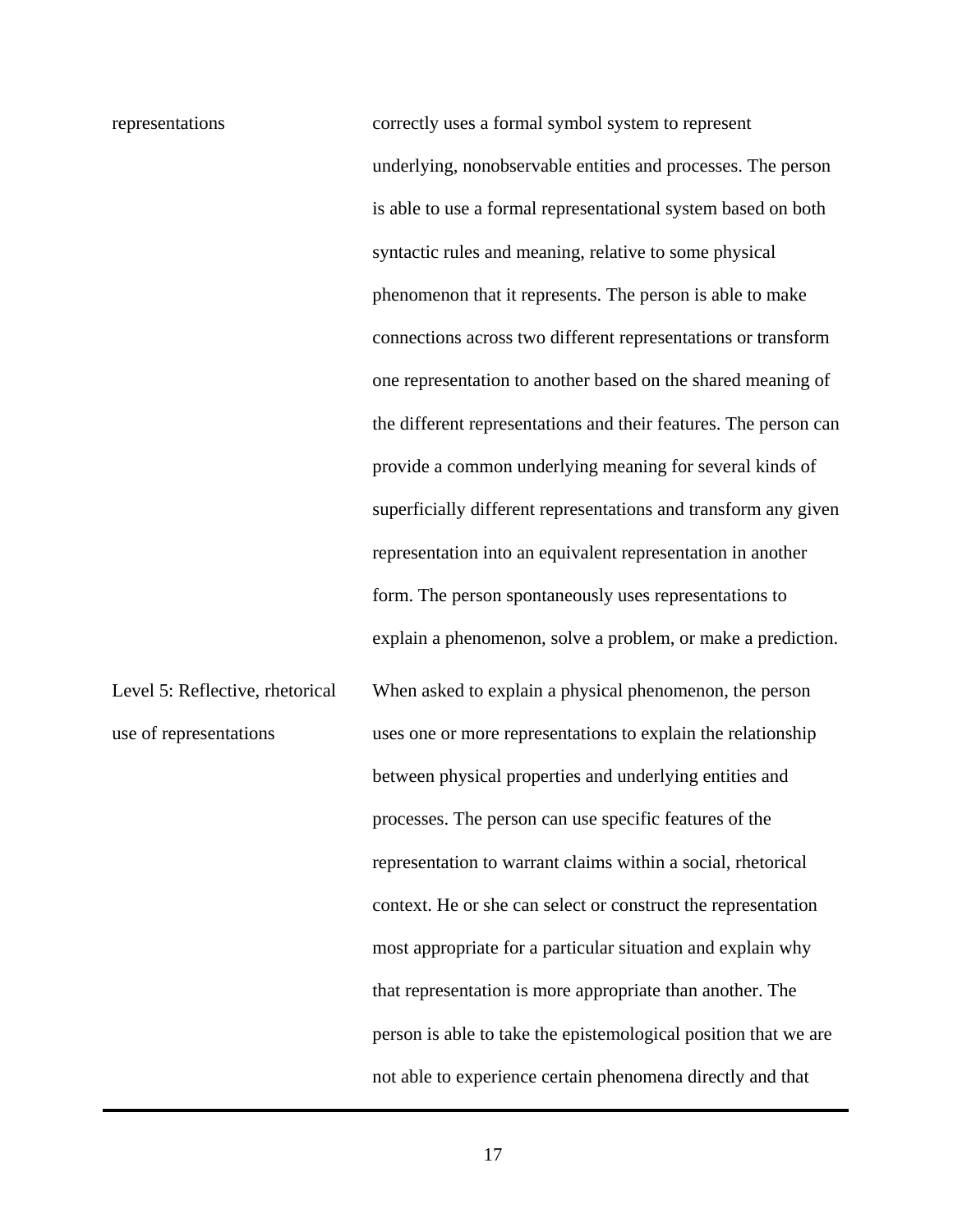these can be understood only through their representations. Consequently, this understanding is open to interpretation, and confidence in an interpretation is increased to the extent that representations can be made to correspond to each other in important ways and that these arguments are compelling to others within the community.

We use this structure to analyze the extent to which the design features of *ChemSense* and the corollary laboratory activities and social discourse support students' emergent representational competence. For this study, we developed assessments that engage students in the use of representations to describe and explain chemical phenomena. They are paper-andpencil assessments not used in a social context. Consequently, the assessment focuses primarily on levels 1-4. We have also developed sets of rubrics to code and analyze these assessments and other representational acts.

#### Chemical Understanding

A second goal in our design of *ChemSense* is that while constructing and using representations students will come to have a deeper understanding of laboratory phenomena in terms of underlying chemical concepts. A distinguishing characteristic between expert and novice use of chemical representations is that novices associate various representations by their common superficial features, whereas chemists associate them by their shared underlying, fundamental concepts (Kozma & Russell, 1997). The underlying, fundamental chemical concepts referred to in our analysis can be systematically organized to provide a comprehensive, nanoscopic-level framework that characterizes crucial aspects of chemical phenomena and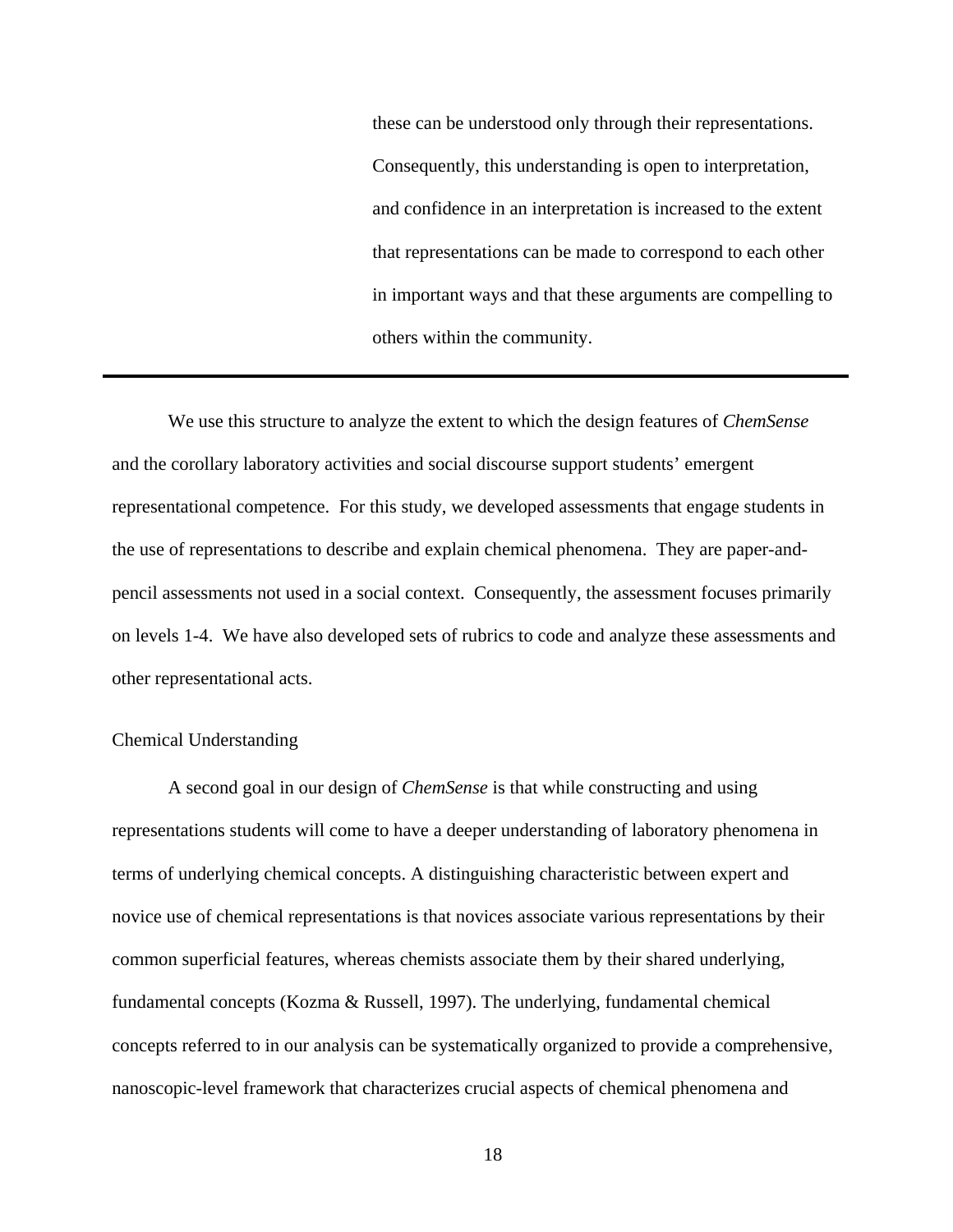constitutes a curriculum of sorts that we want students to understand as a result of using *ChemSense*.

To this end, we have developed five fundamental chemical dimensions or "themes" connectivity, aggregation, geometry, concentration, and state—that correspond to basic curricular themes set out in the *AAAS Benchmarks* (AAAS, 1993) and cut across all traditional introductory chemical topics, such as acid-base reactivity, electrochemistry, solubility, kinetics, and thermodynamics. Although any given *ChemSense* activity may focus on a subset of the themes, taken together, the themes fully portray the molecular world imagined by chemists to account for observable phenomena. Each theme involves molecular arrangements or changes in structure that correspond to critical aspects of explaining chemical reactivity. A basic understanding of these substantive chemical themes will help the reader understand both the purposes of our design and the subsequent analyses of student discourse and learning.

Three of the representational themes—connectivity, geometry, and aggregation—relate primarily to structural issues. For example, the properties of water (e.g., liquid at room temperature, 100˚C boiling point, dipole moment, ability to solvate, high heat capacity) are related to the unique structural identity of water molecules (two hydrogen atoms and one oxygen atom with the H-O-H connectivity, arranged in a "bent" geometry) and the way they interact with other nanoscopic species (supramolecularity). Representing the visualization of structural changes taking place in chemical phenomena could involve changes in connectivity (bonds breaking and forming), changes in geometry (the spatial relationships between atoms in molecules and networks), and changes in aggregation (supramolecularity).

The other two representational themes—changes in state and concentration—describe the energy and motion of aggregations of molecules. These themes cover descriptions most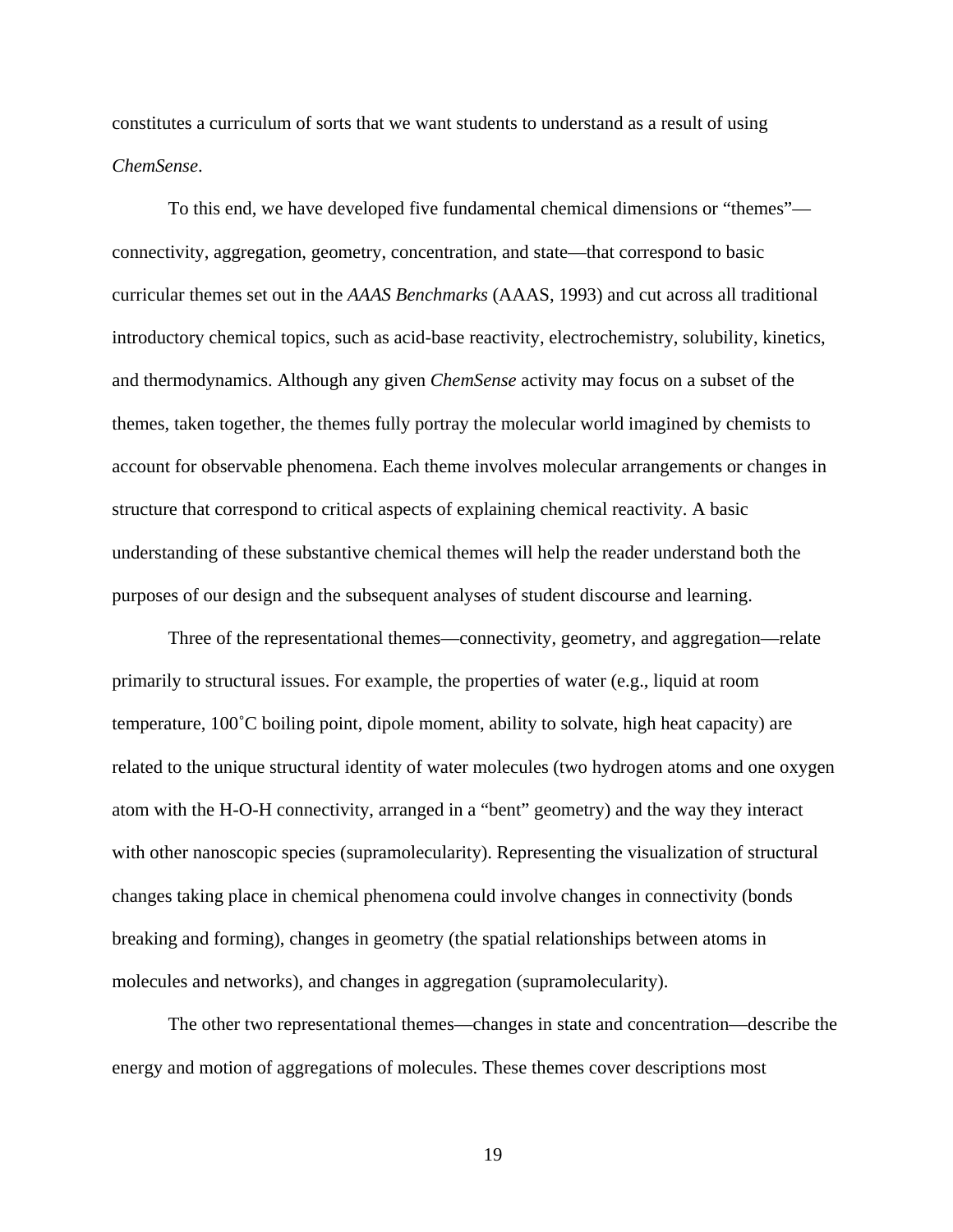commonly associated with the physical chemical attributes of thermodynamics (state) and reaction rates (concentration.) Below are short descriptions of the themes and then a discussion of the relationship between these themes and the design of the *ChemSense* environment.

*Connectivity.* Connectivity describes the connection between atoms within a particular molecular structure as a critical attribute of its chemical identity. These patterns of connectivity are often associated with certain perceptual qualities of a compound (group of molecules), such as predicting and explaining observed properties and/or reactivity (e.g., solubility in and/or reaction with water).

*Geometry*. Geometry centers on shape-related aspects of a molecule. There are two related aspects to molecular geometry. First are the static or fixed spatial relationships in molecular structure (average bond distances and bond angles). Second are the dynamic relationships that change over time (bond vibrations and rotations, and the more severe changes that accompany chemical reactions).

*Aggregation*. Aggregation refers to the emergent properties of a substance that arise from the spatial arrangement of many individual molecular entities, whether they are molecules, individual atoms, or ions. For example, aggregation forces determine why some salts dissolve in water and others do not, and why some chemical compounds mix while others do not.

*State*. State describes the energy relationships that exist within a set of molecules (one or more "bonded" or connected atoms) or individual elements (group of individual, "unbonded" or unconnected atoms). Applied heat, light, and the heat generated during mixing are the three most common sources of energy that influence changes in state. When molecules absorb or emit energy in the form of heat or light, the molecules undergo a change in state (e.g., "state of matter," such as going from liquid to solid; thermodynamic states more generally, such as water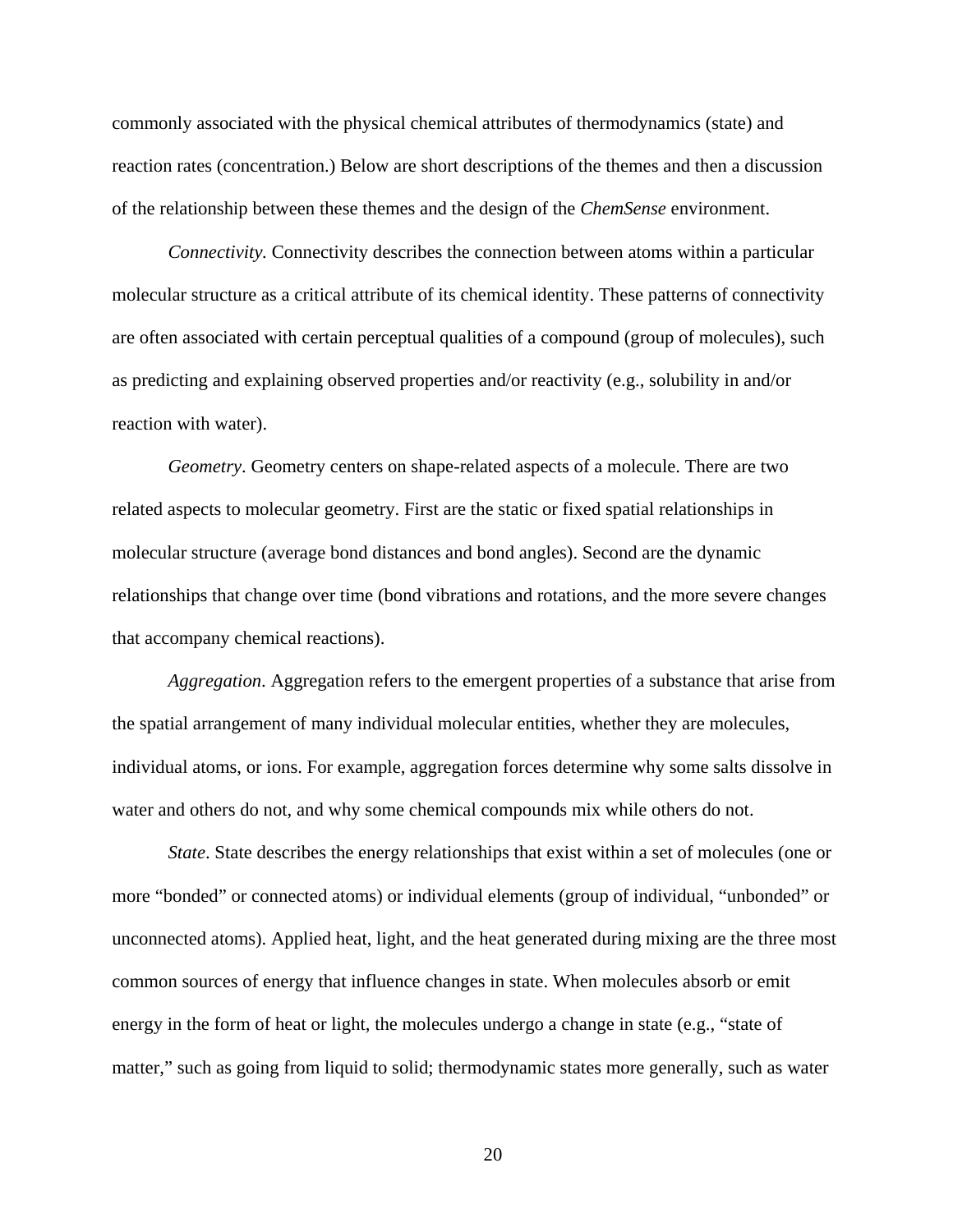at 10˚C going to water at 50˚C). The average energy of a collection of molecules will determine the state in which a substance exists.

*Concentration*. Measures of concentration usually express the number of molecules per unit volume. When materials combine to undergo chemical reactions, large collections of molecules mix and collide with one another. Changes in concentration affect the number of collisions that take place—the higher the concentration, the greater the number of collisions and the greater the likelihood that a productive collision (i.e., some change occurs) will take place.

These five chemical themes guided the design of the *ChemSense* tools and directed development of the curriculum and assessments used in our work. We designed *ChemSense* so that students would make decisions related to these themes; the *ChemSense* tools specifically afford opportunities for students to represent and talk about the spatial and temporal aspects of the themes. Understanding chemical phenomena at both the nanoscopic and macroscopic levels involves models that explain change with respect to time, and in chemistry, these models relate observable chemical phenomena (reactivity) with the arrangements of atoms, atoms within molecules, and atoms and molecules within networks and aggregates (structure).

Going back to our "dissolving salt in water" example, we can show how some of these themes are instantiated. As the students make decisions about the construction of a water molecule, their choices in both the types of bonds and the bond angles of the water molecule have implications for how the molecule will interact with other molecules. Here they are making *geometry*-related decisions. In the case of H<sub>2</sub>O, the molecule is "bent" rather than linear. Because of this geometry, the molecule is polar (has unequal charge distribution), which aids in the "dissolving process" when NaCl is added to it. This decision regarding the geometric aspects of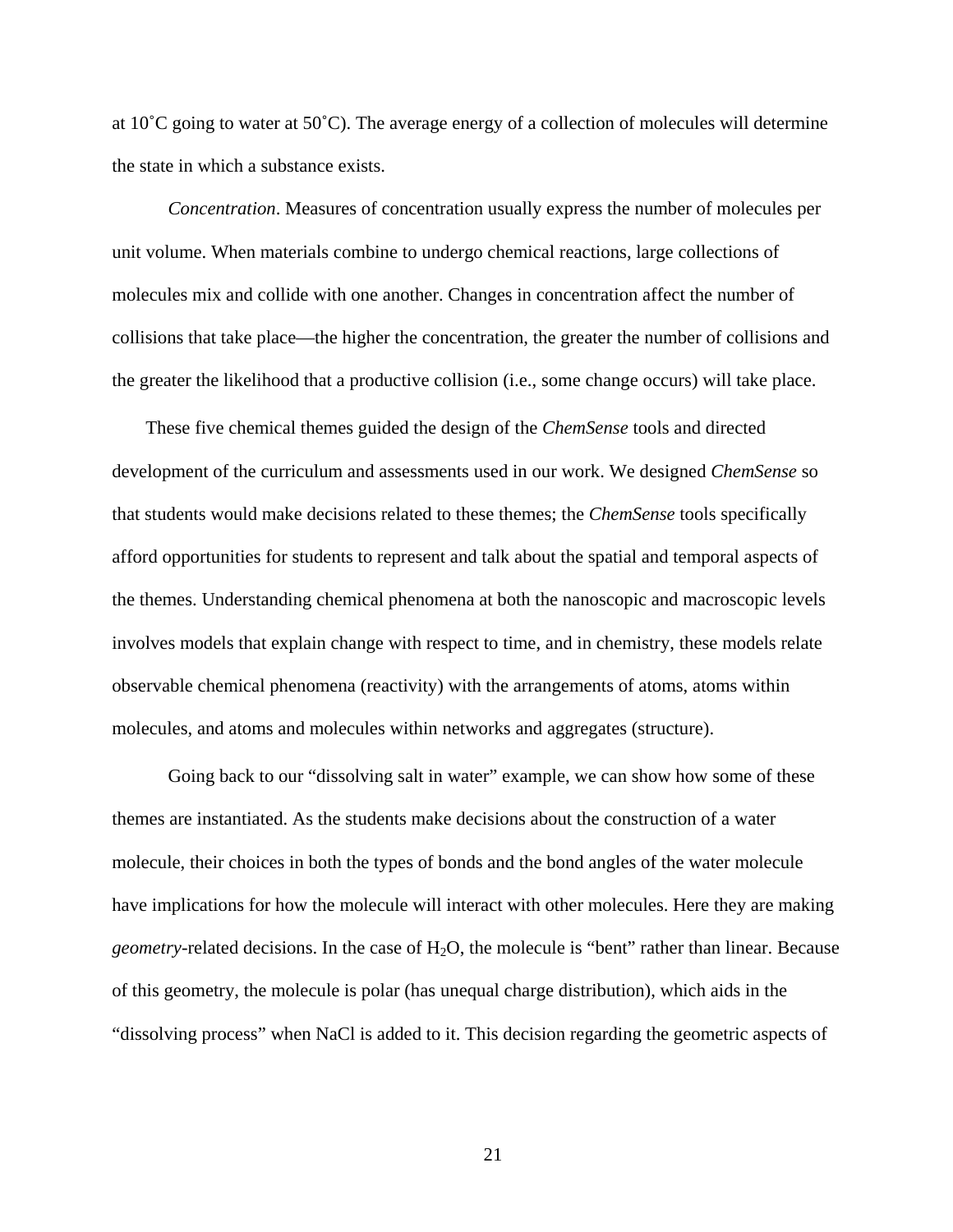the water molecule has implications for how it will interact with the NaCl, since NaCl is "bonded" in a much different weaker way.

Continuing with this example, when the students have created a set of water molecules and begin to represent the NaCl being added to the water, they now have to show what changes, if any, take place in the NaCl and water structures. The students observe from their wet lab that the salt seems to "mix into" the water—it disappears—but that there is not an accompanying change in heat as measured by a thermometer probe. They may wonder if they need to represent a physical or chemical reaction taking place.

The students know from using a conductivity probe that the water alone does not conduct electricity, but a graph of conductivity shows that as more salt is added the solution's ability to carry a current increases. They have also been told that water molecules are "polar," but for some reason do not support an electrical current independently. They may think, "What could be happening to the NaCl after it is added to the water so that it supports a current?" As the students begin to think and talk through their representation, their decisions about changes in the spatial relationship of the atoms, ions, and molecules over time all contribute to their understanding of how the changes in connection between the various components are critical attributes of chemical identity (the "connectivity" theme.)

Since NaCl is an ionic compound, opposing electrical charges hold the  $Na<sup>+</sup>$  and the Cl<sup>-</sup> ions together. When NaCl is added to the water, the combination of the polarity of the water molecules (due to the *geometry* of the molecule) along with the actual number of water molecules colliding with the NaCl (*concentration*) causes the NaCl to break into its separate ions. As the students create their animation of this process, they are working with several themes in the context of a wet lab, the classroom, and the *ChemSense* environment to support their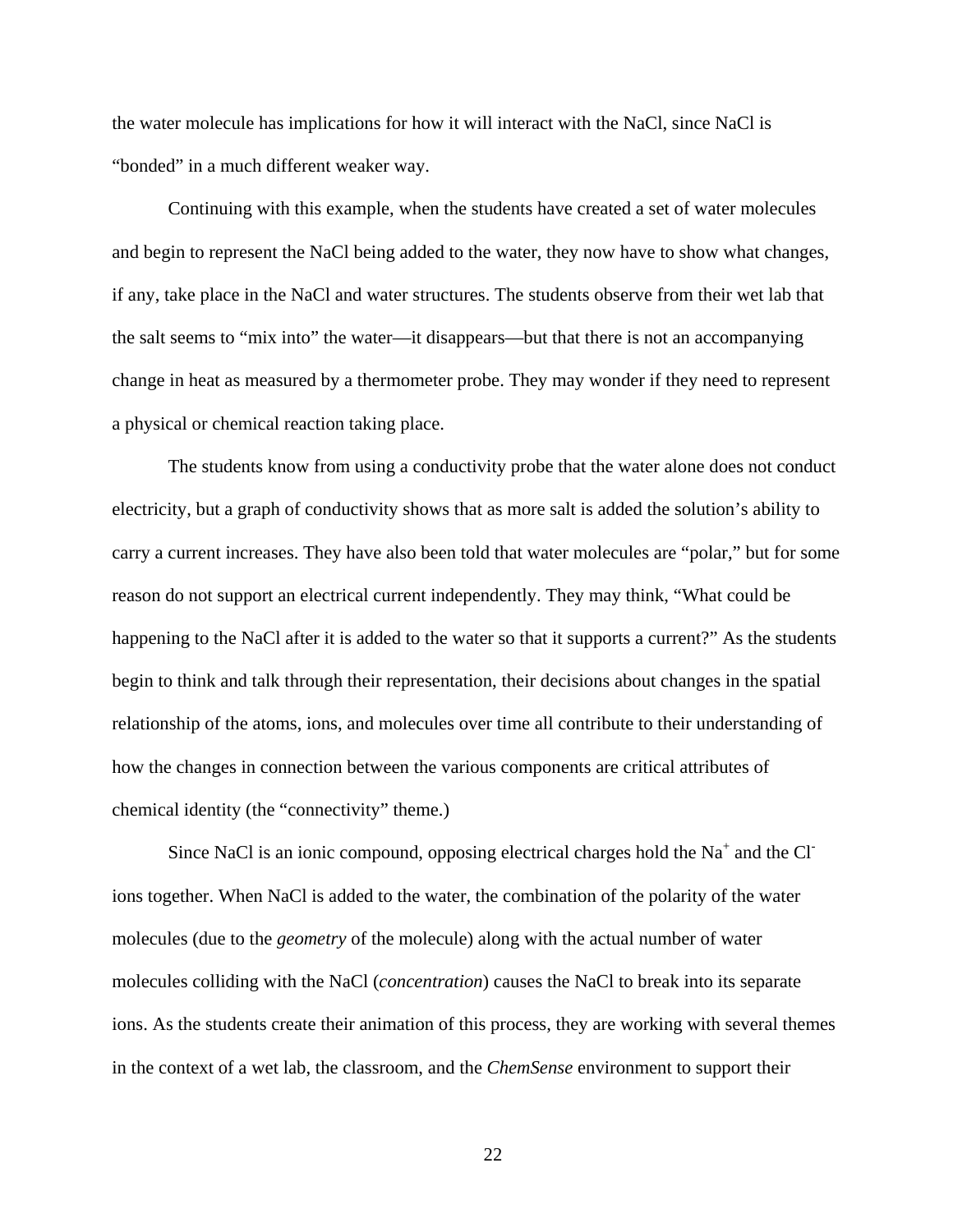representation. It is just this type of interaction that the *ChemSense* tool and curriculum units were specifically designed to support.

The *ChemSense* tools used in the context of physical phenomena and structured classroom activities were designed to promote student thinking about representations and the chemical themes. We designed *ChemSense* resources and activities to help students focus on and understand one or more of the five themes by asking them to create animations and other representations of chemical entities and processes to reflect the spatial arrangements and temporal changes between molecules and by prompting them to discuss and revise the representations they create. The *ChemSense* environment, used along with an investigative laboratory and collaborative activities, provides a unique set of tools for students to represent and discuss their chemical ideas. The purpose of our research is to examine the role that these representational resources play in supporting students' representational practices and their emerging understanding of the nanoscopic entities and processes that underlie observable chemical phenomena.

### Design Hypotheses

The purpose of design experiments, generally, is to bridge theory and educational practice (Cobb, Confrey, diSessa, Lehrer, & Schauble, 2003; Design-Based Research Collective, 2003; Brown, 1992; Collins, Joseph, & Beilaczyc, 2004). The intent is to both test the theories embedded in a specific design and contribute to the development of sound educational practice. Such research both documents the successes and failures of a specific design as it functions in authentic educational settings and contributes to the understanding how theoretical claims about teaching and learning can be transformed into effective learning in educational settings.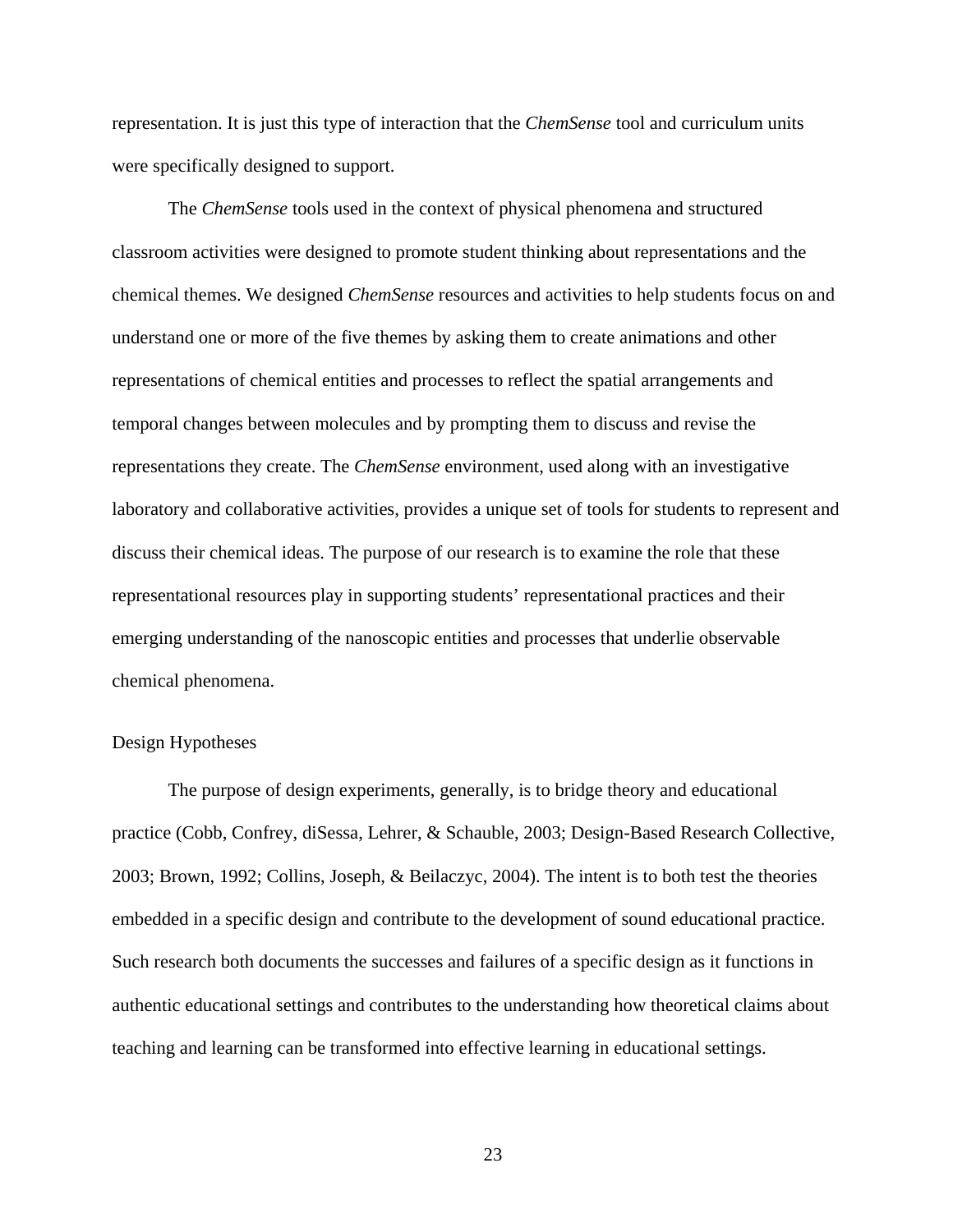The *ChemSense* software and the corollary laboratory activities constitute an implicit set of theoretically based hypotheses about how this design will support and shape students' emergent understanding of chemistry and the development of their representational skills. In this section, we make these hypotheses explicit to serve as a guide for our subsequent analysis.

1) The *ChemSense* environment provides students with a variety of symbolic resources that they can use to jointly construct representations of the observable physical phenomena they are investigating within a set of structured collaborative activities and to explain or describe these phenomena in terms of underlying chemical entities and processes. These resources afford and constrain thinking and discourse in certain ways.

1a) The use of specific symbolic features of *ChemSense* (e.g., "balls," "sticks," etc.) to generate a representation of specific aspects of molecular-level composition and structure (e.g., number and kinds of atoms in a molecule, relative arrangement or spatial relationship among these, atom-to-atom connections) promotes students' understanding, representation, and discussion of molecular geometry (shape), connectivity, and aggregation.

1b) The use of specific symbolic features of *ChemSense* to generate a representation of specific aspects of intermolecular phenomena (e.g., number and proportion of molecules, relative placement of molecules) promotes students' understanding, representation, and discussion of concentration and state.

1c) The use of the animation function of the *ChemSense* environment to represent changes within and between symbolic elements and expressions that represent the dynamic nature of molecular structures and reactions (e.g., changes in connectivity,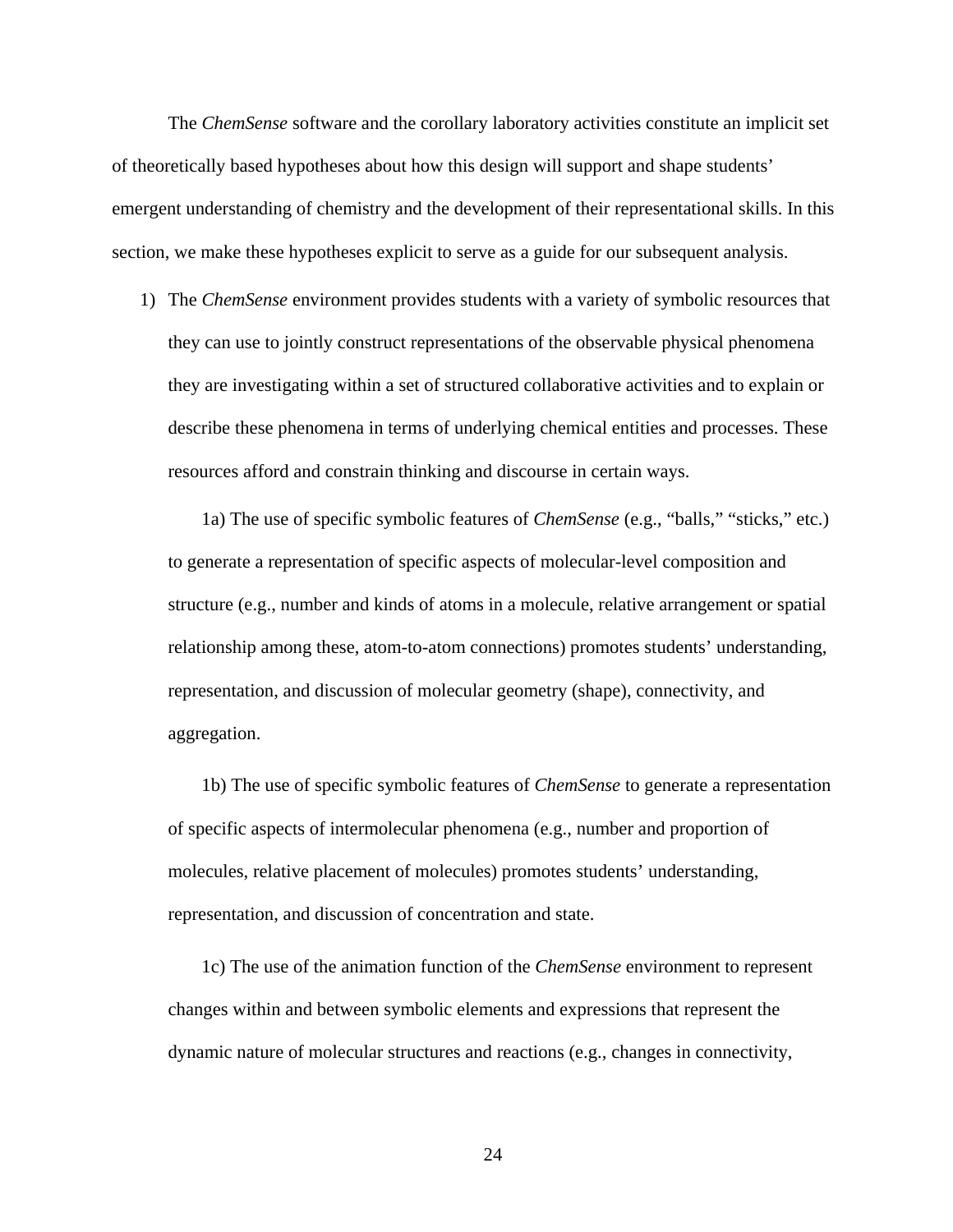concentration, or state) promotes students' understanding, representation, and discussion of dynamic chemical processes.

- 2) The ability to refer indexically to various representations constructed within *ChemSense* increases spoken discourse (e.g., describing, explaining, arguing) about both the nature of the representations and the phenomena that they are meant to represent, particularly when these activities are structured into the task or encouraged or modeled by the teacher.
- 3) The functionalities of the *ChemSense* tool that promote student decisions about representational elements (e.g., bonds, angles, atoms) make it likely that students will understand—and therefore meaningfully use—representational elements from other sources (including teachers and textbooks) in their class environment and integrate them into the representation they are constructing.
- 4) Over time and with regular use of *ChemSense* tools in the context of structured laboratory activities, students become progressively attuned to these resources and their representations become increasingly complex, infused with scientific meaning, integrated in social practice, and central to teacher-student and student-student interactions, thus promoting both chemical understanding and representational competence.

# STUDY DESIGN

The design-based research described in this paper is focused on the use of *ChemSense* in the context of an authentic chemistry laboratory experience and on exploring the underlying mechanisms by which representations influence understanding in science classrooms. We pose two sorts of questions appropriate to the early stages of design research (Shavelson, Phillips, Towne, & Feuer, 2003): (1) to describe what happened and (2) to explain how it happened. First, we wanted to examine the extent to which students' chemical understanding and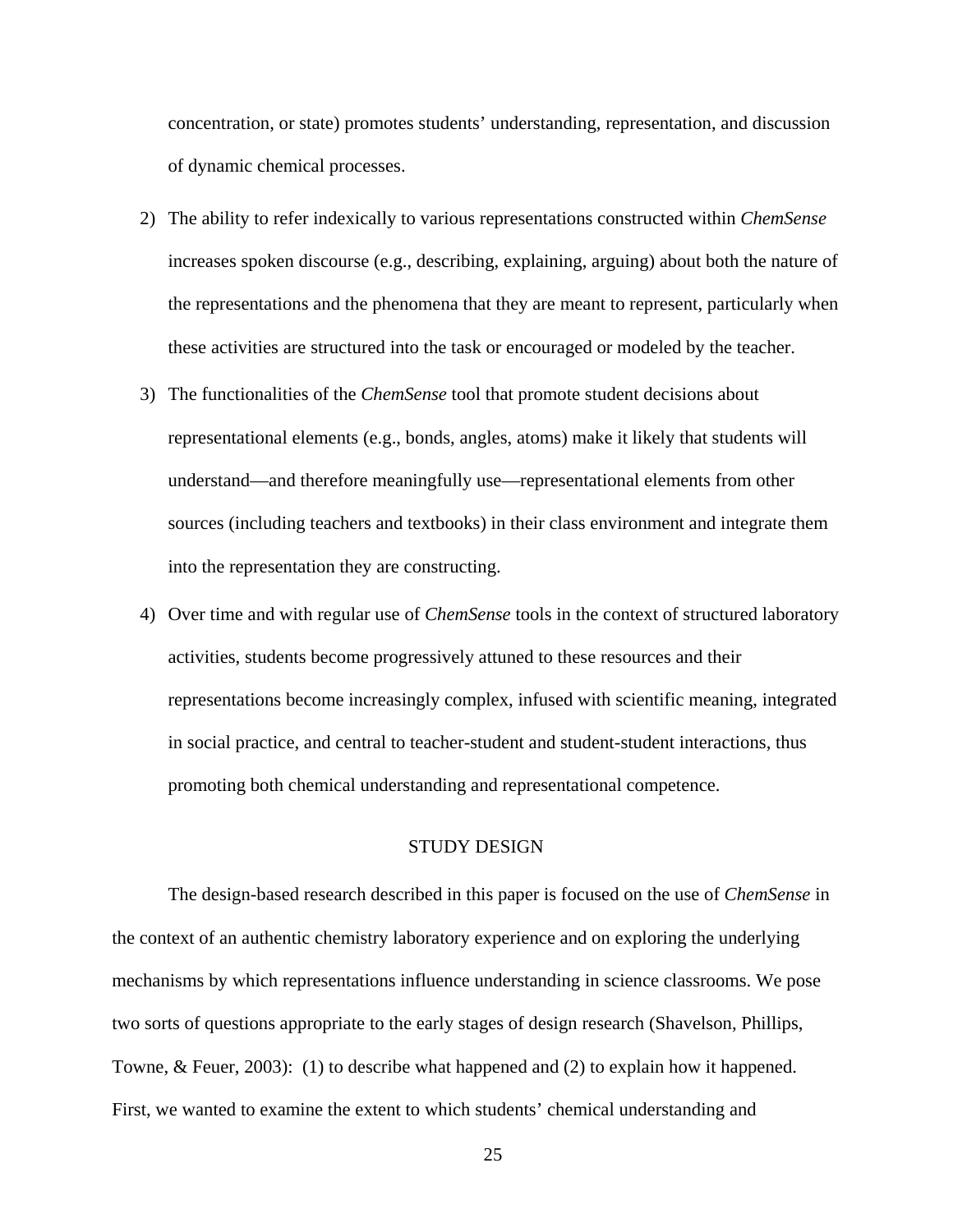representational skill increased while using *ChemSense*. Second, in analyzing students' use of various features and functionality of *ChemSense*, we wanted to examine the extent to which the theory-based hypotheses built into the design of *ChemSense* might serve as tentative causal mechanisms that account for students' emerging chemical understanding and representational skill. To these ends, we used a combination of quantitative and qualitative methods. Our quantitative analyses of pretests, posttests, and student-created *ChemSense* presentations focused on students' chemical understanding and representational competence. In this regard, we document and analyze student understanding and use this analysis to identify segments of the videotaped class sessions that might shed light on the mechanisms that influenced students' conceptual and representational development, particularly in relation to the affordances the tools provided for learning. In keeping with the purposes of design research (Cobb et al., 2003), our ultimate interests are to refine the design of *ChemSense* and contribute to a theoretical base for informed educational practice.

### Students, Tasks, and Contexts

 $\overline{a}$ 

The study was conducted with junior-level (grade 11) chemistry students at a San Francisco Bay Area high school serving an ethnically diverse, moderate-income community.<sup>[3](#page-25-0)</sup> These students met for one-and-a-half hours each day, five days a week, for one semester and

<span id="page-25-0"></span> $3$  The largest student ethnic groups at the school include Hispanic (28%), Caucasian (26%), African-American (18%), Asian (16%), and Filipino (9%). Thirty-seven percent of students' parents hold a college degree, a figure close to the California state average. The school's Academic Performance Index in 2001 was 5 out of a possible 10 when compared with all California schools, and 8 out of 10 when compared with schools with similar demographic and achievement profiles. Only 14% of its students enroll in chemistry or physics courses, compared with an average of 36% statewide.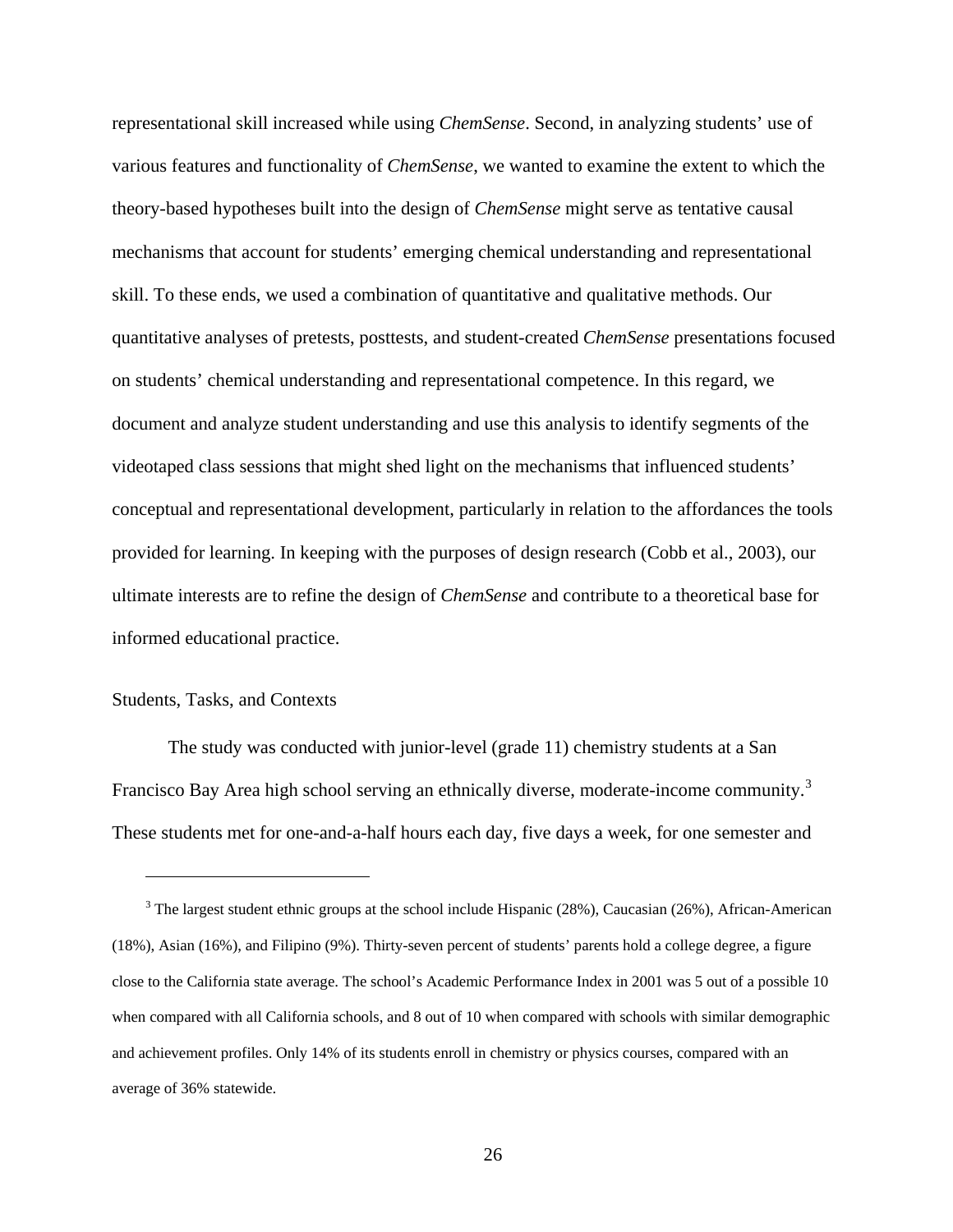engaged in a variety of activities—lecture, group work, and laboratory investigations. According to their teacher, the students engaged in critical thinking and frequently used representations, creating two- and three-dimensional models of molecules as part of their curriculum.

For the study, we worked with students in two class periods ( $N = 24$ ,  $N = 19$ ). Within each class period, students were assigned by their teacher to lab groups of two or three students, based on student compatibility. Each group studied a 2-week-long unit on solubility (the "Solubility Module") using the *ChemSense* environment. Over the 2 weeks, students spent approximately 15 hours using *ChemSense* in conjunction with wet-lab setups and PASCO data collection tools.

The Solubility Module builds on the National Science Education Standards (National Research Council, 1996) to develop skills in inquiry, scientific discourse and explanation, and content knowledge related to structure and properties of matter and chemical reactions. The Solubility Module was designed by the *ChemSense* team (including the regular classroom teacher of the students in this study) to help students connect macroscopic observations of phenomena with nanoscopic representations and carefully examine this connection to explain observable phenomena in terms of the underlying mechanisms. This module covered a wide range of concepts related to the solubility of solids, liquids, and gases: vapor pressure and solution equilibrium, molecular solvation, miscibility, dispersion, colligative properties of solutions, and factors affecting solubility. Two of the five organizing themes—connectivity and geometry—were the predominant dimensions governing the underlying mechanisms in the solubility module. The students followed an inquiry-based approach of asking questions, carrying out student-designed investigations, analyzing data, drawing conclusions, and presenting findings (Krajcik et al., 1998).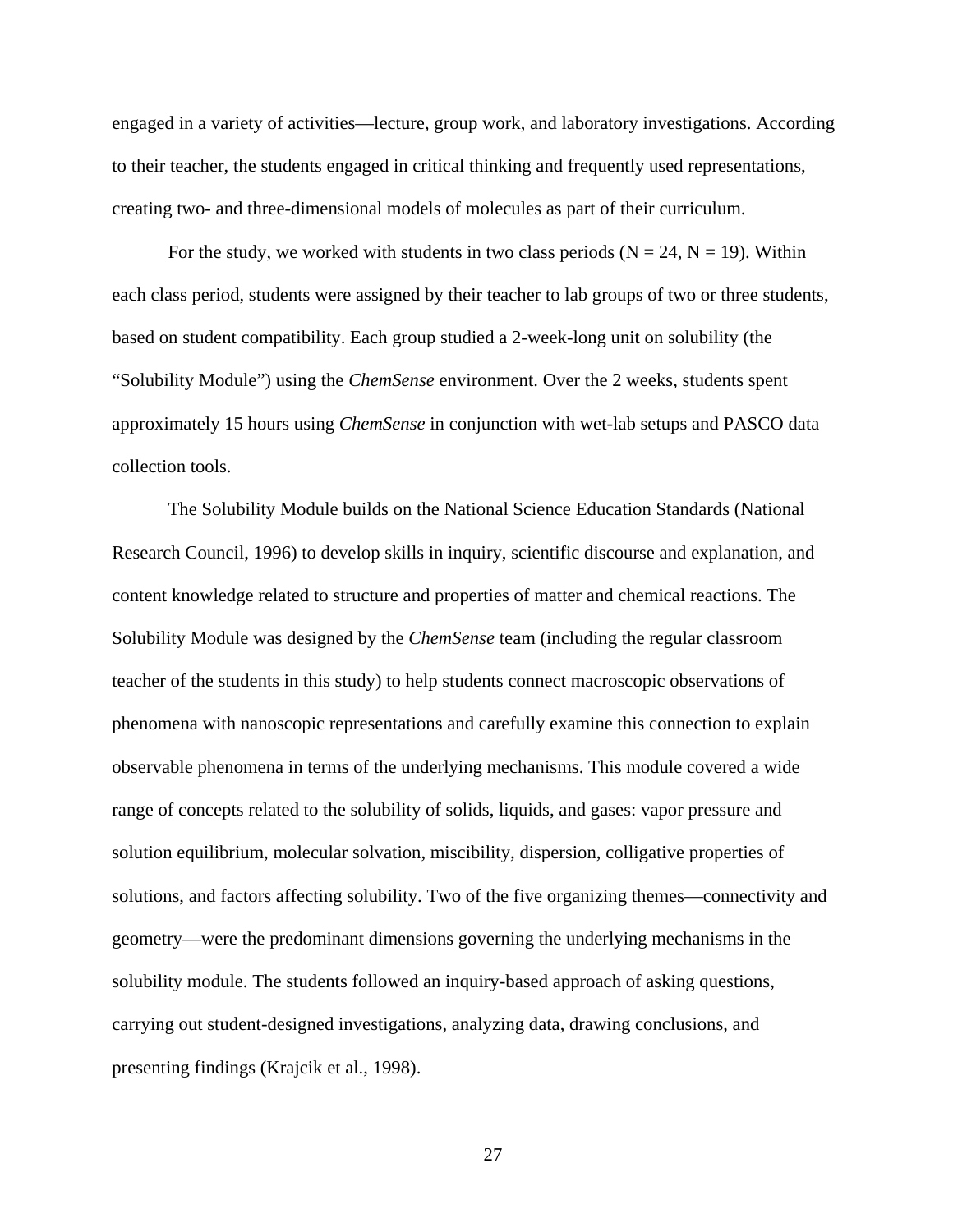The Solubility Module included a wide range of activities, such as creating representations in *ChemSense*, collecting data using probeware during a wet-lab investigation, and creating an HTML presentation with the built-in HTML editor. The teacher introduced the module and informed students that the work they did for this unit counted for a grade. While students worked on the various solubility activities, the teacher assumed the role of observer and "commentor," walking the lab aisles perusing student work on the computer monitors and querying them on their lab setups, data collection, and representations. By design, we wanted the teacher to be present in the classroom and available to interact with students but only provide minimal help to them during the study.

#### Instruments and Scoring Rubrics

A variety of instruments were used in this study to assess chemical understanding and representational competence. For the quantitative analysis, pretests and posttests developed by the *ChemSense* team and based on solubility concepts and related representations were used. Identical pretest and posttest measures were used so we could focus on fine-grained changes in representational use and student understanding on an item-by-item basis between test occasions. Because the intervention was 2 weeks long, we were not overly concerned with memory or "advanced organizer" effects between test occasions.

The test consisted of eight open-ended items that focused on connectivity, geometry, and representational issues related to solubility concepts. The response format allowed students to show their chemical understanding and representational ability in various ways. For example, one question asked students to use drawings and words to show their understanding of what a saturated solution looks like at the nanoscopic level, and another question asked students to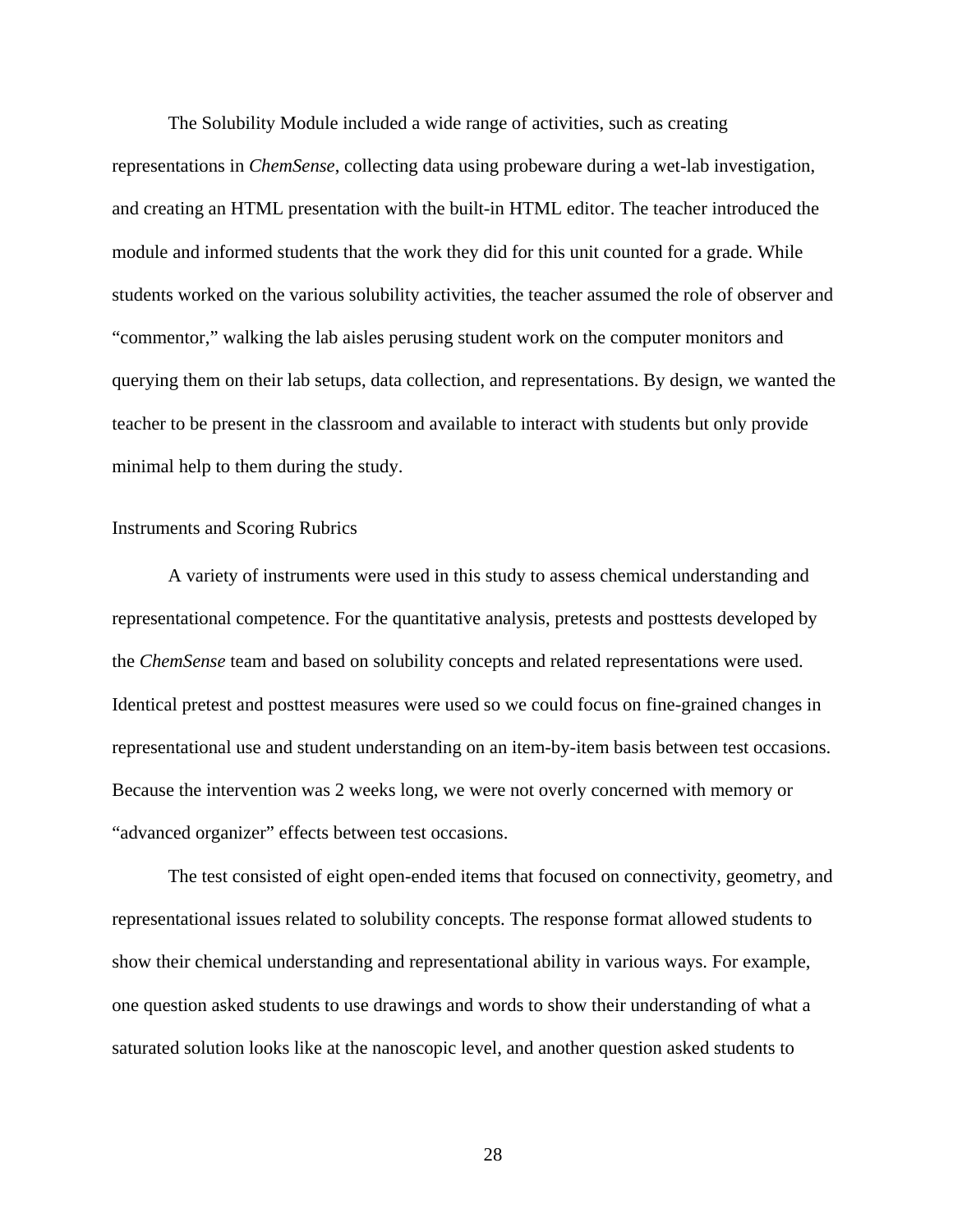create a graph showing how the amount of a solid that is dissolvable in a liquid changes with temperature.

The tests were scored by using connectivity, geometry, and representational competence rubrics. The connectivity and geometry rubrics were applied to different test items, depending on the chemistry content of the item—some items were scored with only one rubric, while others were scored with both rubrics. Each rubric focused on specific elements and attributes of a student's response. In the case of the geometry rubric, the award of a "correct" or "incorrect" score for an item was based on specific features of a student's response. For example, on one item students received a "correct" for showing the correct "bent shape" of a water molecule in their drawing. In contrast, the connectivity rubric was based on a more holistic scoring approach. Here an item response score from zero to four was based on overall features of the whole response. We highlight a more detailed example of the scoring in the analysis section. All items were scored by two raters; rater 1's scores were used as the actual test item scores, while rater 2's scores were used to validate rater 1's scores. High correlation  $(r > .80)$  between raters' scores was established. The representational competence rubric was designed to identify how students generated their representations and how they expressed their understanding through these representations. Similar to the connectivity scoring rubric, the representational competence rubric was applied in a holistic manner, based on a one to four scale. Only item 6 was scored with this rubric. Again, we highlight a more detailed example of the scoring in the analysis section.

## QUANTITATIVE ANALYSES AND FINDINGS

As stated above, the primary purpose of our quantitative analyses was to describe "what happened" by examining the extent to which students' chemical understanding and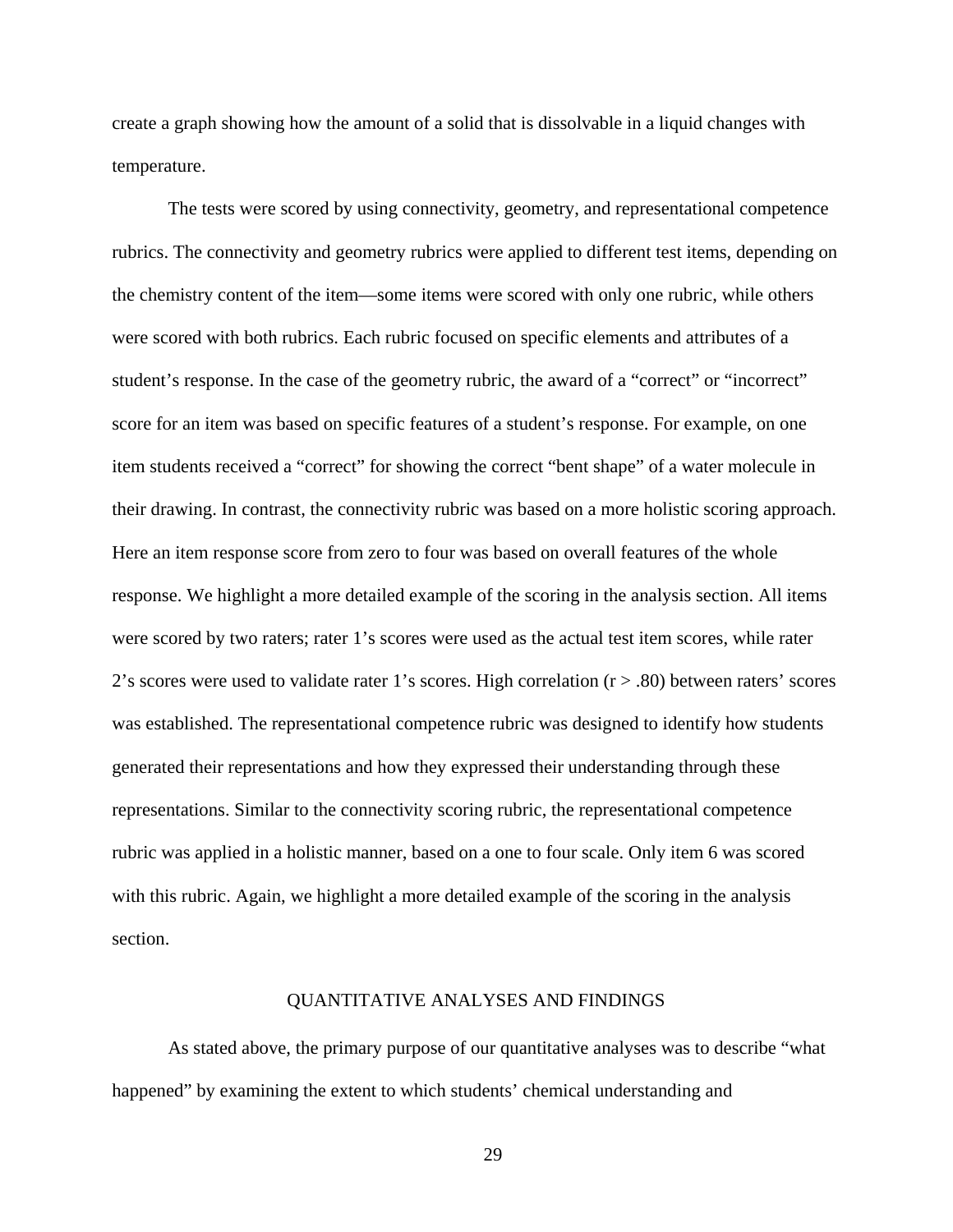representational skill increased while using *ChemSense*. In this regard, we relied on the results of our assessment instruments.

## Chemical Understanding

 $\overline{a}$ 

Assessments of chemical understanding focused on two themes: geometry and connectivity. Analyzing pretest and posttest scores across these measures, we found that students' chemical understanding of solubility showed a considerable gain following the ChemSense solubility activities.<sup>[4](#page-29-0)</sup> Figure 3 shows pretest and posttest score comparisons across items for geometry. For all items there was a gain between test occasions.

Two items on the test were scored with the geometry rubric. These two items were broken down into four components: 6-a, 6-b, 7-a, and 7-b. Each component was scored as either "correct" or "incorrect." Student scores on these components showed a substantial change from pretest to posttest. What do these scores mean? What were students able to do at posttest that they weren't able to do at pretest?

<span id="page-29-0"></span><sup>&</sup>lt;sup>4</sup> Because several students in our study were not able to complete both the pretest and the posttest, the number of students for which test data exist is slightly less than the number of students who participated in the *ChemSense* activities.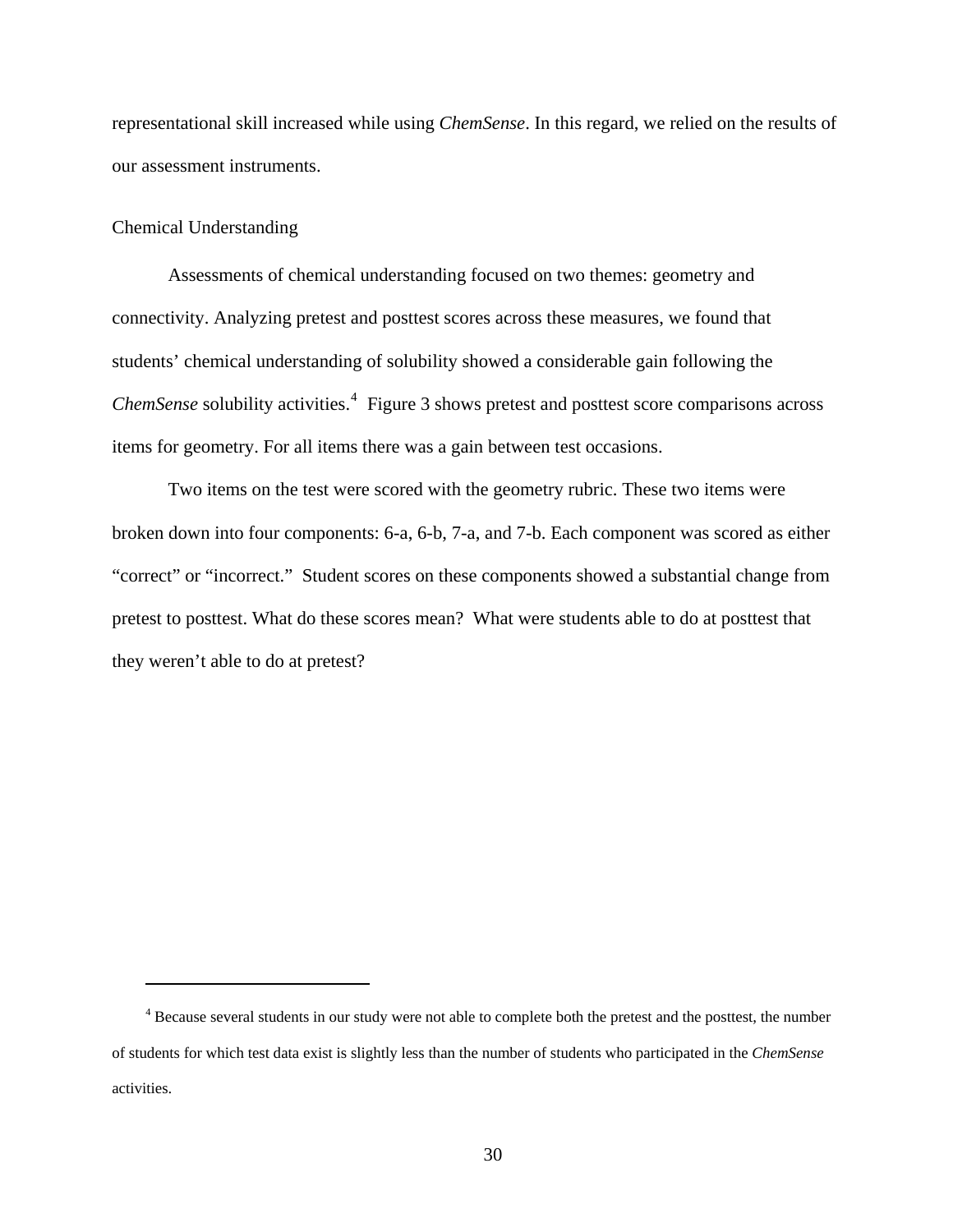

FIGURE 3. Frequency distribution of pretest and posttest score for geometry (number of students who correctly answered given item component).

Table 2 provides a description of each of the geometry components. Test item six (components 6-a, 6-b) asked students to create a four-frame storyboard showing how an ionic compound dissolves in water over time. Test item 7 (components 7-a, 7-b) asked students to describe a polar substance and explain why and how it dissolves in water.

# TABLE 2

What Students Were Required to Show as Part of Their Geometry Score

| What Students Were Asked to Do                                 |
|----------------------------------------------------------------|
| Show correct bent structure of water molecules                 |
| Show correct alignment of water molecules to $Na+$ and Cl ions |
| Show correct polarity of water molecules                       |
|                                                                |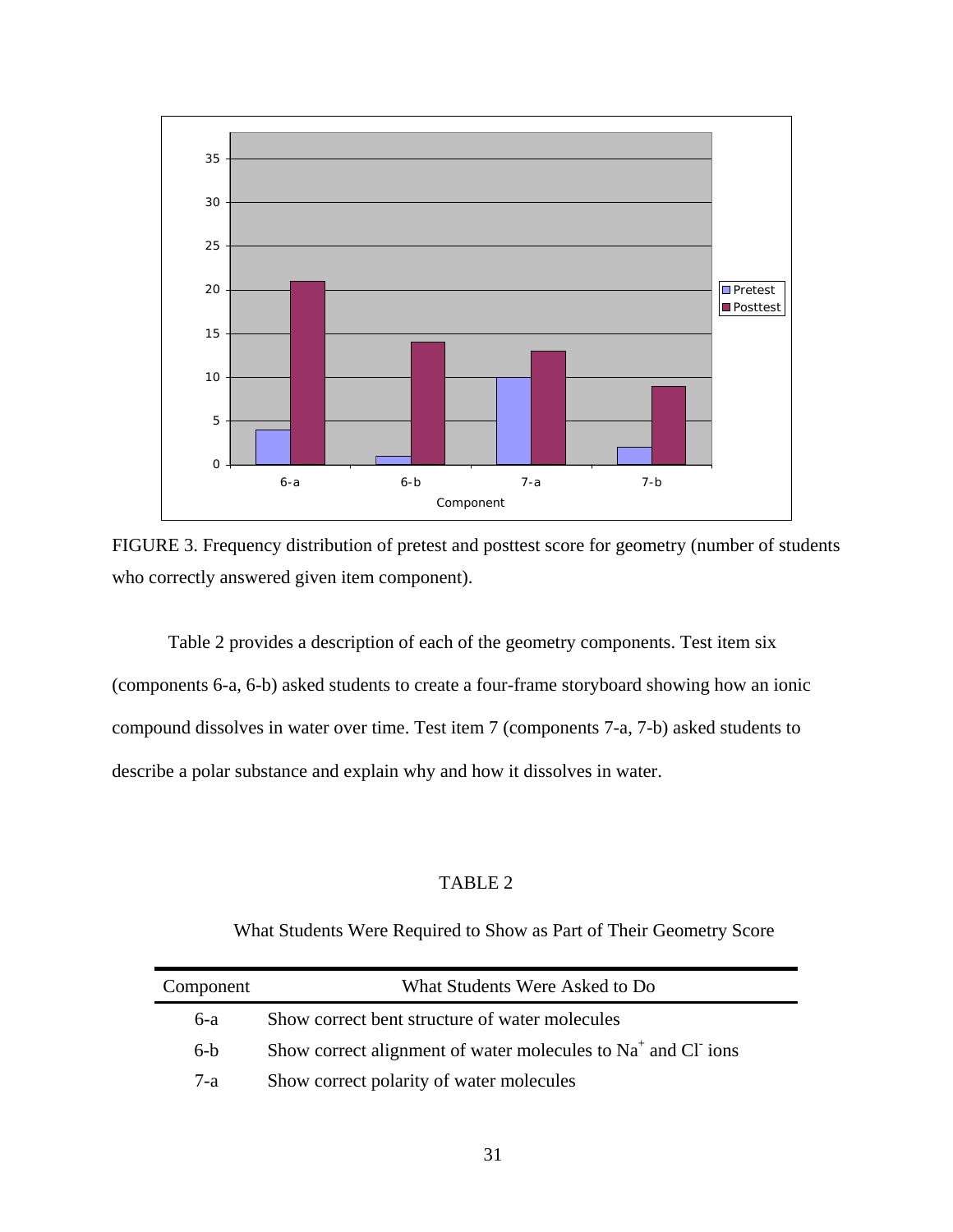7-b Show correct orientation of polar molecules with each other

At pretest, few students were able to represent the bent shape of a water molecule, show the charge distribution on a water molecule, show how water molecules align with each other, or correctly show the alignment of water molecules with positive and negative ions. After working through the Solubility Module, students were much more readily able to show the molecular shape and the alignment of water molecules with each other and with dissolved ions. The connectivity rubric was applied to seven pretest/posttest items. Table 3 describes the various levels of the connectivity rubric. In general, the rubric was designed to capture student representation and discussion of changes in bonding and the related rate issues, as well as use of appropriate chemical representations and the linking of nanoscopic and macroscopic representations. By "appropriate" chemical representations, we are referring to the use of commonly accepted iconic representations to convey chemical meaning (e.g., two lines drawn between atoms to represent double bonding, electrostatic alignment between molecules to represent hydrogen bonding).

# TABLE 3

#### General Connectivity Scoring Criteria

| Level | Description                                                                                                                                                                                            |
|-------|--------------------------------------------------------------------------------------------------------------------------------------------------------------------------------------------------------|
| 4     | Accurate representation of bonding changes, relevant kinetic (rate)<br>issues, and connection of nanoscopic and macroscopic phenomena;<br>use of appropriate structural drawings to represent changes. |
| 3     | Partial representation of bonding changes, relevant kinetic (rate)<br>issues, and connection of nanoscopic and macroscopic phenomena;<br>use of appropriate structural drawings to represent changes.  |
| 2     | Partial representation of bonding changes, relevant kinetic (rate)<br>issues, and connection of nanoscopic and macroscopic phenomena;                                                                  |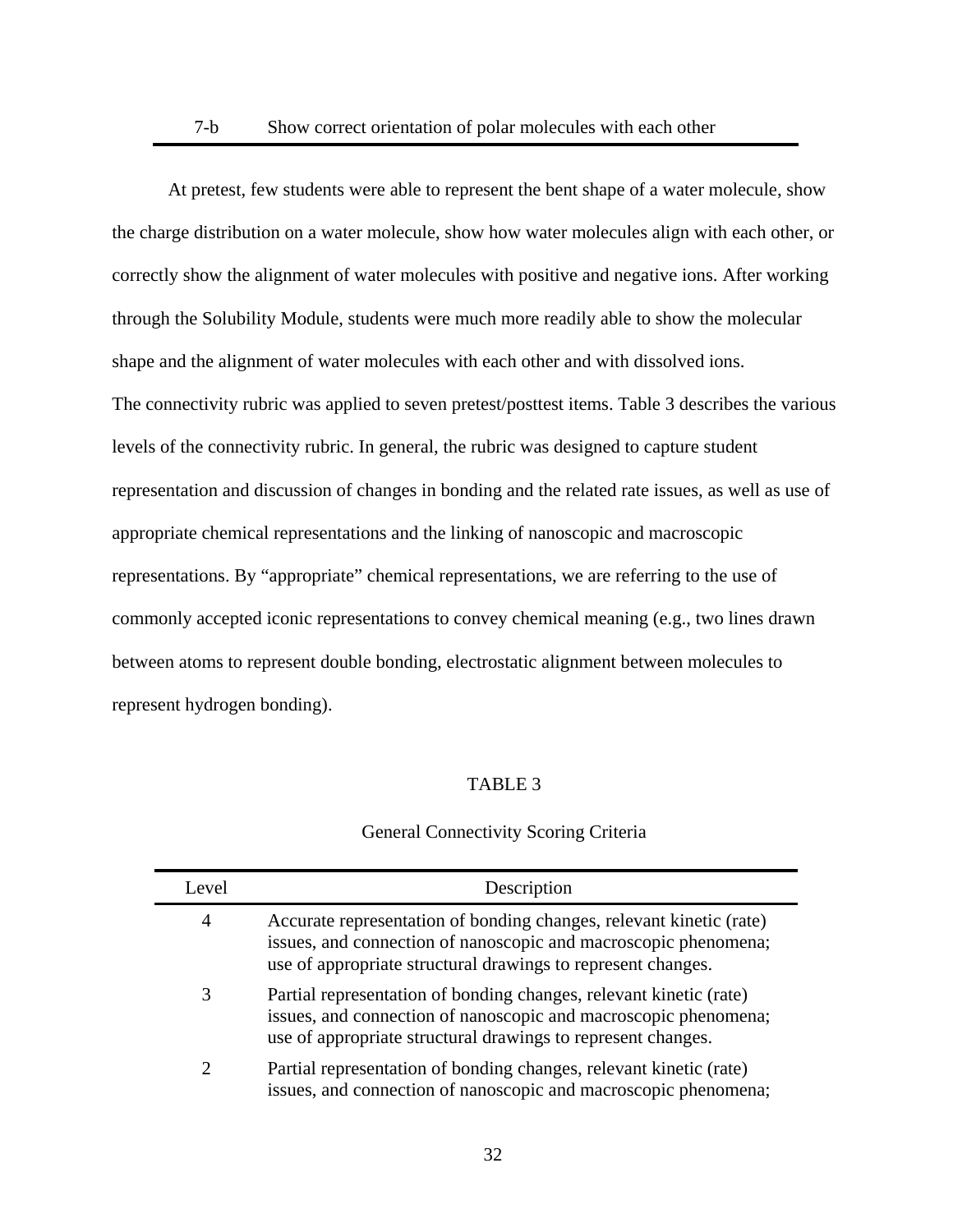does not use appropriate structural drawings to represent changes.

- 1 Incorrect representation of bonding changes, relevant kinetic (rate) issues, and connection of nanoscopic and macroscopic phenomena; does not use appropriate structural drawings to represent changes.
- 0 Little or no discussion of relevant connectivity issues; does not use appropriate structural drawings to represent changes.

Figure 4 shows the distribution of students across levels at pretest and posttest. For space considerations, we present an overall connectivity level for the seven items. Here we summed the number of students at each level for each item and divided by the number of items. This effectively gave us an overall or "average" connectivity rating at pretest and posttest. In other words, Figure 4 shows the number of students who scored at each level on connectivity at the two test occasions. The comparison between the numbers of students at each level at pretest and posttest shows a positive shift in students' understanding of connectivity-related issues. Note that this increasing trend from pretest to posttest is representative of each connectivity item score that is, each connectivity item showed a similar positive shift from pretest to posttest. This pronounced although modest trend away from little or no discussion of connectivity issues indicates at least a partial understanding of bonding changes and rate issues.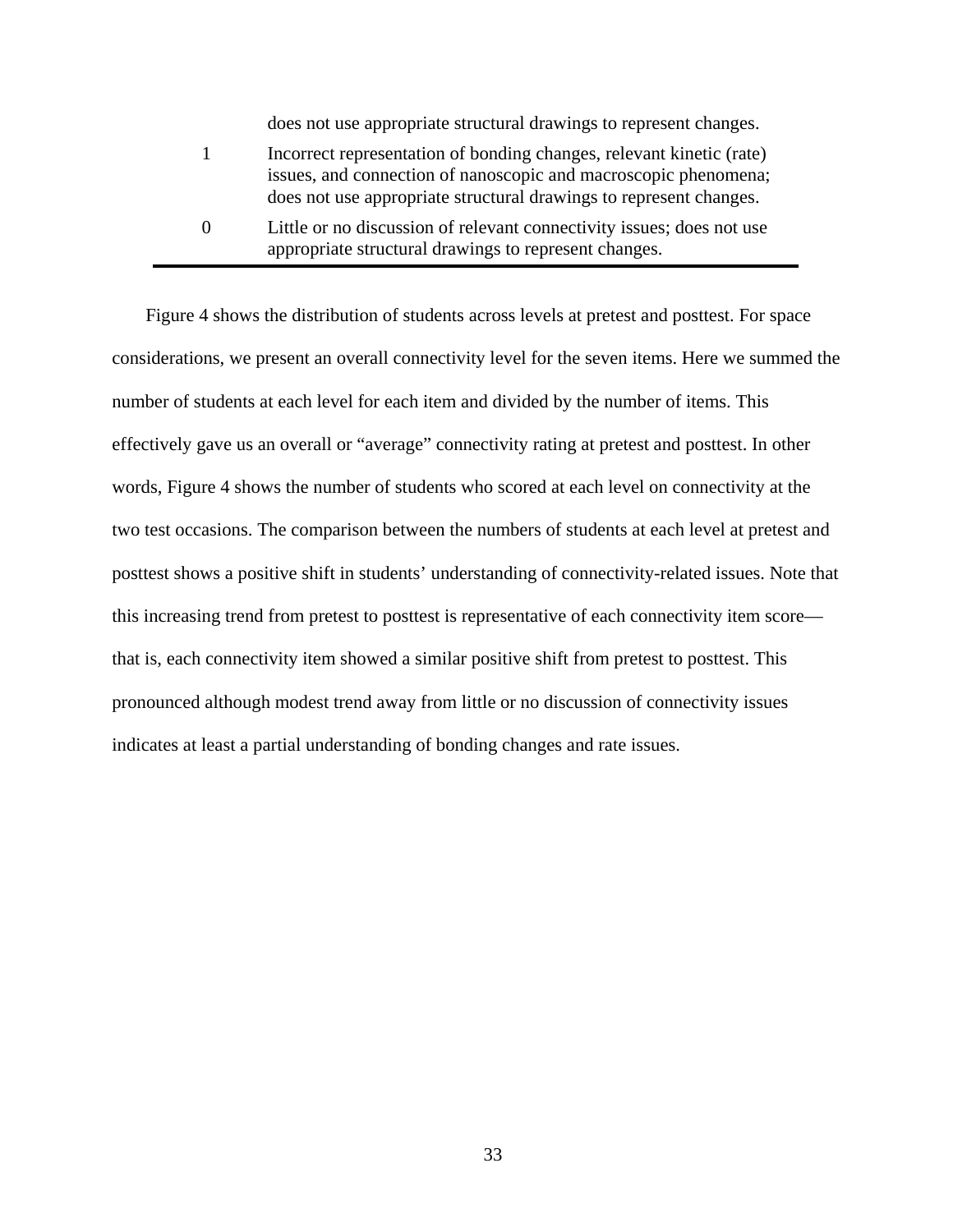

FIGURE 4. Number of students at each connectivity level at pretest and posttest, based on an average of seven items.

# Representational Competence

For the representational competence rubric, we used our five-level conceptual scheme to score students on their attunement to the formal representations of chemical phenomena. As such, we rated the overall quality of a student's response rather than its "correctness." Only one item was appropriate for scoring with the representational competence rubric––the item that asked students to create a four-part storyboard showing the process of NaCl dissolving in water.

Figure 5 shows the distribution of students at each level at pretest and posttest. It is important to note that representational competence focuses on the extent to which students are attuned to the use of formal chemical representations. This differs from the "chemical accuracy"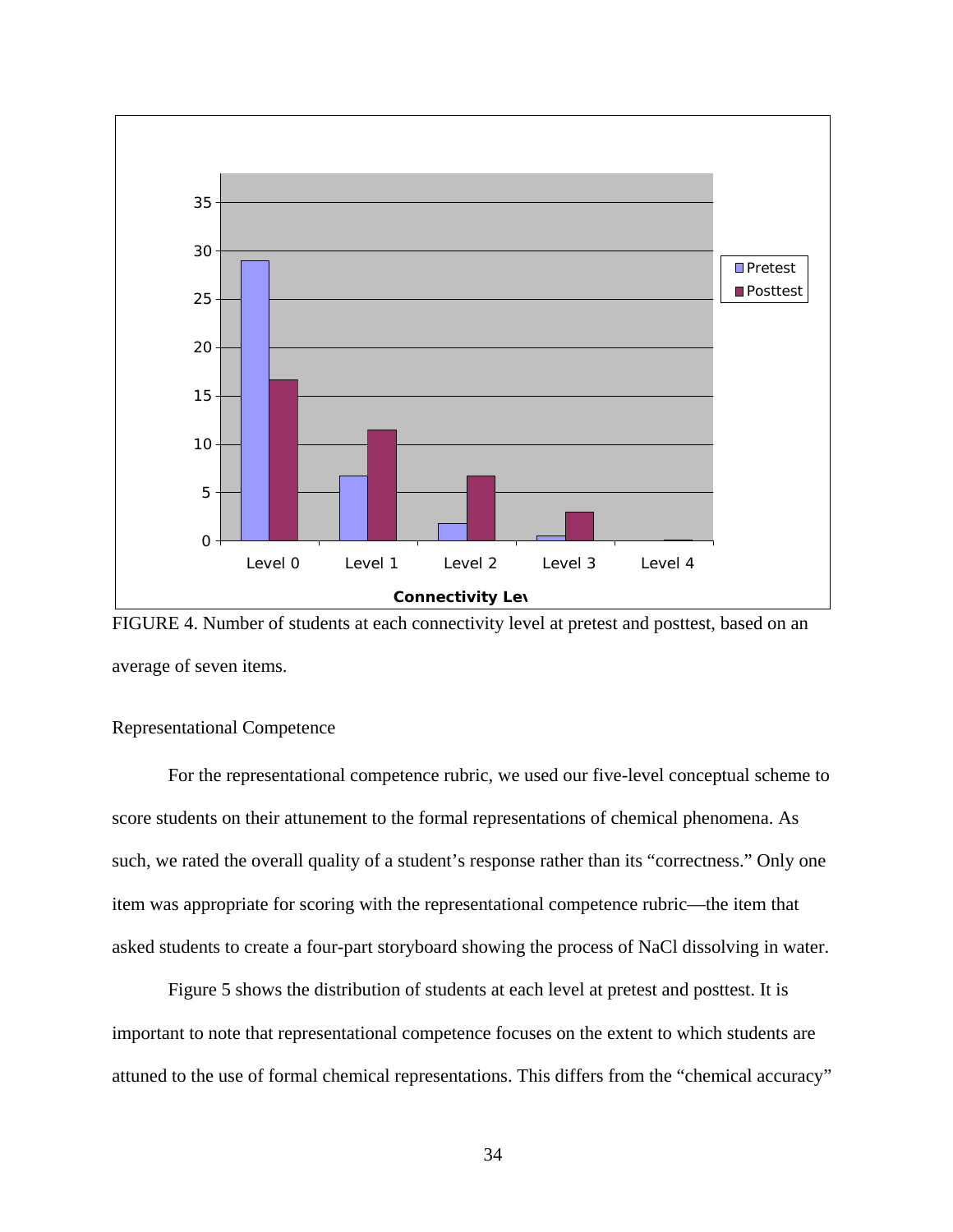of the representations, on which students were given a chemical understanding (geometry, connectivity) score.



FIGURE [5](#page-34-0). Distribution of student scores for representational competence.<sup>5</sup>

At pretest, approximately half of the students' representations were at a "representation as depiction" level (level 1). At level 1, the students were rather limited in their ability to use representations to explain physical phenomena. They tended to use representations as isomorphic, iconic depictions of a phenomenon at a point in time. A handful of students on the pretest showed "early symbolic skills" (level 2)—their representations had a mix of both surface features of the phenomenon but also used nonstandard symbolic elements to show particular

 $\overline{a}$ 

<span id="page-34-0"></span> $<sup>5</sup>$  At pretest, nine students left item #6 blank. At posttest only one student left this item blank.</sup>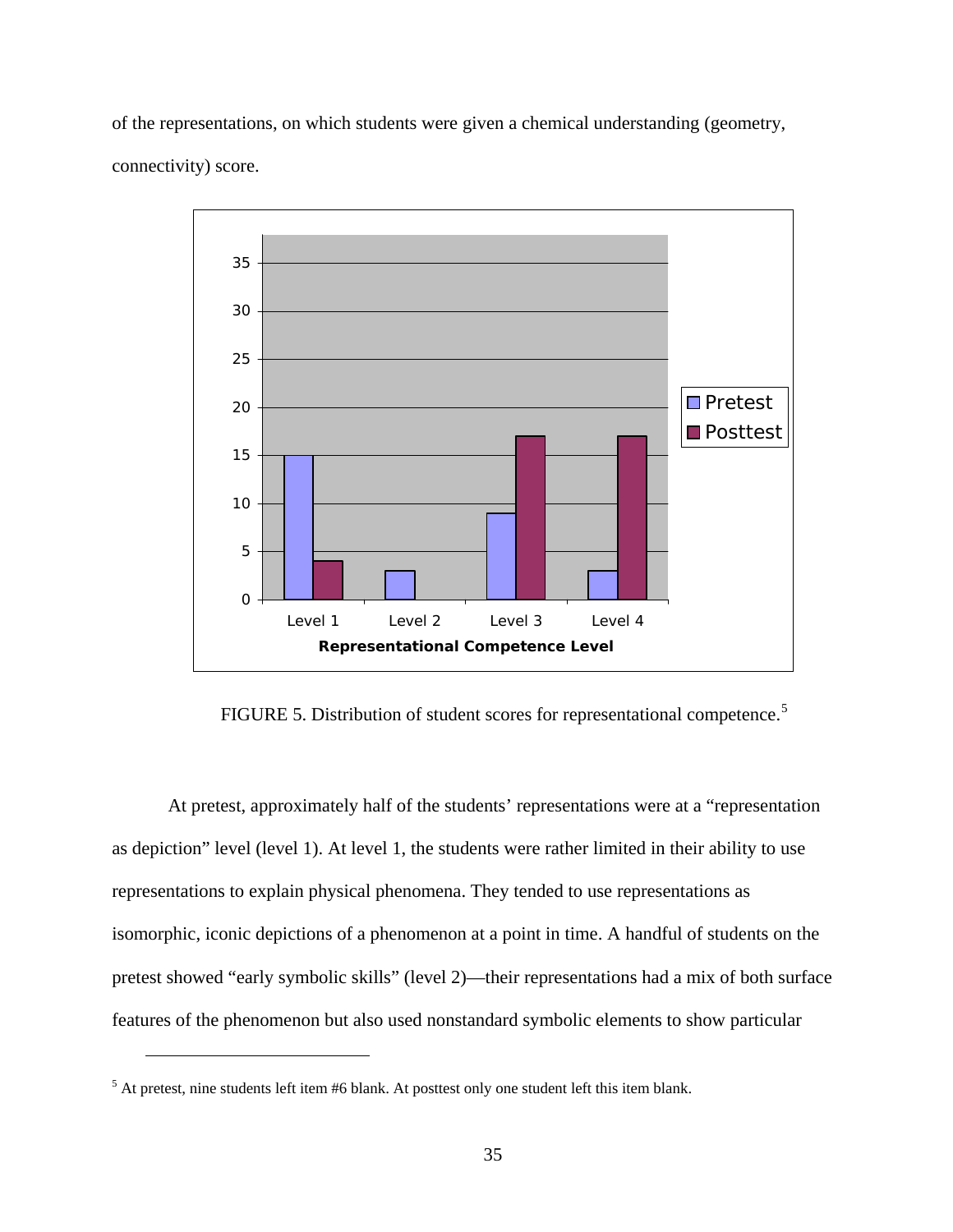behaviors. However, nonperceptual entities were not represented. Approximately a quarter of the students displayed "syntactic use of formal representations" (level 3)—a mix of observed physical features and unobserved, underlying entities or processes was represented. A handful of students displayed a "semantic use of formal representations" (level 4). Here students were able to correctly use formal chemical symbols to represent the underlying, nonobservable entities and processes. As expected, no students showed "reflective, rhetorical use of representations" (level 5), since the assessment was not designed to test this level of representational competence (the reason for its omission from Figure 5). At posttest, there was a distinct shift in students' representational abilities—the vast majority of students were at representational competence levels 3 and 4. That is, students moved from a straight depiction of the physical observations at the macroscopic level to using formal representations to represent the underlying, nanoscopiclevel phenomena. The fact that no students scored at level 2 at posttest brings into question the utility of this rubric. This issue will be discussed in the Discussion section at the end of the paper.

### Examples of Scoring

To provide a more detailed picture of the scoring process, here we present a test item example and work though the scoring using each of the three scoring rubrics—geometry, connectivity, and representational competence. Each rubric is used as a different conceptual lens through which to examine the student's response to this complex item. The item for this example is a four-step "storyboard" question asking students to draw and explain at the nanoscopic level how NaCl dissolves in water. This item allowed students the opportunity to show their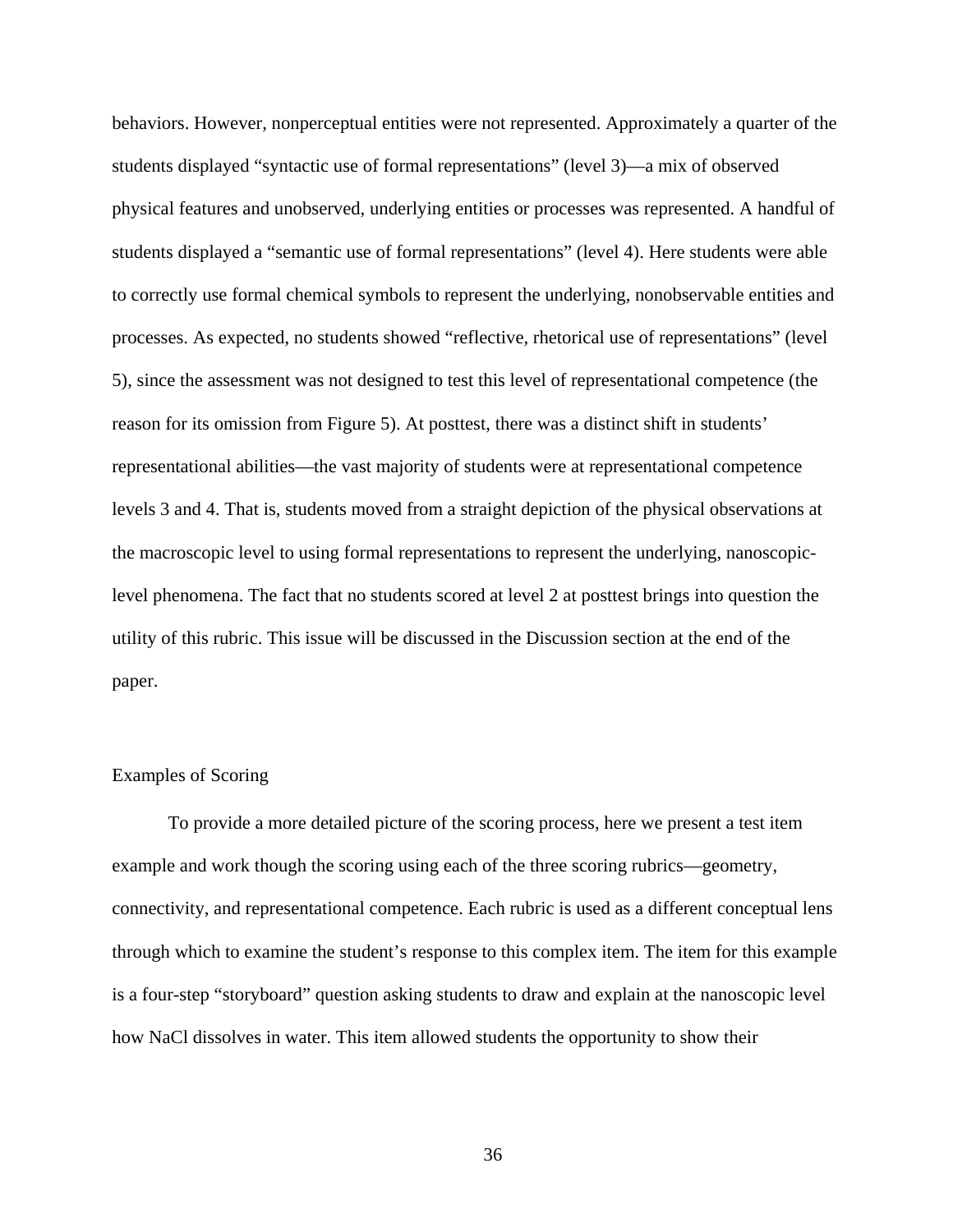understanding of a solubility-related *process* and represent it accordingly. We will compare pretest and posttest responses for a given student.



Pretest Posttest

FIGURE 6. Sample pretest and posttest responses.

 Figure 6 shows a sample pretest response for our example test item. At pretest, the student completed all frames of the storyboard. However, instead of creating nanoscopic-level representations, the student provided a macroscopic-level drawing of the solution and a representation of the ionic lattice using the symbols "Na" and "Cl" to represent nodes in the lattice.

Using our geometry scoring rubric, this student could potentially receive points for two aspects of the response: correct polarity of the water molecules represented and correct alignment of molecules with each other. In this case, the student did not receive any "geometry" points because the response did not include a spatial representation of the H2O molecules or the Na<sup>+</sup> or Cl<sup>-</sup> ions. At posttest, it can be seen that the student accurately represented the bent shape of the water molecules, so a point was awarded. However, even though all the different entities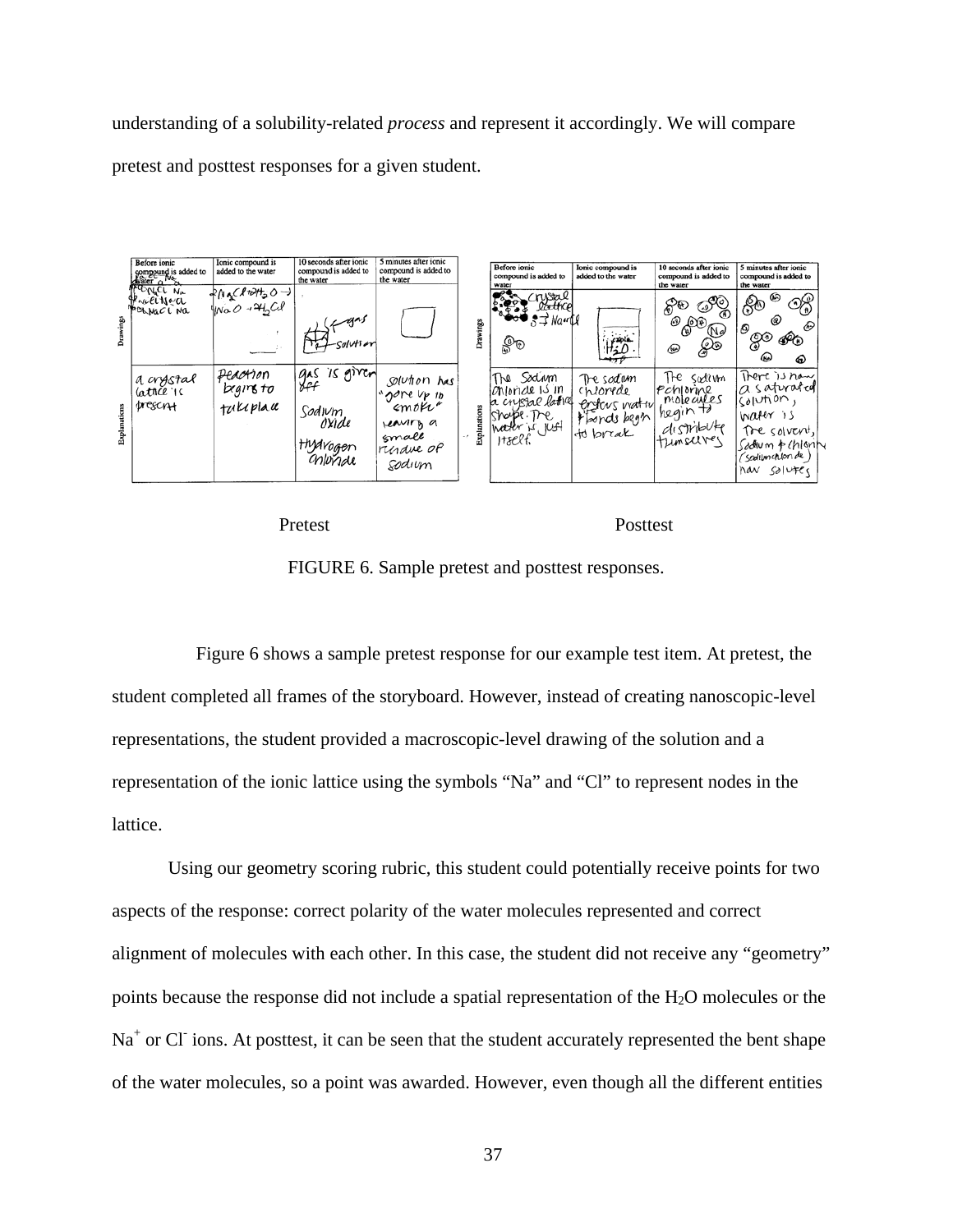were represented accurately—correct  $H_2O$  molecules and  $Na^+$  and Cl ions—the student did not accurately represent the orientation of the water molecules relative to the ions. To receive credit for this answer, the student should have shown a convergence of multiple water molecules around a single ion and correctly shown the oxygen side of each water molecule pointed inward toward each  $Na<sup>+</sup>$  ion and the hydrogen side inward toward each Cl ion.

At pretest, the student received a level 0 score on connectivity since there were no diagrammatic or text representations of the change in the relationship between entities over time. In particular, the student did not represent the breaking up of NaCl into  $Na<sup>+</sup>$  and Cl ions or represent the connection between the macroscopic environment and the associated molecular description. At posttest, the student provided a series of representations and supportive text that showed the change in NaCl over time. Here the student showed the crystal-like lattice structure of NaCl before it was added to the water and showed the resulting dissociation of the Na and Cl once the crystal was placed in the water. However, the student did not show the dissociated Na and Cl in the water as ions—they are missing positive and negative charges. The student did provide a macroscale representation of water in a container but did not draw a connection between this and the molecular-level representations shown in the other frames. Also, the student did not represent the correct "connection" between H2O molecules and the ions after dissociation. The student received a posttest level 3 score for providing an accurate but partially complete discussion of connectivity.

With regard to representational competence, the text descriptions and representations at pretest provide evidence that the student operated at a "surface level"—the discussion centered only on observable, macroscopic-level features. The student used representations as depictions of what might be seen at the lab bench, providing only an "isomorphic, iconic depiction of the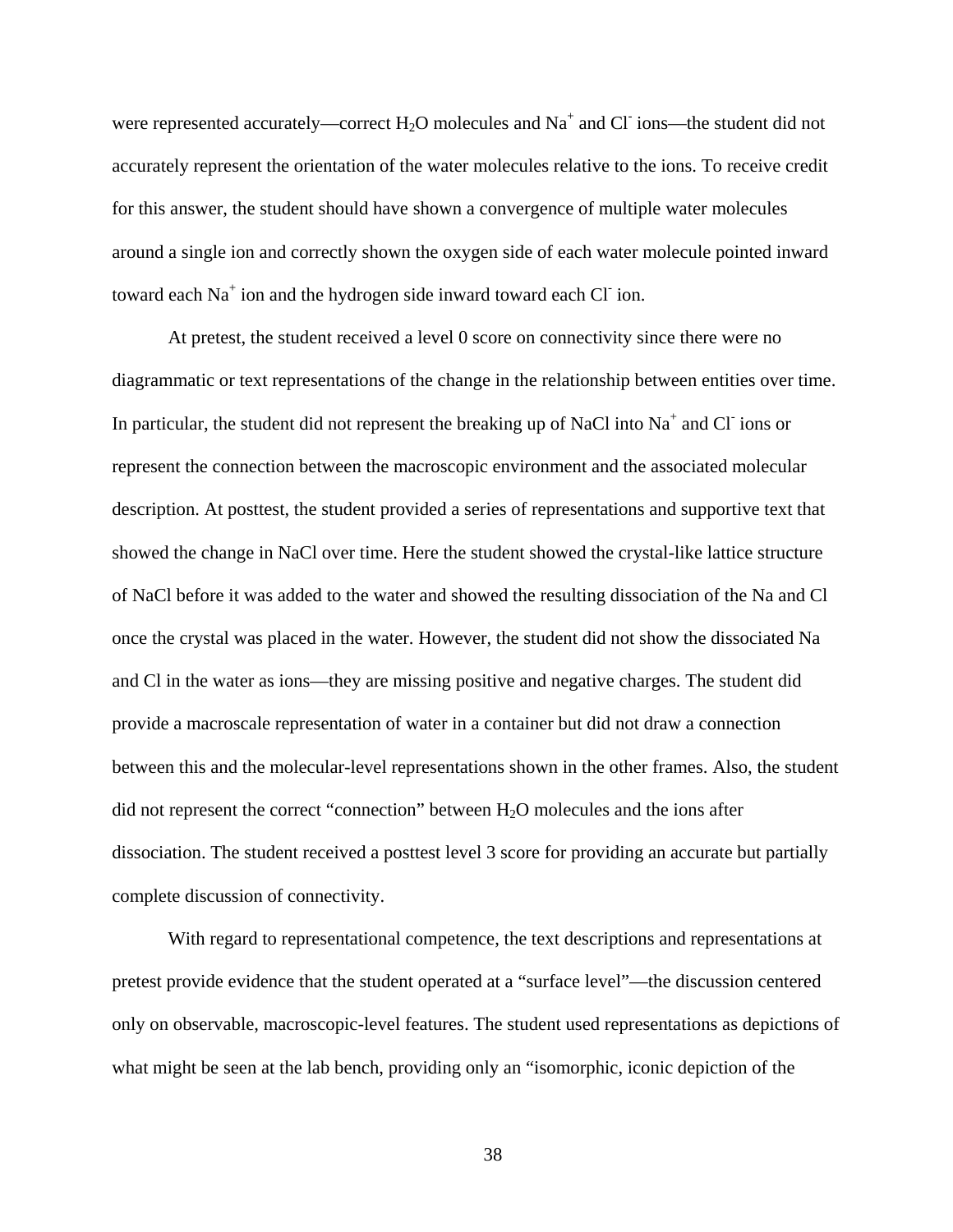phenomenon at a point in time." This student's response at pretest received a level 1 score. At posttest, this student demonstrated a more complex attunement to the formal representation of the underlying process. Here the student used accepted chemical symbols (space-filling molecules) to represent the underlying, nonobservable entities and processes and provided an accurate description of the dissolving process. The student showed a semantic and social use of formal representations, using these representations to explain the physical phenomena rather than simply depicting what could be seen. Note that even though this student received a very high score for this item on representational competence (level 4), the student's connectivity and geometry scores were lower because of the missing chemical information.

Our quantitative findings suggest that during the sessions in which *ChemSense* was used along with structured laboratory activities, students developed their representational competence, as well as a deeper understanding of the geometry and connectivity-related aspects of solubility. Referring again to the design research literature (Shavelson et al., 2003), our quantitative analysis helped us to understand "what happened" with respect to student learning. In light of these findings, our next step was to investigate "how this happened" by following our quantitative "leads" into the video analysis. By looking at student's representational and discursive practice as an integrated locus for learning, we attempted to gain insight into the mechanisms through which generation and use of representations iteratively lead to greater competence in using representations in developing chemistry understanding.

### QUALITATIVE ANALYSIS: EPISODES FROM A *CHEMSENSE* SESSION

Having established with our quantitative analyses that some learning took place, our qualitative inquiry focused on *how* students learned by using the *ChemSense* tool. The inquiry was shaped by two interrelated considerations: the substance of what students learned and the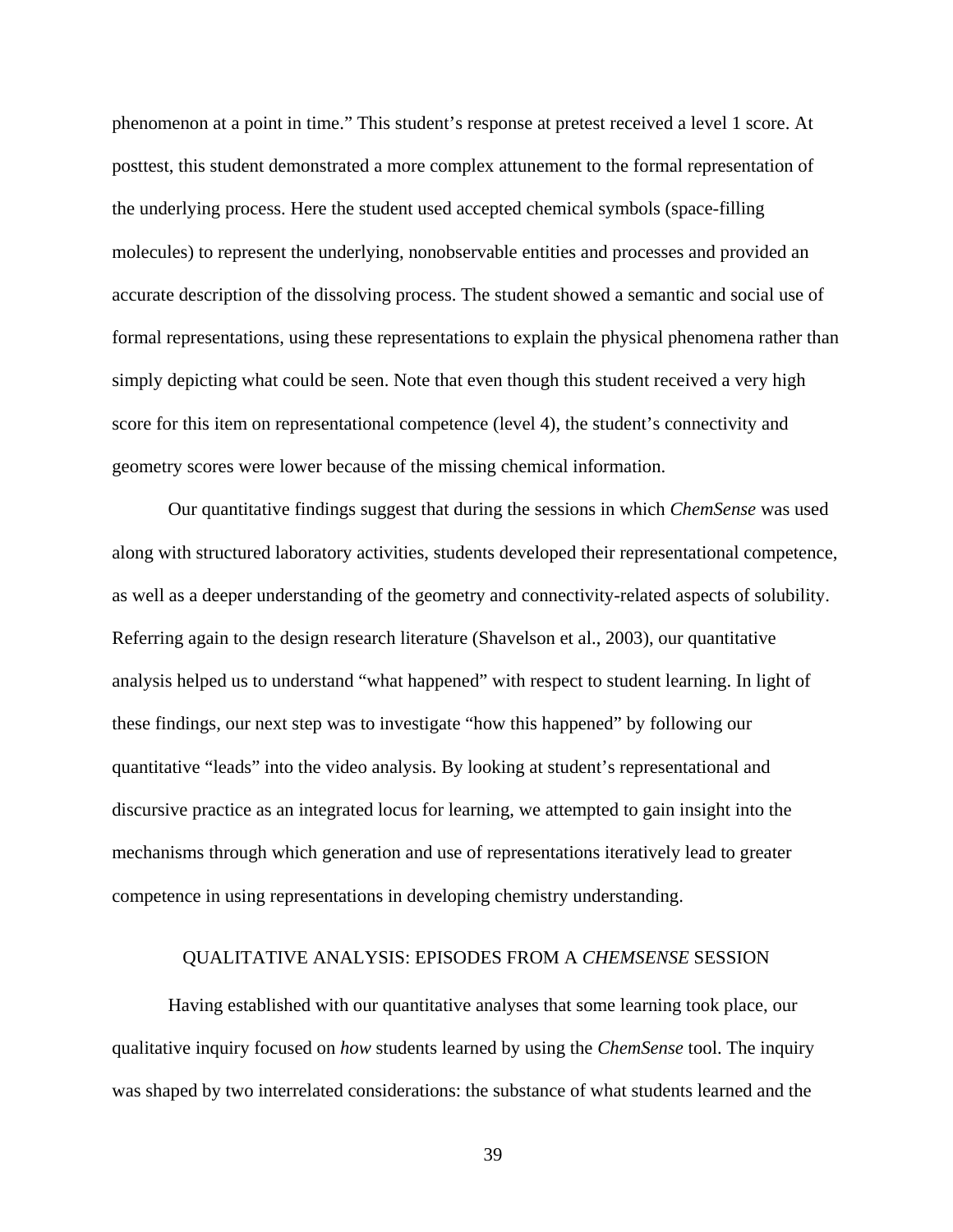way in which our design hypotheses might explain this learning. We used videotape to capture a detailed view of how two groups of students interacted with each other, with *ChemSense*, and with the laboratory apparatus as they worked through the Solubility Module. These data provided us with more-direct access to students' representational practices than was possible with the paper-and-pencil representational competence assessment and allowed us to understand the role that *ChemSense* played in shaping these practices and student understanding.

Consistent with a design research approach (Shavelson et al., 2003), we used our quantitative findings as an index for the specific moments in students' *ChemSense* activities that could best account for changes in student scores. Specifically, we analyzed the patterns of prepost item responses of these two groups of students to understand "what happened" with respect to student learning. On the basis of this analysis, we were able to identify and analyze portions of the videotapes that documented the particular *ChemSense* activities in which students were most likely to have increased their chemical understanding and representational competence to better understand "why it happened." We did not intend our analysis necessarily to reveal the characteristic way in which most students in the study interacted with the tools and one another in the *ChemSense* environment. Rather, we wanted to understand important dimensions of this interaction and closely study an example of how learning *can* happen in the environment.

The two groups we taped included a total of five students: one group consisting of one boy and two girls and the second group consisting of two girls. The students came from a variety of ethnic and social backgrounds. All were juniors in high school. The two groups were chosen by the teacher on the basis of their ability to work well together and the likelihood that they would have a high level of verbal interaction. The purpose of the videotaping was to provide us with a supply of student discourse that we could use for analysis. Thus, it was imperative to have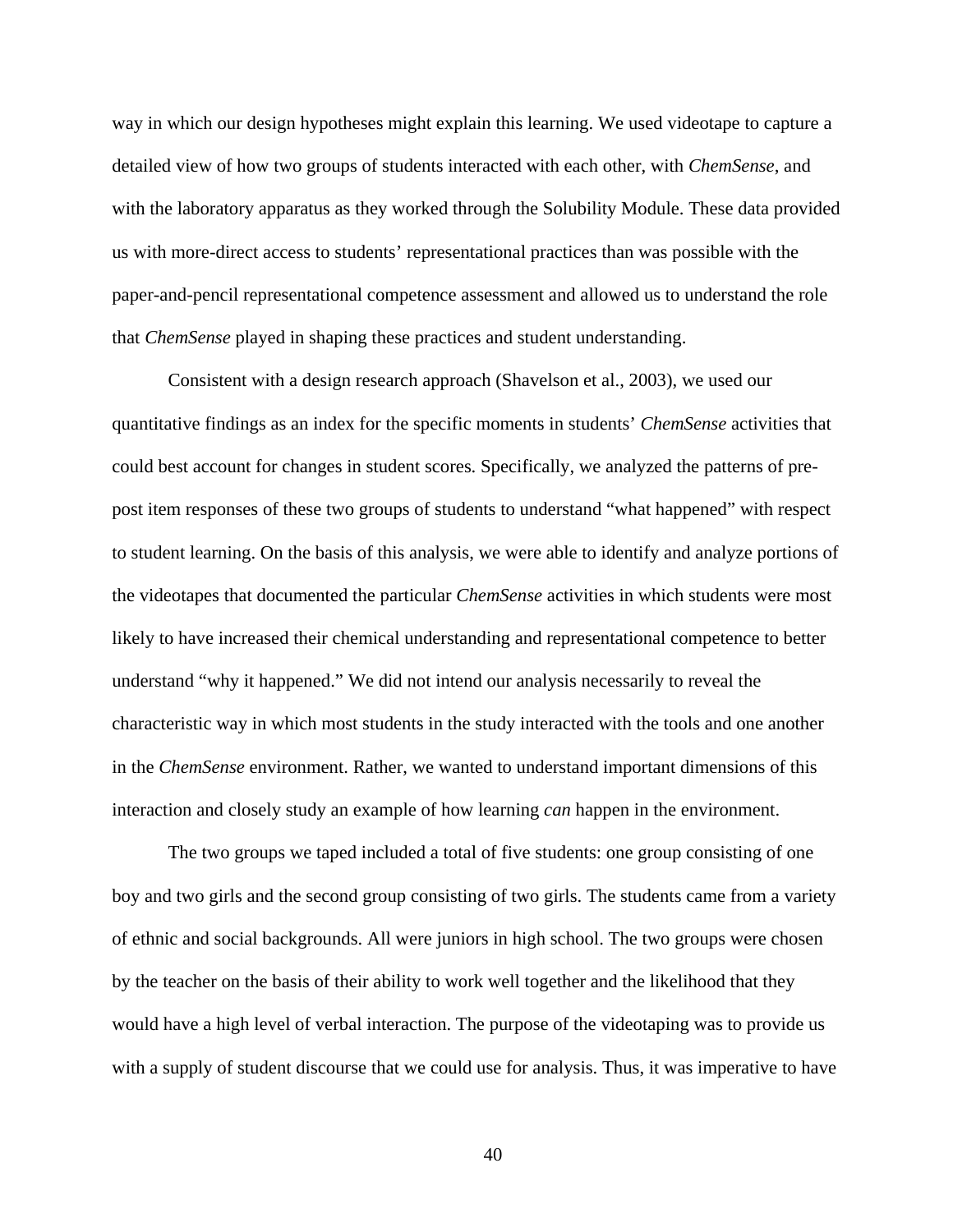reasonably verbal and interactive students, given that we were limited to working with only two groups. We recognized that the student behaviors within these groups were not necessarily typical and therefore not generalizable. Rather, by focusing on a particular example, we hoped to illustrate how specific features of the *ChemSense* representational tools can influence student interactions and thinking, as predicted by the design hypotheses, without making claims that these specific interactions were typical of all the students in the class.

Because our qualitative analysis was intended to explain how students learned what they did, we wanted to analyze the classroom activity most closely matching the representational activity called for by the test item for which students showed the highest gain in score across the pre- and posttest measures. This item—item 6, discussed above in relation to the quantitative findings—asked students to create a four-frame storyboard of the process of NaCl dissolving in water (see Figure 6). While there were a number of classroom activities during the 2 week-long unit, the one that most closely matched the test item—and, consequently, the one to which we looked for evidence of how students came to learn the associated chemical principles—called for students to do the following:

## • Using the *ChemSense* drawing tool, create a drawing that shows

(a) Water as a liquid

(b) Sodium chloride as a solid. Using the *ChemSense* animation tool, show what happens at a nanoscopic level when sodium chloride is added to water. Make sure you show what the solution looks like!

Except for some minor clarifications about the particulars of the assignment, the students had little guidance from the teacher or other adults in the classroom. This assignment was given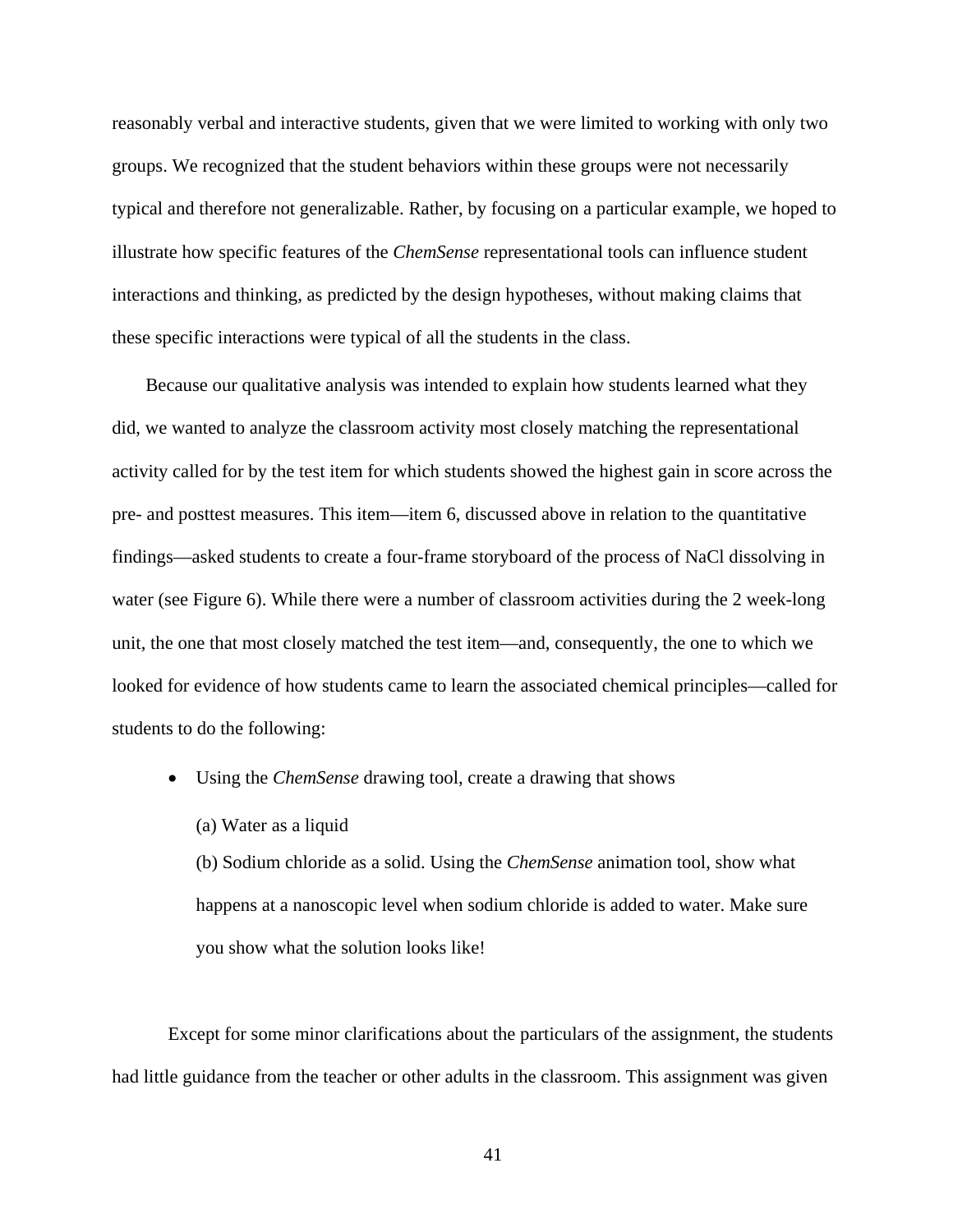on the second full day that students were using *ChemSense*. Before this assignment, students engaged in two introductory *ChemSense* activities (creating specific molecules and animating the dispersal of food coloring in water at the nanoscopic level). Although students were instructed to "show what happens at a nanoscopic level" for the target activity, their assignment in many important ways was not determined by the instructions. Students themselves needed to make practical decisions along the way: what should be shown, how it should be shown, and what their representations meant in this contextual situation.

The extended example we discuss below comes from one collaborative session that illustrates some ways in which using the *ChemSense* tool can support specific representational practices and contribute to conceptual and representational development. We purposefully chose this example because it illustrates how use of *ChemSense* might have influenced the learning process in relation to test item 6. Moreover, this extended example is long and rich enough to allow us to analyze student discourse and activity in terms of our hypotheses. The example serves as a case study of the types of ways in which *ChemSense* can support changes in students' capacity to represent their understanding through the use of tools that allow them to generate what they consider coherent representations of chemical phenomena. Most importantly, we see evidence that the *ChemSense* tools provide an additional set of symbolic resources for students to draw on as they construct their intersubjective meanings.

### **Episode 1**

*Representational Competence: Moving from Depiction of Surface Features to Deeper Symbolization of Underlying Mechanisms*

In our first episode, students shift from depicting the observable features of a phenomenon to symbolizing the chemically more important nanoscopic aspects of the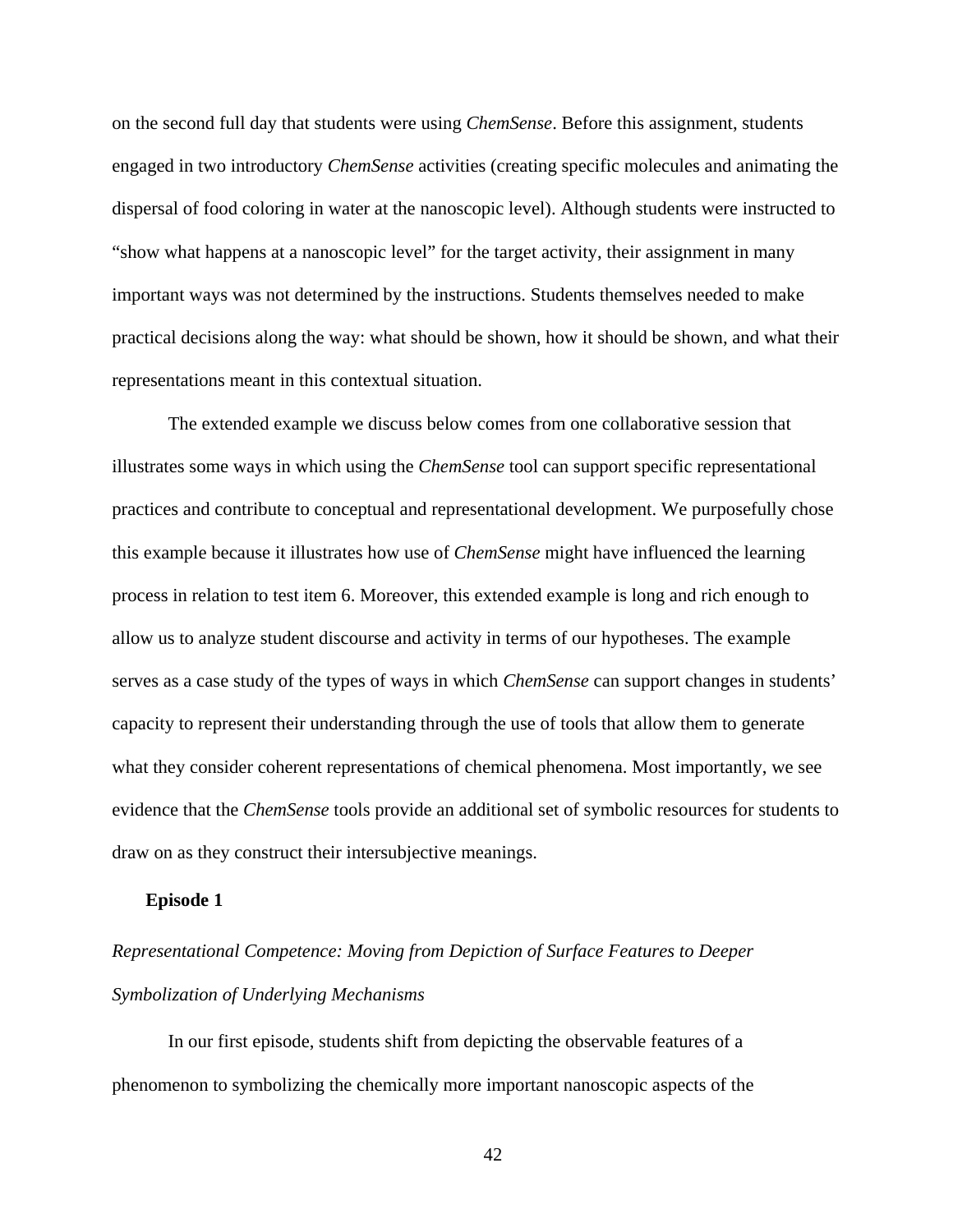phenomenon. This shift occurs in two brief phases, each of which helps solidify students' orientation to a nanoscopic level of representation. In the first phase, students decide to create elaborated molecules rather than amorphous dots; in the second phase, they abandon the strategy of depicting macroscopic features of the phenomenon altogether. These changes support the hypothesis that features of the tool—specifically, those that facilitate the generation of iconic representations of atoms and molecules—shape the conceptualization of the ideas students represent by moving students away from macroscopic depictions of observable phenomena to representations of nanoscopic entities (Design Hypothesis 1a). Generally, we see in this episode an example of how the particular types of representations afforded by the tool support a particular type of discourse and a particular type of understanding.

As the episode begins, Rebecca and Kimmy face the problem of how to represent water in accord with the class assignment. They begin to draw a cup as they had done for previous assignments—what they call their "usual cup" (see Figure 7). They quickly shift from a focus on this physically observable level (blue background in rectangular container) to a deeper, chemically more interesting representation of liquid water as discrete bits of aggregated matter (beginning with iconic depictions of hydrogen molecules). After Kimmy asks Rebecca if she should show their "usual cup" with water in it, Rebecca signals the importance of the nanoscopic representation and Kimmy introduces the word "molecules" while asking Rebecca if molecules should be represented. It is important to emphasize that the students' assignment instructs them to create nanoscopic images but does not specify what a nanoscopic image is or should look like. The previous day, in order to create nanoscopic animations of food coloring dissolving, the group had used structurally amorphous dots to represent molecules of food coloring, and they did the same to represent water molecules. With this recent experience, Kimmy asks if, for this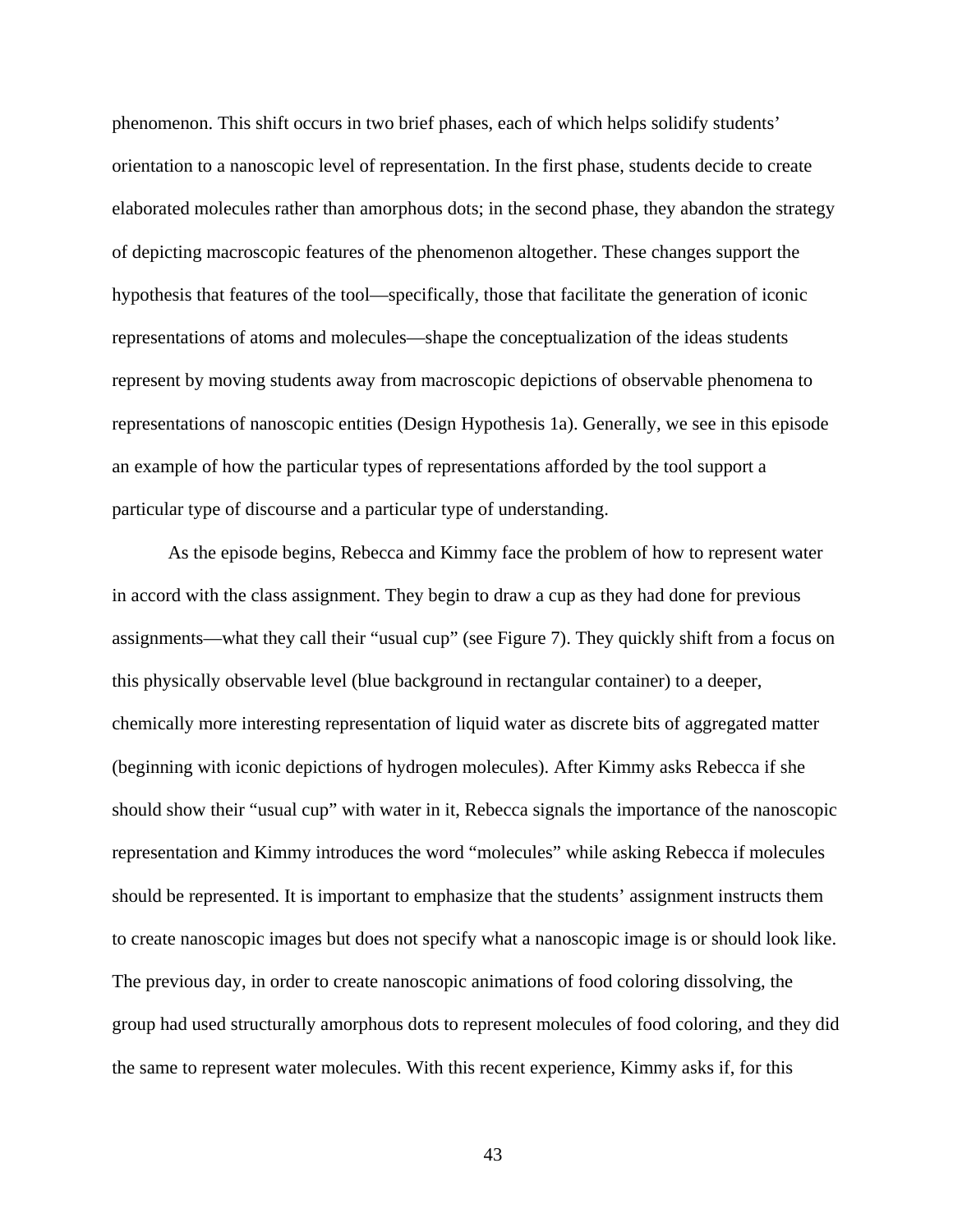animation, they should represent the nanoscopic level using molecules or just dots. The full segment follows:

R: In the first frame—we'll make a cup.

K: Water.

R: Our usual cup.

K: Yeah. Two dimensional. Want me to do it?

R: You can do it, yeah.

K: With water in it?

R: Yup. It has to be the nano—nanoscopic water, so we have to do the, uh…

K. The molecules?

R: Yeah.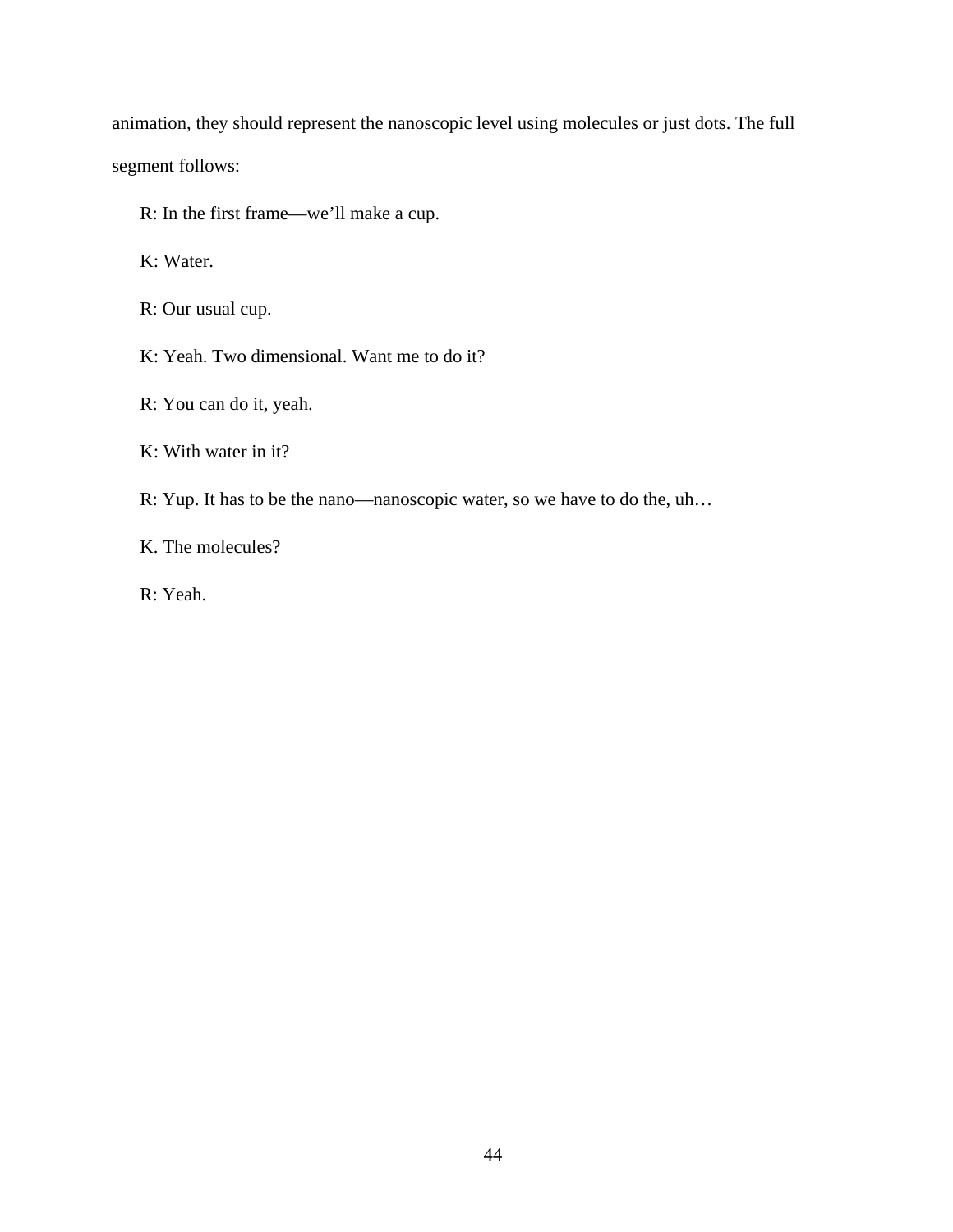

FIGURE 7. Screenshot of students' depiction of a cup.

- K: The tiny ones or should they just be dots?
- R: It should be small this time, really small
- K: Should we make…
- R: Make them, make those though…[pointing to the screen, hydrogen on the periodic table icon; see Figure 8]
- K: Out of those?
- R: Yeah.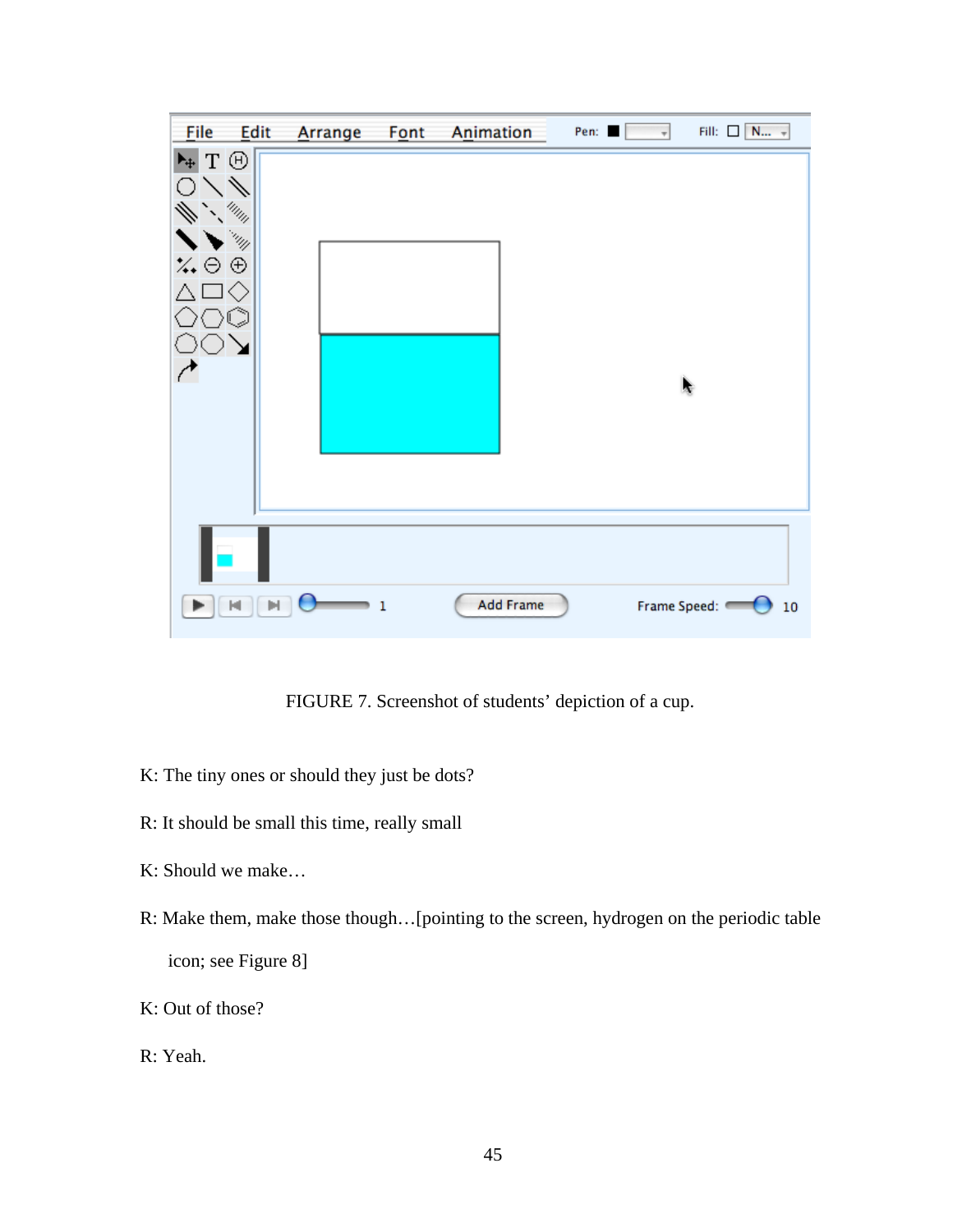

FIGURE 8. Screenshot of the atom-selection tool.

 The dialogue here illustrates that certain features of the *ChemSense* tools help shape students' inclinations and choices in developing their animation. Even though the students had been drawing their "usual cup" in previous activities, they are challenged by the prospect of producing one of these cups with *ChemSense*, which does not provide a cup-drawing tool. *ChemSense* does, however, provide an atom-drawing tool that the students can use to construct molecules, which they quickly recognize is useful in their situation. The atom-selection tool before them on the screen is a shared representational resource, and as they look at it together, one of the students points to it—specifically, to the place on the periodic table representing hydrogen—and tells her partner to "make those," both students having experienced that the tool will generate individual atoms of hydrogen if they click on the "H."

Representationally, students are confronted with the basic problem of transposing their common-sense depiction of observable phenomena (depiction at level 1 or 2 in terms of our representational competence rubric) into a representation of the same phenomena at the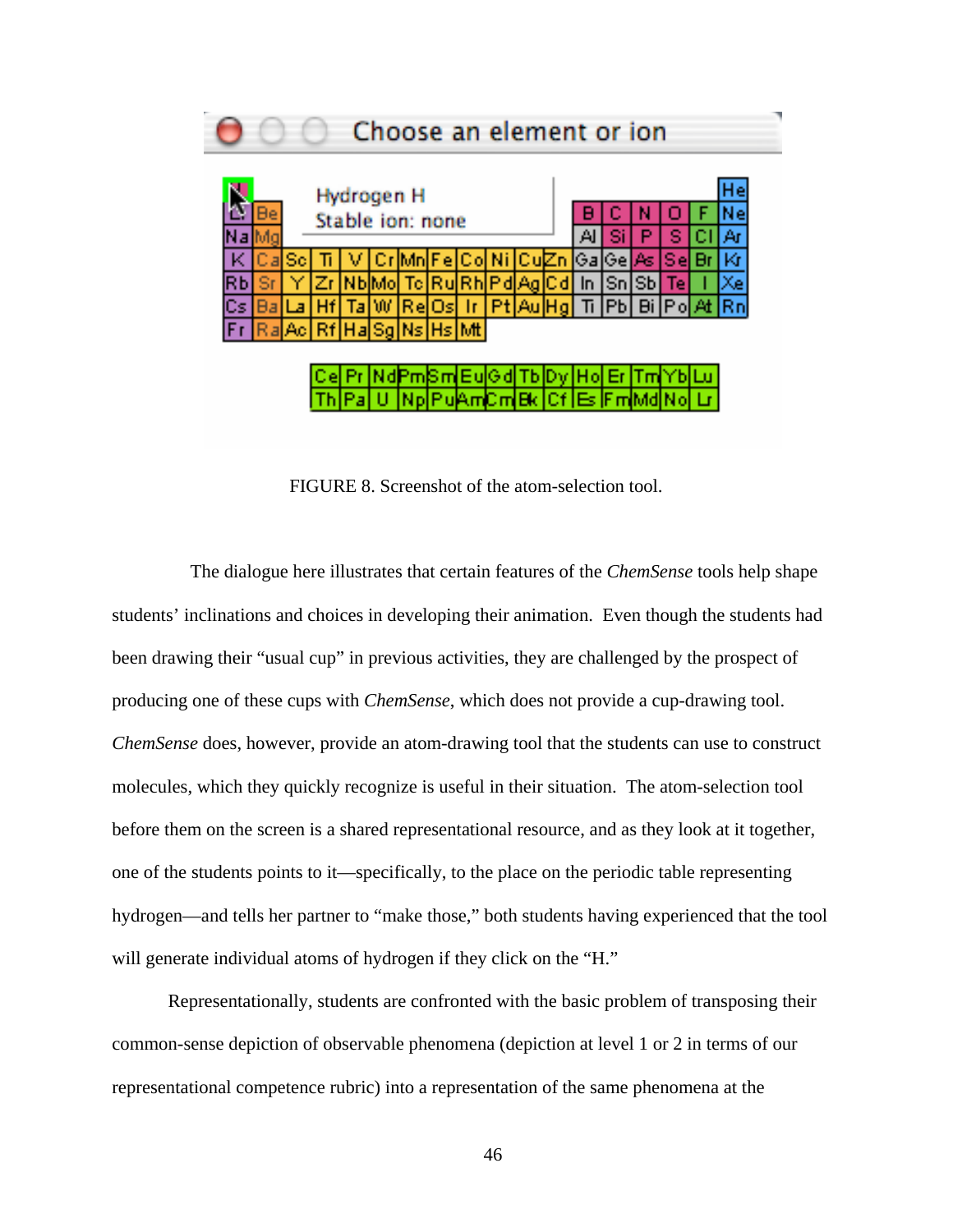nanoscopic level (a level 3 portrayal of unobserved causal entities and processes). This problem prompts students to use (and subsequently develop) their understanding of the aggregate, particulate nature of matter to transform their representation from a straightforward depiction of a container of water to a molecular depiction of  $H_2O$ . Ultimately, Rebecca says that depicting the cup is unnecessary and that they should show just water and sodium chloride.

The students' decision to depict molecules without a container is expressly linked to their shared experience of having previously used the *ChemSense* knowledge-sharing capacity to view an animation made by another group, which they were instructed to comment on at the end of the assignment they had just completed. Unlike Kimmy, Danny, and Rebecca, students in the other group had not depicted any type of container for the particles of food coloring and water in their animation. Fifteen or so minutes later, while the students are working to construct an image of their "usual cup," Rebecca suggests that they use the other groups' representation as a model for a new approach. We see here some evidence that as students use the representational tools, they are able to relate their emerging visual representations to other visual representations in their social environment, building on one another's pictorial contributions in much the same way that interlocutors build on one another's discursive contributions (Hypothesis 3)

R: You know what we could do—we don't even need to have a cup, though. We could just have the sodium chloride, I mean the water and the sodium chloride, like you know how that other group did when we looked at [their animation]?

K: Yeah.

At this point, we see the students shift to generating representations of phenomena fully at the particulate level, with representations that detail the structure of  $H_2O$  and NaCl molecules. Their interactions suggest that they have interpreted the assignment as requiring this level of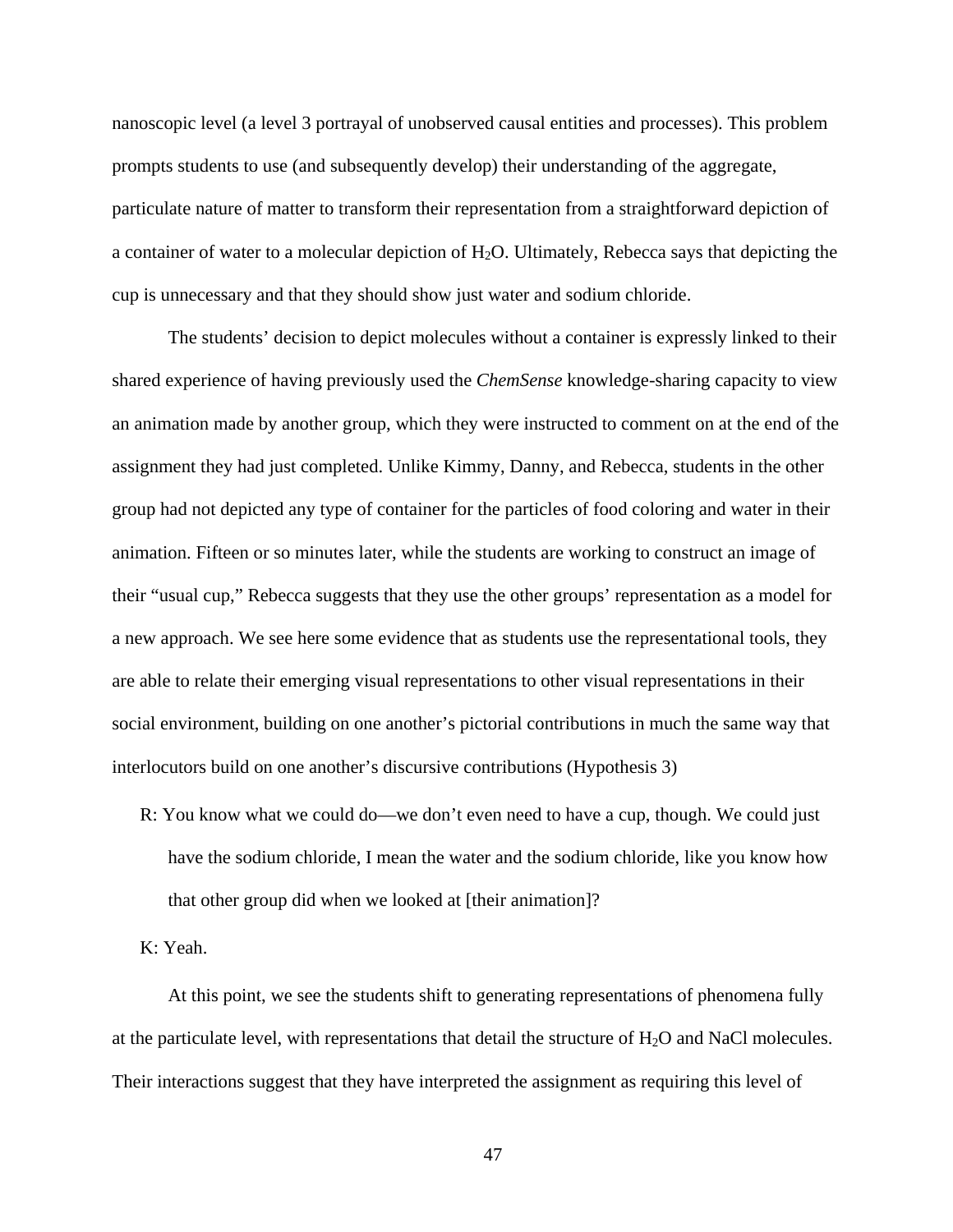detail to adequately show the process by which NaCl dissolves in water. Their decision to show the structure of molecules also could indicate that they are anticipating the specific representational features of the ionic reaction they will animate, with NaCl bonds breaking in the dissolving process. In this way, they would be establishing conditions for exploration of the relevant geometry and connectivity issues that relate to the creation of the molecules and animation of the dissolving process. At the same time, as students work toward adding a greater level of detail to the molecular representations, they note that they "don't even need to have a cup." In this way, they explicitly *abstract away* from the irrelevant detail of their "usual cup" (Roth, 1998)—a macro-level representation unnecessary, in this situation, for representing underlying phenomena. Although it is not possible to state that students' representations would be substantially different given a different set of tool affordances, we see here evidence that the tool supports the type of attunement the students undergo toward a more sophisticated use of formal representations.

## *Episode 2*

*Chemical Understanding: The Geometric and Connective Aspects of Turning Atoms of Hydrogen to Molecules of H2O* 

After Kimmy has depicted a number of hydrogen atoms, the group moves from this subtask to the main task of depicting molecules of  $H_2O$ . The students now face a new set of representational design decisions and chemical concepts, including the ratio of hydrogen to oxygen and the basic structure of a water molecule. As Kimmy is moving the hydrogen atoms she has created apart from one another (see Figure 9), Rebecca interrupts her, saying, "Just put them all together kind of; we have to make water…" while making a small circular gesture toward the screen that probably is intended to reinforce the idea that the atoms on the screen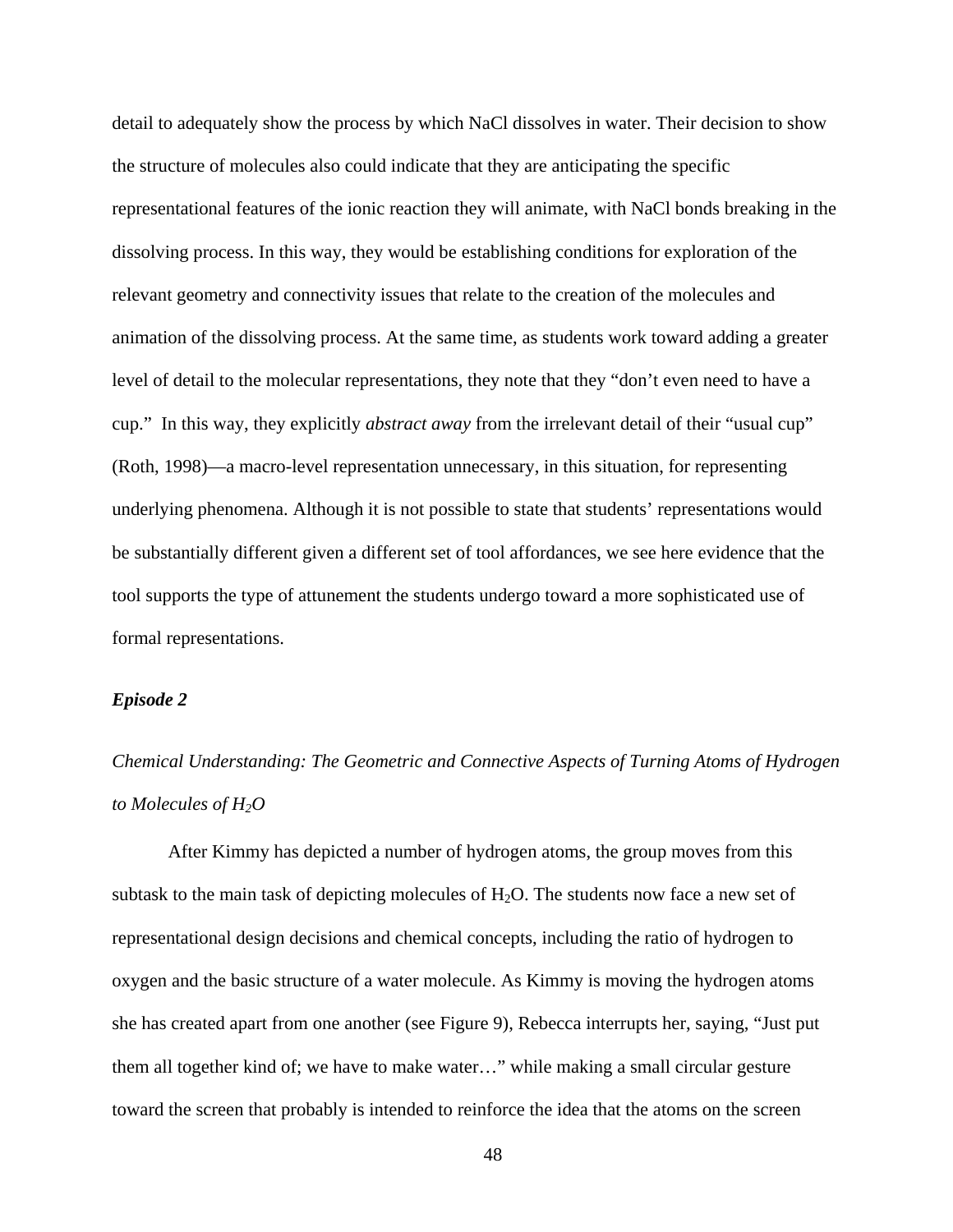should be closely gathered in space. As she makes her own gesture, using the cursor to circle around the hydrogen atoms, Kimmy counters that they "have to put, like, oxygen" in that space. Rebecca agrees by saying, "Oh, yeah." At this point, the girls have used the visual plane of the computer screen to establish a shared plan for depicting water molecules as a combination of hydrogen and oxygen.



FIGURE 9. Hydrogen atoms.

But Rebecca then adds, after a 2-second pause, "One oxygen to every two hydrogen." It seems that based on Kimmy's gesture circling the hydrogen atoms while saying that she needs to add oxygen, Rebecca recognizes Kimmy's misunderstanding and intention to add multiple oxygen molecules to each hydrogen. Kimmy responds, "It is, huh!" and then immediately opens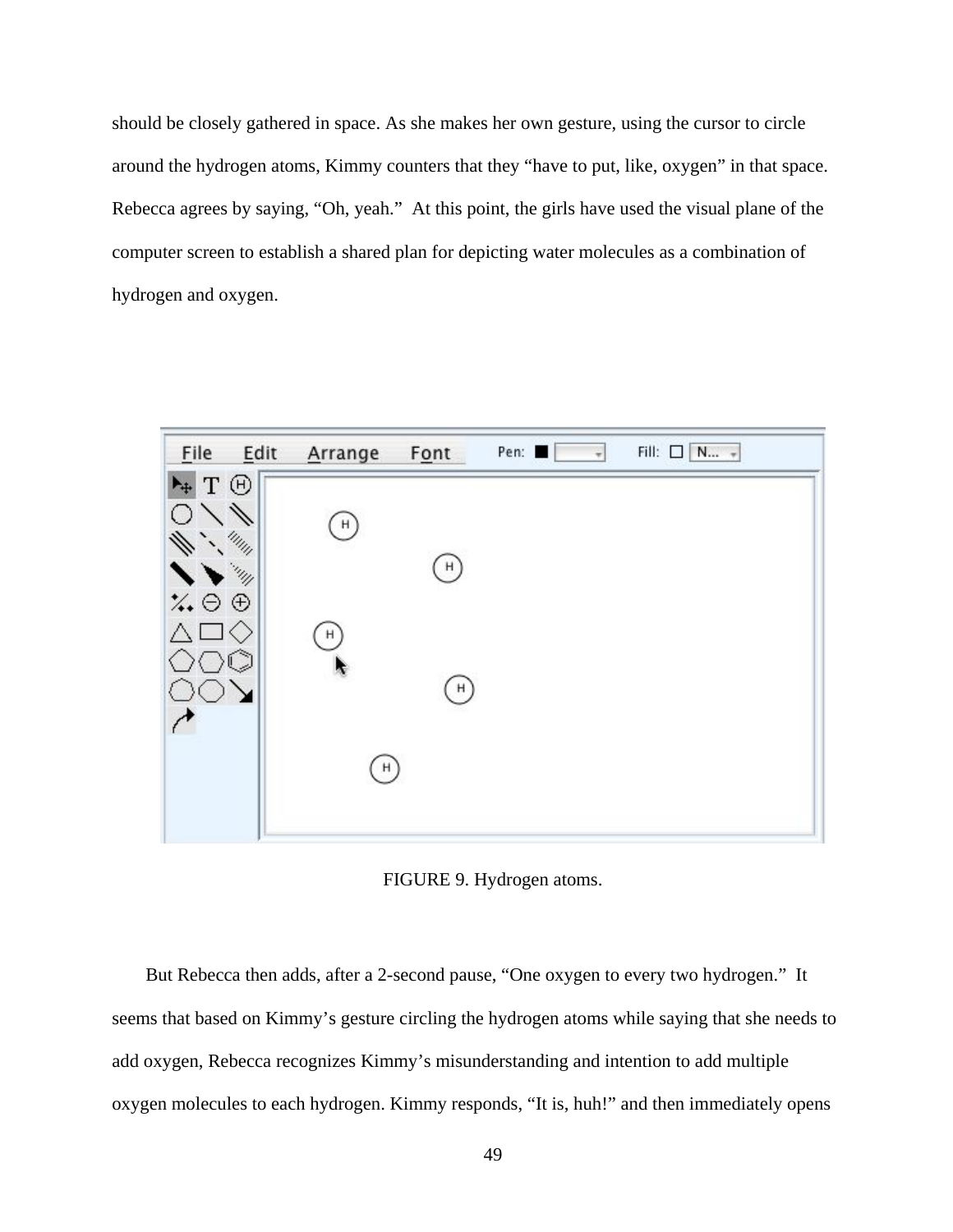the periodic table tool and begins to generate oxygen atoms. After a few seconds, Kimmy notes that she had not been thinking about the ratio of one oxygen to two hydrogen, saying, "Yeah, I forgot about that." She makes a cluster of oxygen atoms and begins to move these atoms to form water with the hydrogen. As soon as she does so, leaving a little space between the oxygen and hydrogen, presumably to insert bonds, Rebecca offers, "Instead of just making the lines, we could just connect them and put them right next to each other so they're bonded" (see Figure 10).



FIGURE 10. Moving hydrogen and oxygen atoms.

 In the process of creating their representation, the students are explicitly and implicitly making a series of consequential decisions. First, they decide on one type of atom they need hydrogen—selecting it from the periodic table tool *ChemSense* provides. Second, they decide that they need multiple copies of this atom, and confirm that each copy is the same size as the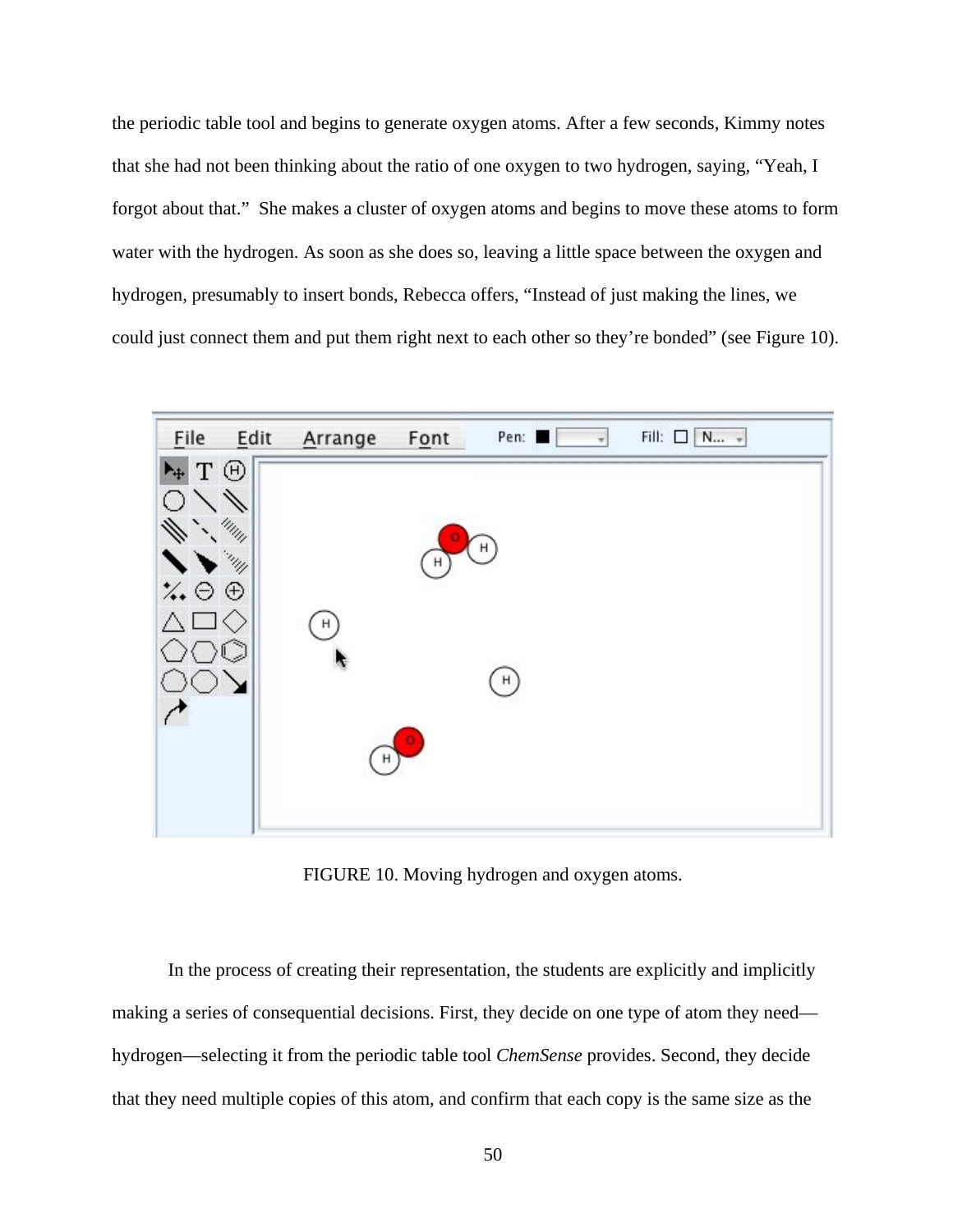others, a quality of their representation that they apparently value. Third, they decide that they need additional atoms, which they also can readily generate from the tool. As the students proceed to create their representation, they face a fourth decision regarding the number of atoms in each water molecule and a fifth decision regarding the spatial arrangement of the atoms within each molecule. In what order should the molecules be aligned (H-O-H or H-H-O)? Should the molecule be linear or bent? If bent, at what angle? These issues regarding the molecule's shape, bond angles, and arrangement of atoms relate fundamentally to the geometric structure of the molecule and support conceptual development in the area of understanding molecular geometry. Finally, these students must decide how to represent the intramolecular bonds, with lines or by close proximity.

At each of these decision points, although *ChemSense* makes it easy for students to create atoms, molecules, and bonds through specialized drawing palettes, it does not provide any constraints that would steer the students away from making the "wrong" kinds or number of atoms for a water molecule, the wrong angles, or the wrong bonds. Because of what the tools afford and, importantly, how they constrain, key chemical issues, particularly the stoichiometric and geometric issues related to the nature of  $H_2O$ , come to the fore in the students' efforts. The students are no longer just showing water or generating a representation of a number of hydrogen atoms. As they work to physically construct each molecule, the tools both "remind" them of the chemistry and require them to proceed in accord with their best understanding of how water molecules are structured. They cannot avoid considering how H2O molecules are structured because they are creating a representation of these very molecules, a process that makes them specify the key material attributes of their representations, especially those related to the stoichiometric (constituent atoms) and geometric characteristics of  $H_2O$  (Hypothesis 1a).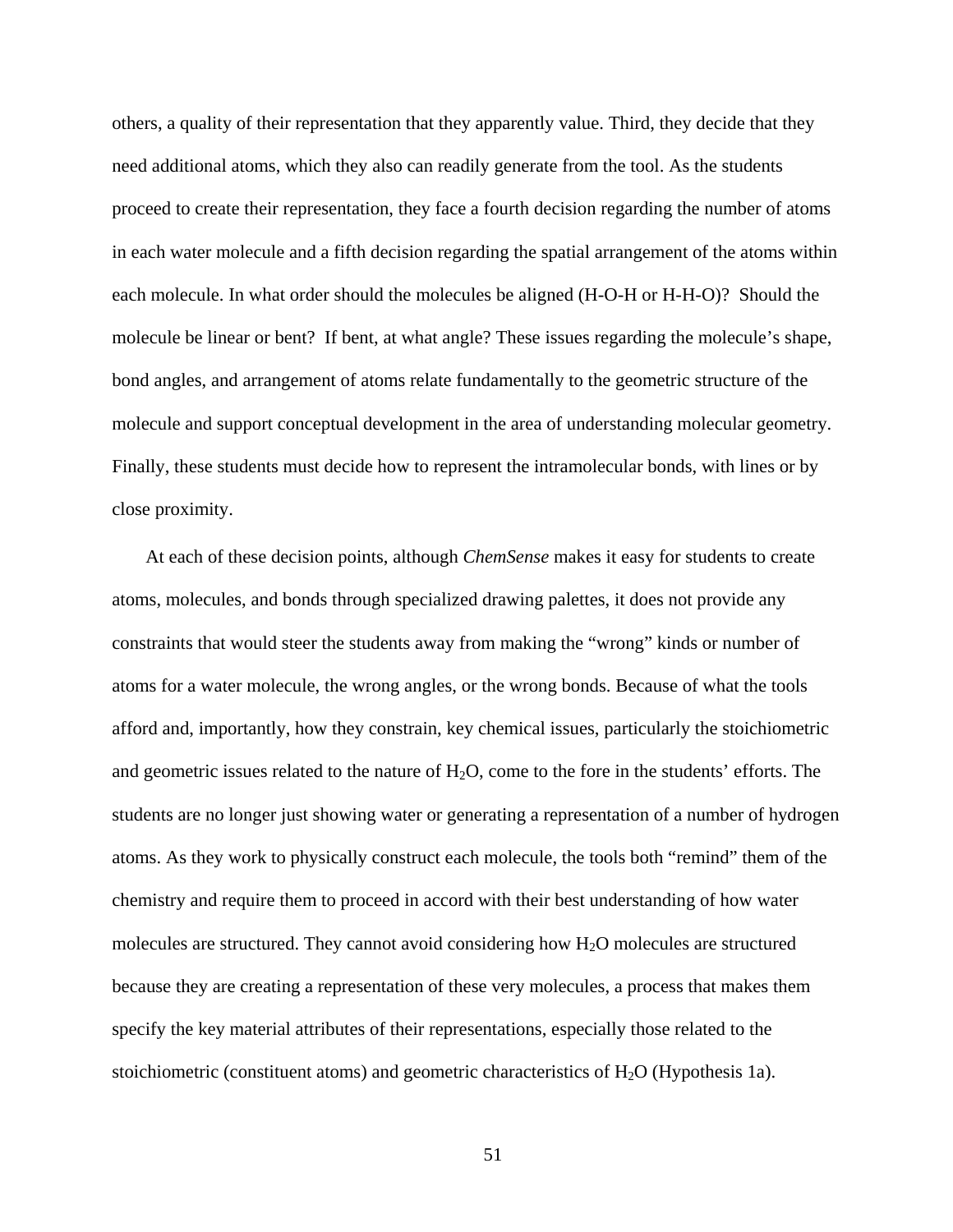### *Episode 3*

*Chemical Understanding: State, Connectivity, and Geometry of H2O Representational Competence: Considering How to Adequately Represent Intermolecular Bonds* 

In this episode, Rebecca instructs Kimmy to orient the water molecules so as to imply the intermolecular hydrogen bonding that takes place between water molecules in the liquid state. Rebecca shows Kimmy how to reconfigure the molecules to orient them differently and readily move them close enough together to signify that the water in their drawing is in the liquid state (see Figure 11). Otherwise, as Rebecca notes, the molecules are "just floating all over like with gas."

- R: You can make [the molecules] with a water [sic] and two hydrogens [facing] that way, so it's faced different. [pointing toward one side of the screen]
- K: Make them different you want?
- R: You [need to] make different shapes and different positions because you know how water is all connected sort of? Like it's not just floating all over like with gas, it's liquid water. So…you can just take …the hydrogen, you can move those around so you can make different shapes like that.
- K: That'll connect to oxygens.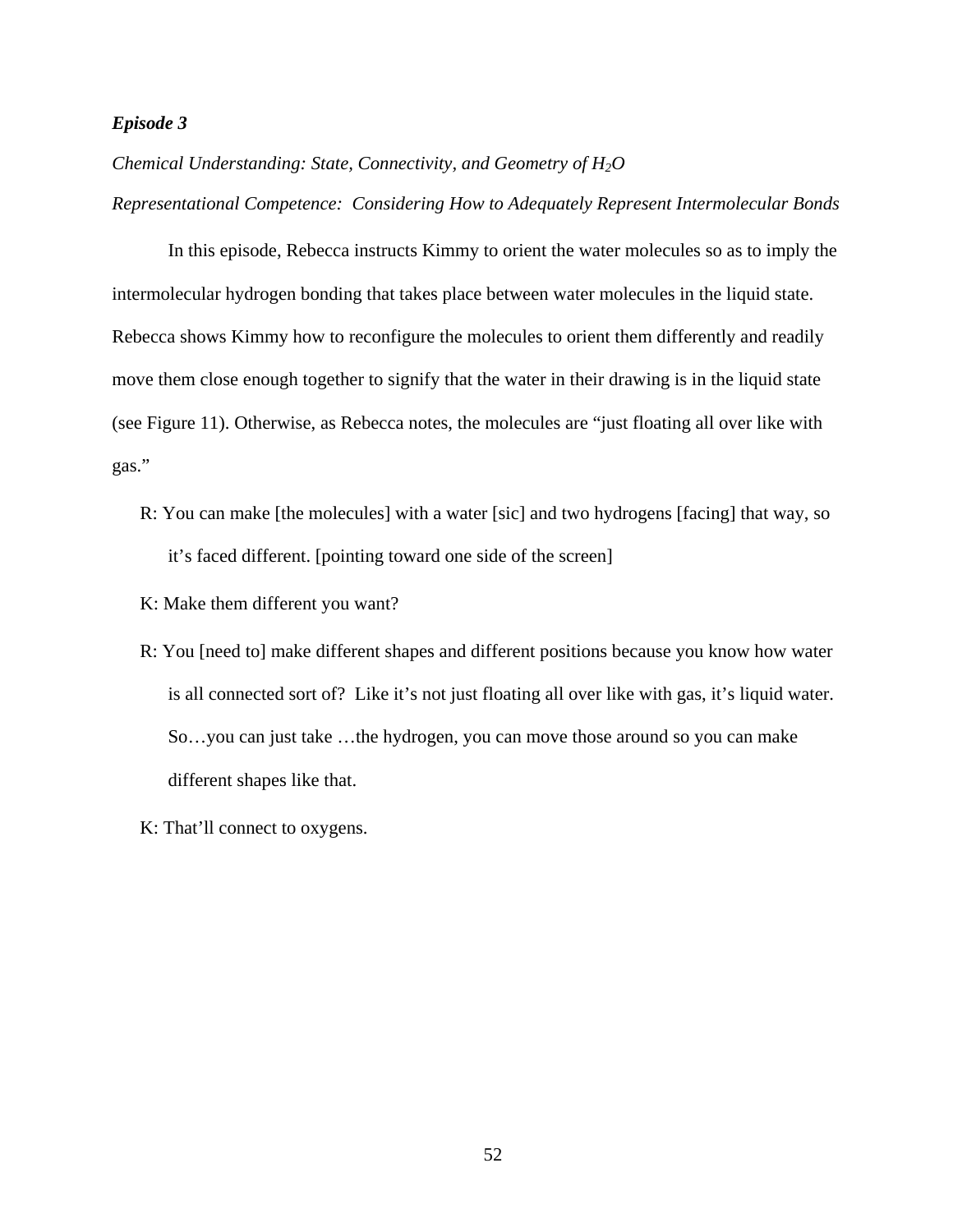

FIGURE 11. Intermolecular bonding between water molecules.

Again, we see an example in which the students apply their understanding of chemistry to the process of generating particular details of their representation. The students' chemical knowledge—related in this case to the themes of state, geometry (for liquid as opposed to solid or gaseous water), and connectivity—intertwines with their sense of what constitutes an adequate representation of hydrogen bonding (Hypotheses 1a and 1b). Just before this episode, the students agreed that proximity suffices as an adequate indication of intramolecular bonds between atoms. In this instance, the students decide that proximity *and* the orientation of molecules (oxygen of one water molecule aligned with a hydrogen of another water molecule) serve as much needed indices of intermolecular bonds—specifically, the bonds responsible for holding water in the liquid state.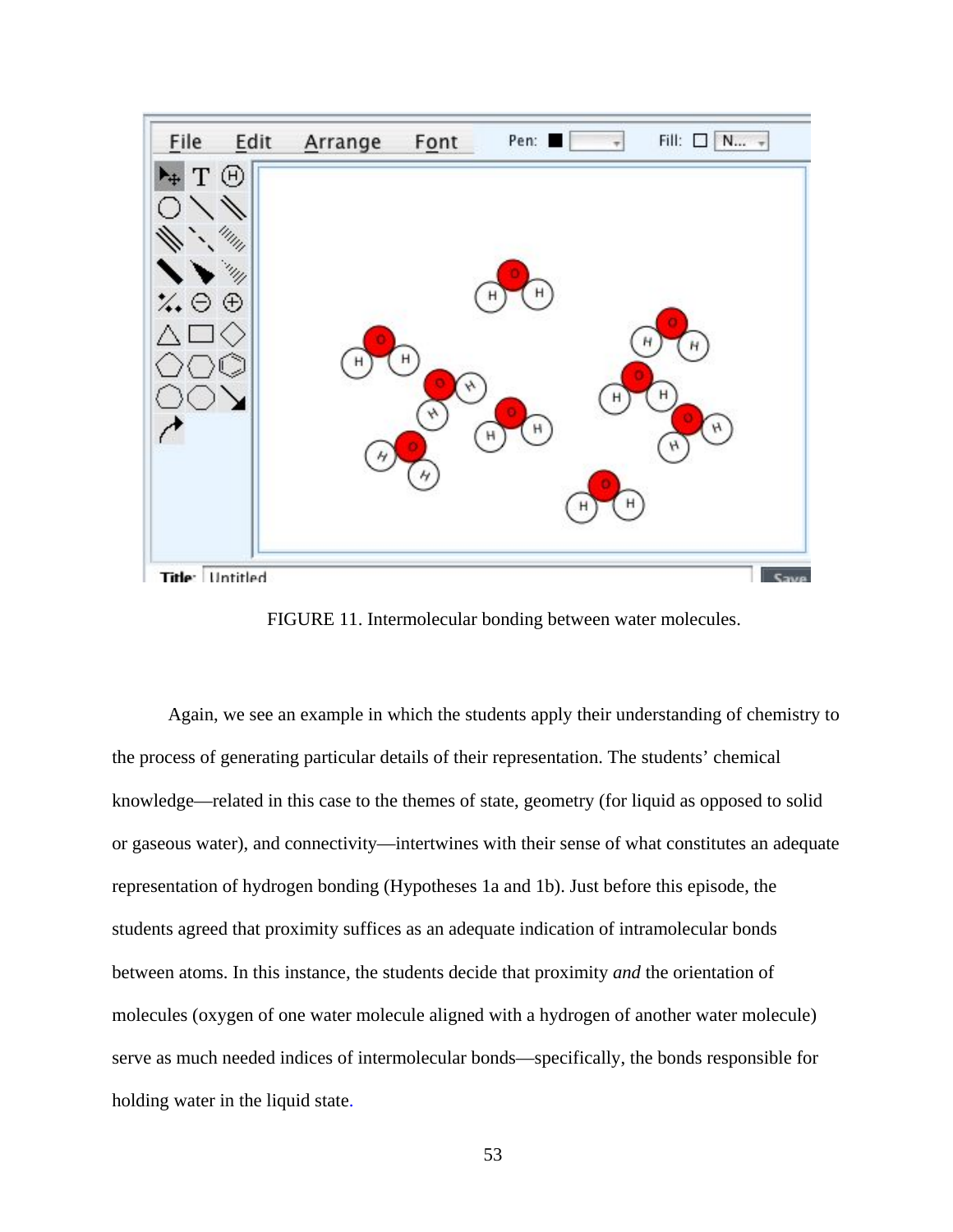The students' decision is triggered by what they have come to realize is the ambiguity of their representational meaning—does their *ChemSense* animation of H2O look liquid or gaseous? Arranging iconic, ball-and-stick representations of water molecules in a plane, it turns out, requires students to make a design decision about the *state* of the H2O molecules in their representation. There is an inherent meaning in the material act of placing each molecule in a particular place within the spatial plane and in a particular orientation with respect to other molecules. As students create and view their representation, they come to recognize the meaning associated with the placement and orientation of molecules. The design of *ChemSense* supports student learning of the chemical themes in two ways. On the one hand, the *ChemSense* tools force a design decision regarding the state of the molecules and an adequate representation of hydrogen bonding. On the other hand, the tools readily permit the reorientation of molecules drawn by the students, making it possible—and perhaps more likely—that students resituate molecules in their representation to express their understanding more adequately. In both these cases, tool use entails greater engagement with activity that potentially generates understanding of the connectivity and state themes (Hypotheses 1a and 1b).

# *Episode 4*

*Chemical Understanding: Attunement to Reaction Mechanisms for Changes in Connectivity* 

*Representational Competence: Use of Expert Representations and the Leveraging of Multiple Representations* 

While Kimmy and Rebecca reorient the  $H<sub>2</sub>O$  molecules on the screen to represent liquid as opposed to gaseous water, Danny begins thumbing around in his textbook—an indication that he is working to leverage and coordinate the resources available to him in the classroom—and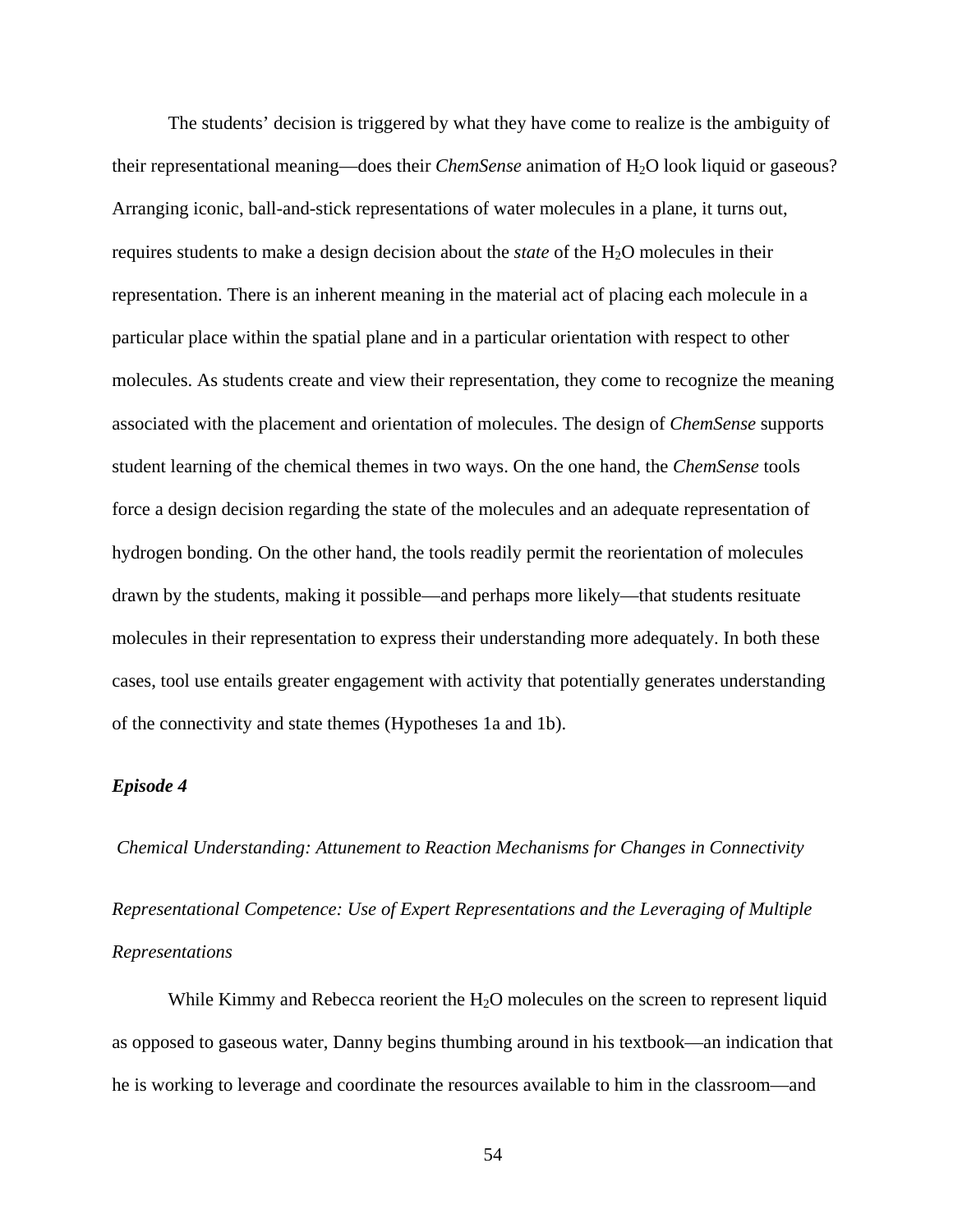notices a drawing of NaCl dissolving in water (see Figure 12). Although he does not specify, yet, the mechanism through which this reaction takes place, his comments show that he is using the textbook as a comparison with the students' own representation and a potential model in their efforts to show the way the water and salt molecules behave.

D: Hey, look what I found. Look, this is how it's supposed to look.

K: What?

R: That. [pointing to the picture in the book]

D: And then the water molecules each grab like…

R: Wait, where's the liquid water?

D: The liquid water's the blue stuff.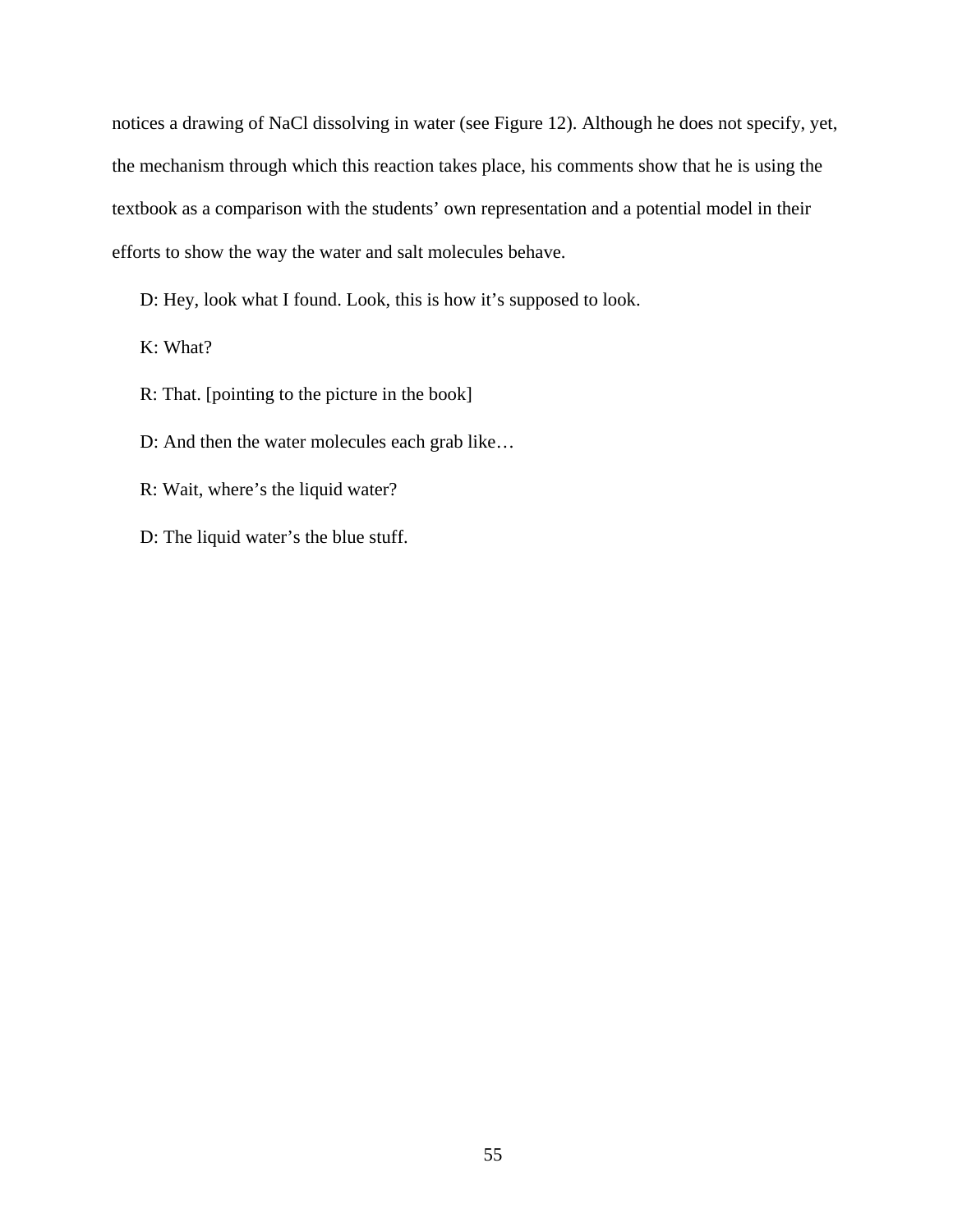

FIGURE 12. Textbook depiction of NaCl dissolving in  $H_2O$ .

# R: Okay.

- D: And the red and the blue thingies
- R: That's the water?
- D: Yeah, water molecules. And that's the salt crystal, you see how it's like the crystal? Then when it goes in, the water grabs

Danny's notion that the water "grabs" the component elements of salt is the beginning of his representational understanding of hydration and the role of polarized forces within this process, as we shall see later. Here again, we see evidence that the creation of visual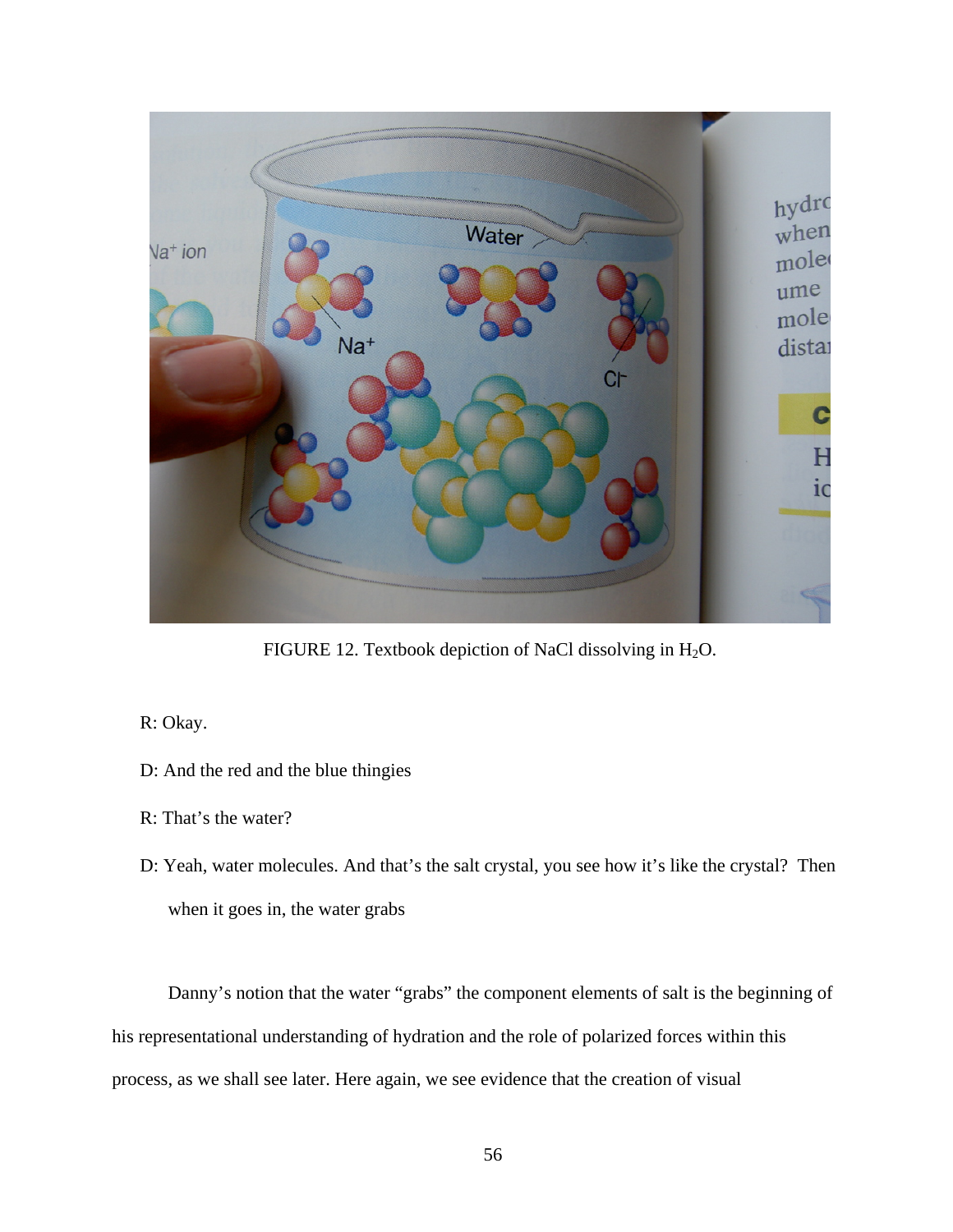representations using the *ChemSense* tools helps students create symbolic linkages to other visual representations in their social and material environment (Hypothesis 3). In this instance, the linkages are important features of a standard representation from the students' textbook. For Danny, we can argue that as he has used similar representations in *ChemSense*, these types of representations have become more salient in his perception and more meaningful to him. When he looks at his textbook, he finds representational resources that he now has a conceptual and practical framework for integrating in the representation he and his peers are creating. In this sense, he has developed what Greeno (1998) terms new attunements for seeing and meaningfully integrating representations from multiple sources into his classroom activity.

It is important to note in the students' discussion that although the textbook drawing conflates the phenomenological and nanoscopic levels in a hybrid representation, presumably for pedagogical purposes, Danny does not himself independently comment on the physical cup or the blue medium represented in the book when showing features of the molecular depiction to his partners. He seems concerned only with the nanoscopic aspects of the drawing and its relationship to the chemical phenomena the group is trying to represent. When she first sees the depiction, however, Rebecca asks, "Where's the water?" at which point Danny uses both levels of representation in his response, first indicating "the blue stuff" and adding, shortly afterwards, "And the red and the blue thingies" in reference to the molecular depiction. Rebecca asks for further clarification ("That's the water?"), which Danny provides ("Yeah, water molecules."). Although we do not know whether the hybrid feature of the textbook representation originally helped Danny orient to the nanoscopic depiction in this representation, this hybridity plays a role in Danny's explanation of the representation to his partner. Yet, despite this conversational digression, Danny brings the conversation back to his point: showing how the water "grabs" the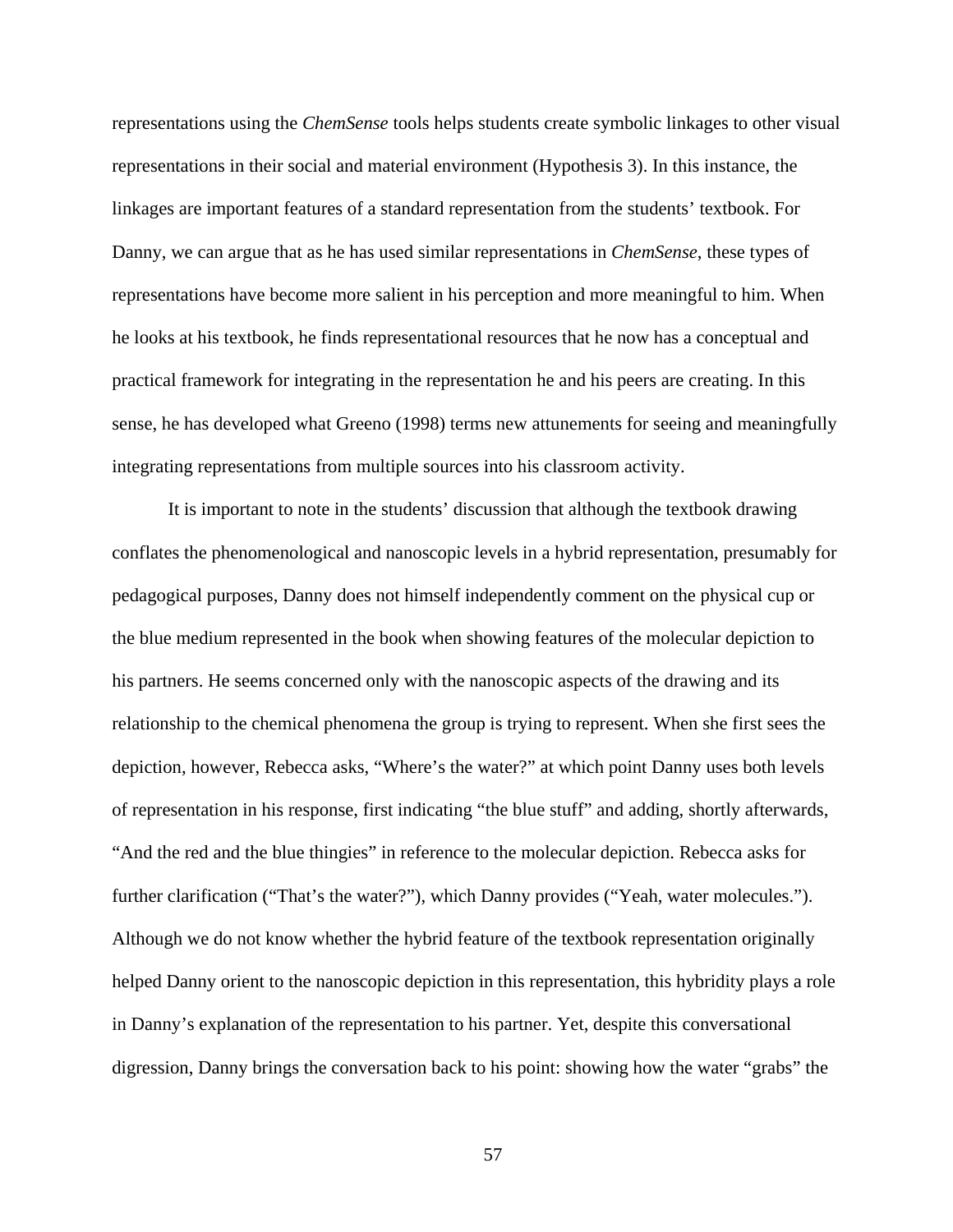"salt crystal." Using the textbook representation, which becomes meaningful to the students in the context of their *ChemSense* activity, the students are discursively able to specify and elaborate features of the chemical phenomenon at hand.

A short time later, while the students are animating the dissolving salt crystal, Danny does, in fact, articulate that the polarized molecules bond with one another, pointing out to the others the important features of the textbook representation (Hypothesis 2, representations as a representational resource).

D: Hey, you know what I noticed? Look.

R: What did you notice?

- D: In the sodium, sodium has a positive charge, right? So [it] bonded with the oxygen, but then the chlorine bonded with the hydrogen.
- R: You're so clever Danny.
- D: So clever, yeah. See how the sodium bonds with the oxygen, but then the chlorine bonds with the hydrogen.

This example indicates that use of the representational tools helps students begin to leverage representations off one another as they use them in conversation—much as happened earlier when the students referenced another group's animation in deciding to dispense with their "usual cup." The students' greater capacity to relate the particular features of this textbook representation to their own representation seems to be scaffolded as they work with the tools to create similar particulars within their own representation. This "disciplinary seeing" (Stevens & Hall, 1998) comes about as students work to generate individual atoms of specific types, to bond them at certain angles, to situate them spatially, to orient them with respect to one another, and to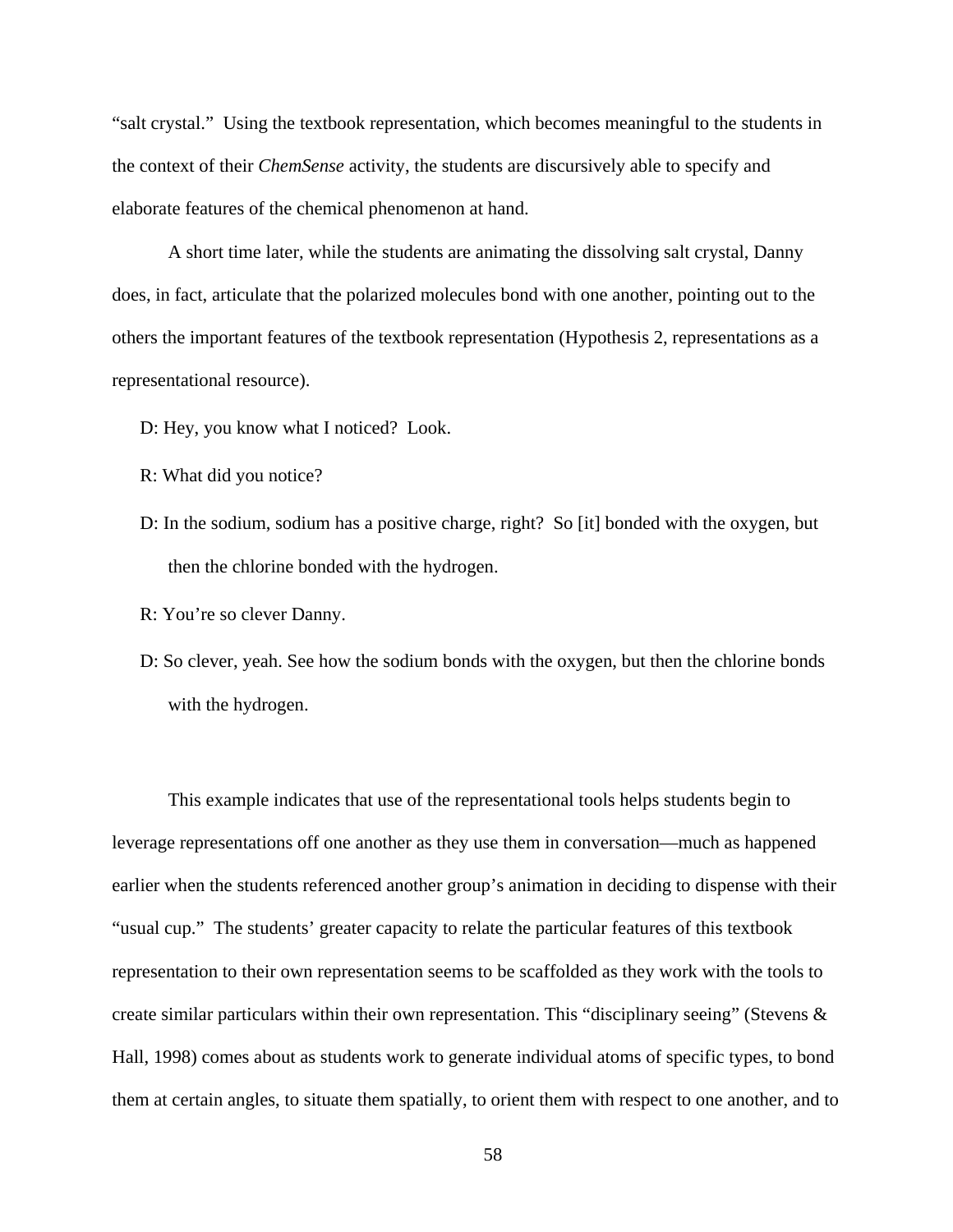do so as part of a larger design process aimed at representing a chemical process that occurs over a period of time. Features of this textbook representation that might have been overlooked instead become useful in students' efforts to imagine how nanoscopic phenomena actually look. In an iterative leveraging process, students' efforts to create their own representations lead to their grasp of features of an expert representation, which in turn is used to improve their own representation.

### *Episode 5*

# *Bootstrapping Chemical Understanding and Representational Competence: A Chemical Solution to a Representational Problem*

When students begin to animate the dissolving of the salt crystal and show the stepwise mechanism of the process, they refer to the textbook drawing again for help. As they start to create the new ionic bonds in accord with the ratio of atoms depicted in their text (see Figure 13), they notice that the numbers of H and O atoms in their own representation do not match up with the Na and Cl atoms. They discuss their mistake, saying that they should have made a smaller salt crystal or more water molecules. Finally, they resign themselves to having just a little lump of salt represented at the end of the animation—an undesired by-product of their representational process.

- R: So how does it happened? Look at the book again?
- D: It shows, like, a couple of water molecules bonding to one.
- R: Three water molecules binding to one; maybe we should have made a smaller little crystal, huh? Maybe we should have made four in the crystal.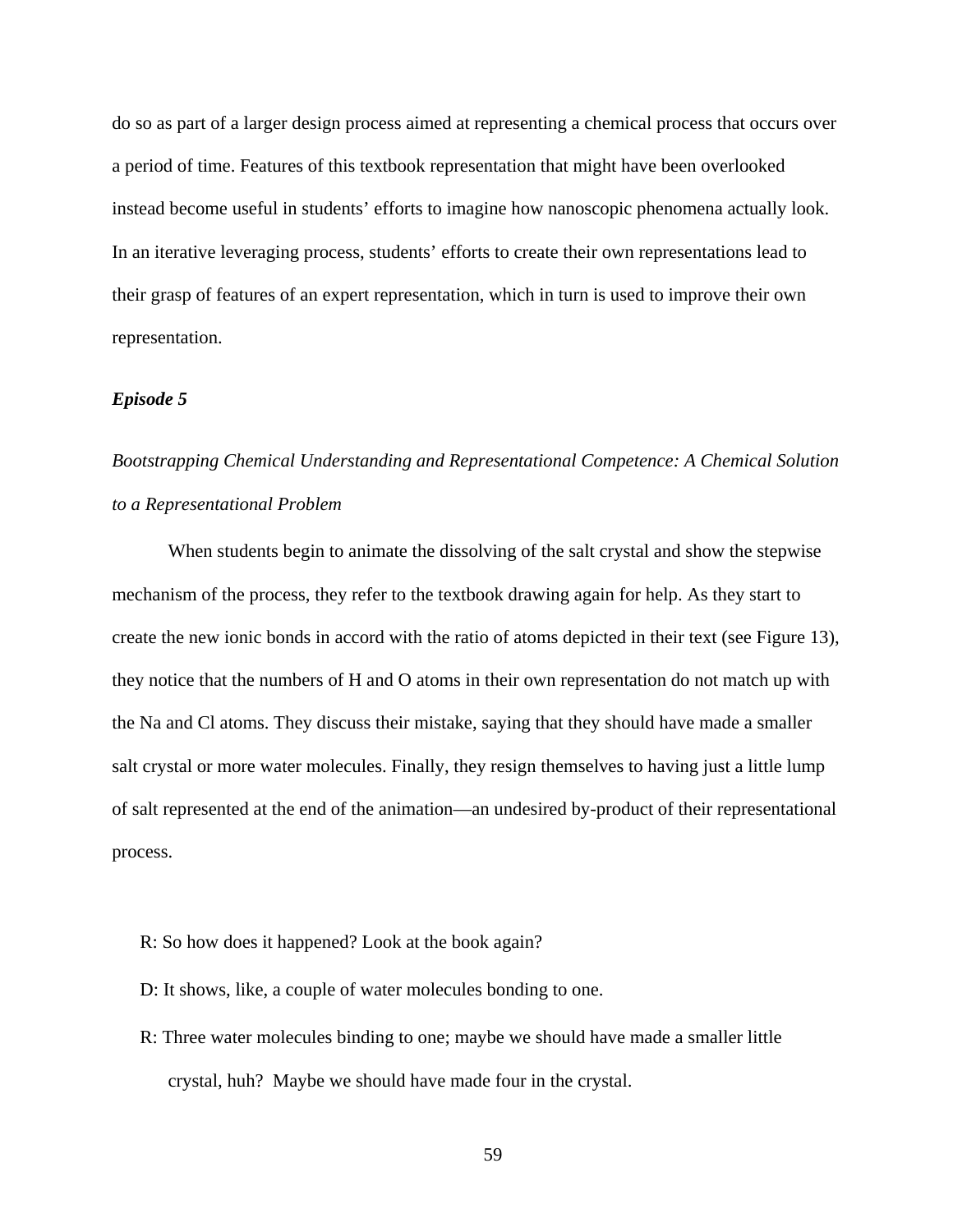D: Oh, well. No, but then the crystal's still a lump right there [pointing to representation of NaCl crystal].



FIGURE 13. Student depiction of NaCl crystal in aqueous solution.

- R: Oh, it stays lumped?
- D: Yeah, it lumped.
- R: But then eventually it all is done.

The undesired by-product of their representational efforts can be seen as the result of problems coordinating the spatial dimension of generating and arranging the molecules with the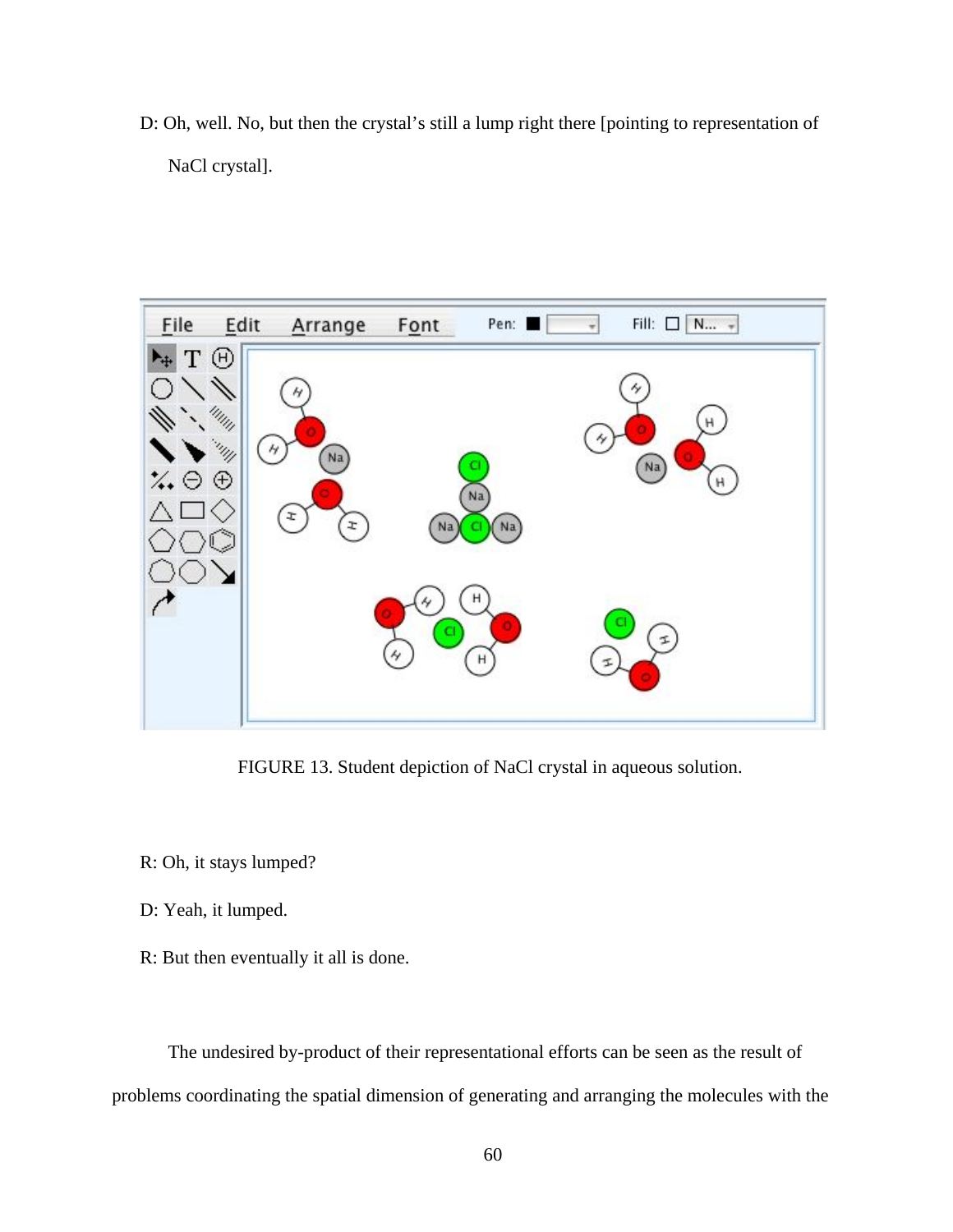temporal dimension of rearranging those molecules. Over time, the molecules must be arranged differently—that is, in such manner as to represent the dissolution of NaCl and the formation of new hydrogen bonds between the water molecules and ions. The animation feature of *ChemSense* requires the stepwise reorganization of molecules within the frame and therefore is the immediate cause of the students' difficulty. However, the difficulty also promotes learning since, over time, the students map their chemical knowledge onto their representational problem and devise a chemical solution for it (Hypothesis 1c). They declare that what they have represented is a "saturated solution." The students' leftover fragments of representational material become the basis for a chemically elegant solution to their problem. This solution involves the relative proportions of the molecules being represented, which relates to the chemical theme of concentration.

- D: That's the leftover, the leftover salt crystal.
- R: We haven't made it completely diffuse yet then, so should we finish it? Oh, we didn't make enough hydrogen.
- D: Yeah, we didn't make enough water or  $H_2O$  for that. Okay, so what do you call this?
- K: That's a saturated solution.
- D: Yeah, actually that's a saturated solution, so what do you title this?

This episode provides a clear example of how, first, using the tool leads the students to a representational and conceptual predicament, and, second, students use their chemistry knowledge—specifically, of saturation—to retrospectively rationalize the representation they have created. The solution works both ways: they use the chemistry to "fix" the representation,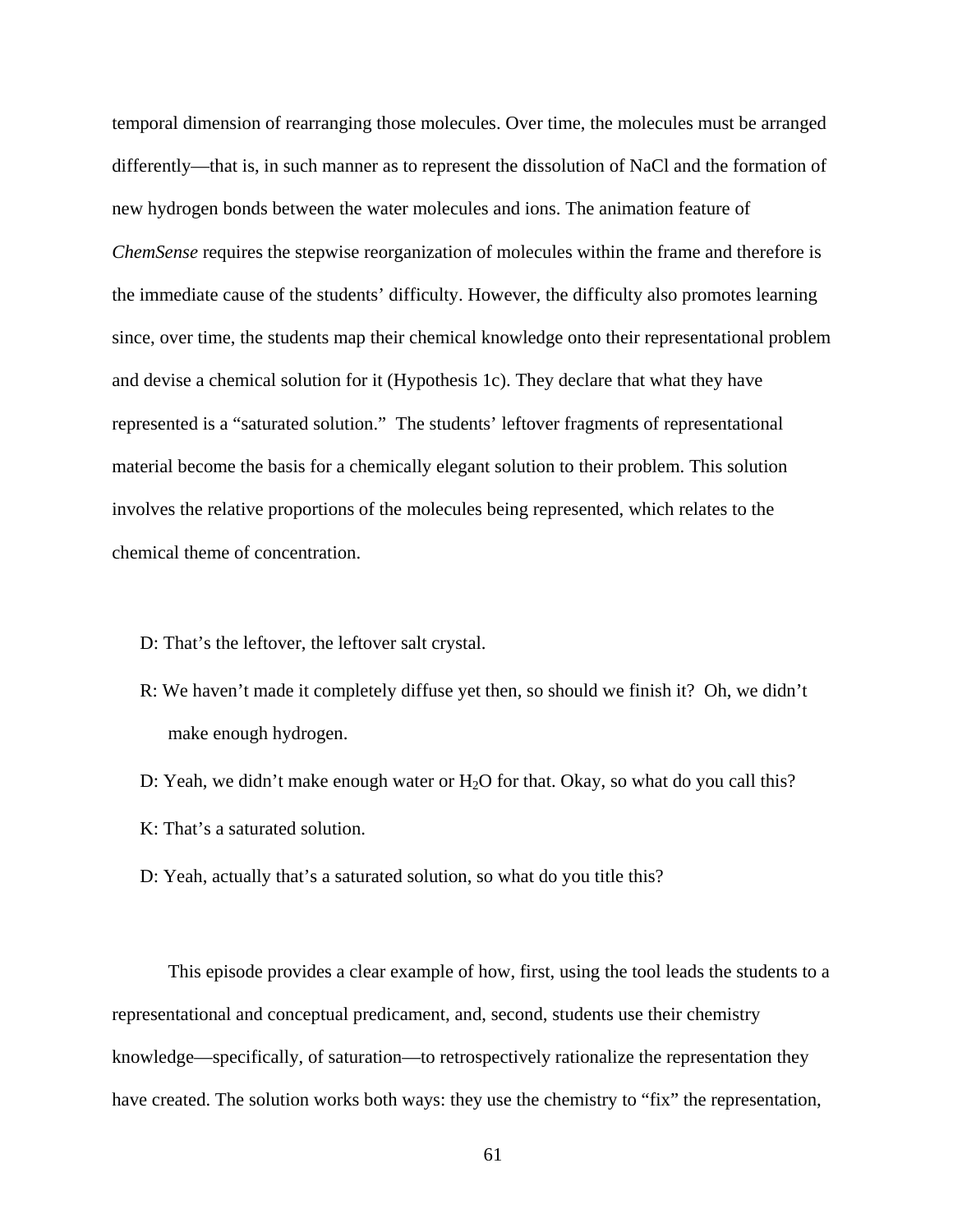and they use the representation as a trigger to evoke and integrate a particular piece of their chemical understanding into the larger whole of their representational activity. Furthermore, we see that fixing the representation does not involve changing its actual features in any way. Instead, the students label the representation differently ("what do you call this?"), finding a chemical justification that allows them to present or position it in such way that it is responsive to both the assignment and its likely conditions of use in the classroom. In sum, we see here that a representational problem is solved by applying chemical understanding to position or situate the representation rhetorically—that is, within an anticipated context of use.

### *Episode 6*

# *Representational Competence: The Social Use of Representations to Express Shared Understanding in the Classroom Setting*

After a 15-minute period of struggling to write an equation for the ionic reaction (NaCl dissolving in H2O), as specified in the *ChemSense* instructions for the day, the students ask the teacher for help. They have tried to follow the directions and finally decided on some possible equations (e.g., "H<sub>2</sub>O +NaCl=HCL+NaO"; "H<sub>2</sub>O +NaCl→H<sub>2</sub>O Na+ H<sub>2</sub>O Cl") to represent the phenomena they have just depicted in their animation. They want to know if they have gotten a right answer. After she examines them briefly, the teacher tells them that none of their equations are correct.

- R: Let's ask Miss [Astor]. Miss Astor will you help us with something?
- D: Miss Astor, we need help.
- A: Yeah, what?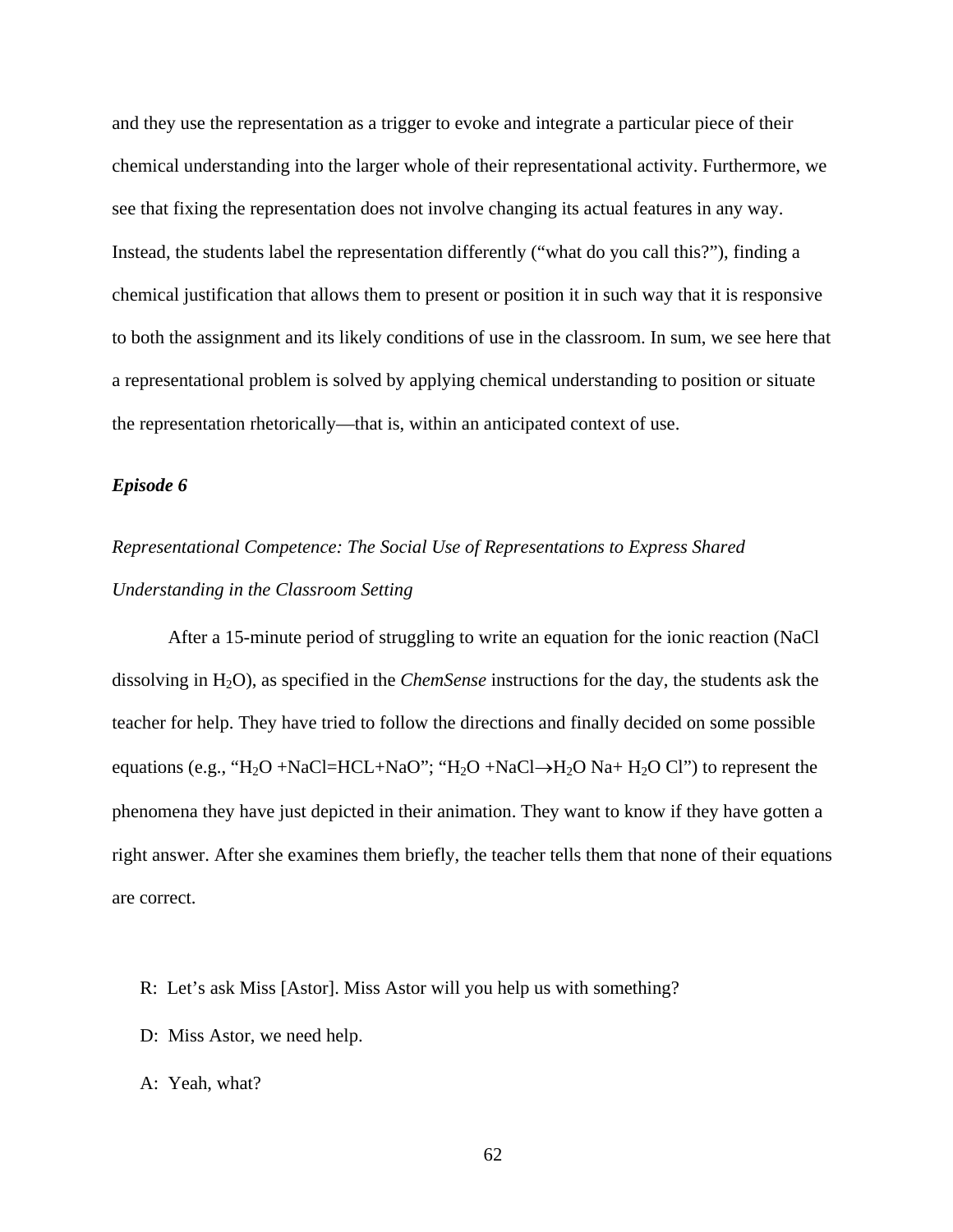- D: Does this [equation] look correct?
- A: Oh, no.
- R: Will you help us? We've been trying for a long time, and we don't understand.
- D: We're trying to write this equation of adding salt water into, I mean, adding salt crystals to liquid water.
- R: Are either one of these right? Which one's more right?
- A: Neither.

When she prompts them to think about what happens in phenomenological terms (rather than thinking about the equation), Danny immediately points to their animation as a model of what actually happens. He also notes that the representation is "ultra-saturated," building on the students' own earlier description of their animation as "saturated."

- R: Okay. So can you give us any advice on how to do it?
- A: My advice is for you to think what's going to happen to sodium chloride when it goes into the water and not focus on the equation.
- D: What happens? Right there. That's what happens [referring to their animation].
- R: It breaks apart and binds with the oxygen.
- A: Ah, that's nice. But some of it's holding together?
- R: We didn't have enough water.
- D: It's an ultra-saturated solution.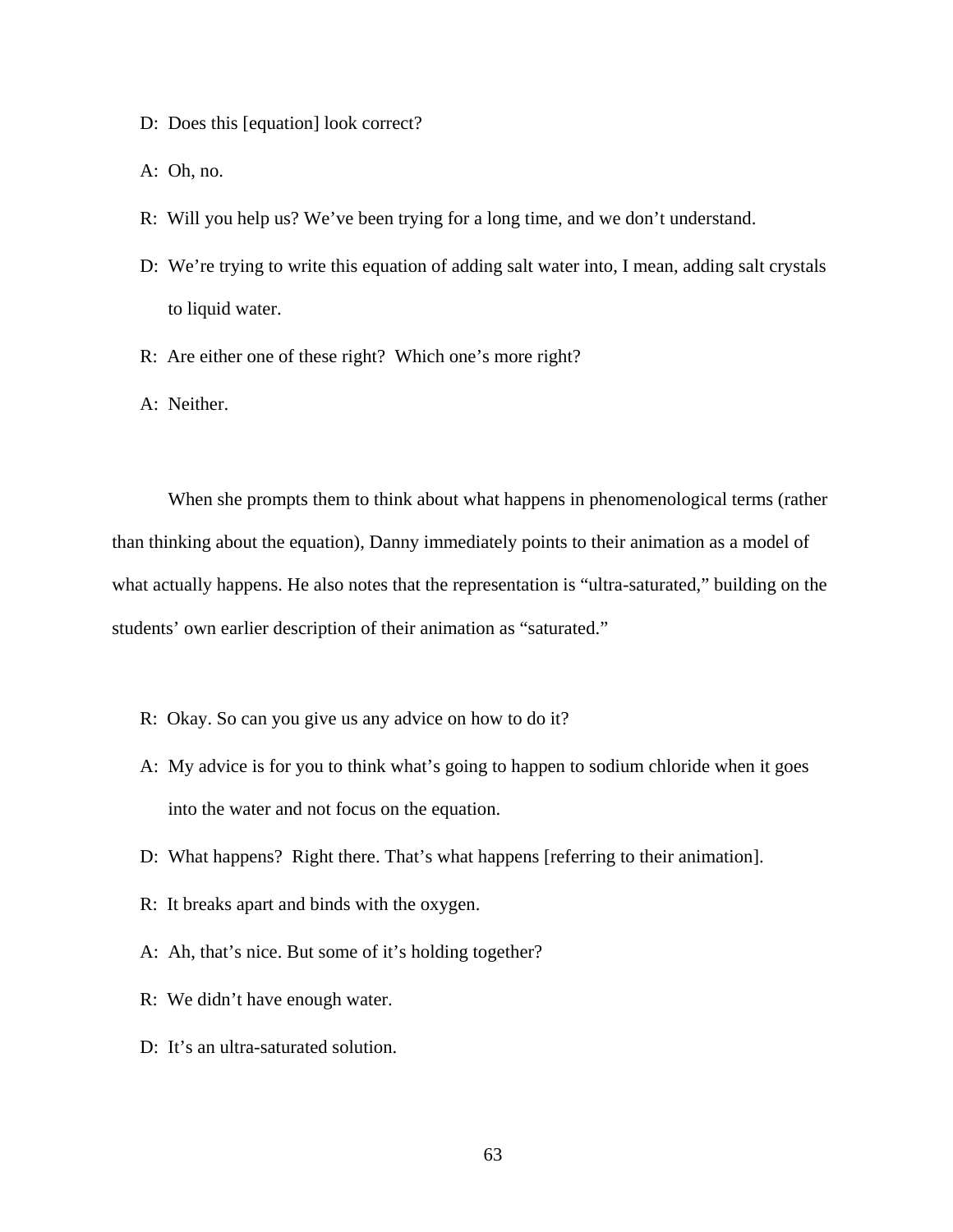Although the students failed to represent the iconic reaction with an equation by failing to get a "right answer" to a standard type of chemistry question, they recognized that they had an alternative representation of the same phenomenon. In fact, Danny had earlier described their group's animation as a "model" of what happens when salt dissolves in water. After the students' struggles and failure in generating a correct equation in this episode, the teacher validates the visual model ("Ah, that's nice") as a socially meaningful embodiment of knowledge and a pedagogically relevant display of understanding, since it directly responds to her advice "to think what's going to happen to sodium chloride when it goes into the water and not focus on the equation." In practical terms, this interaction between teacher and student favors the iconic visual representation over the symbolic representation (i.e., the equation), indicating that the former is an important means of displaying shared knowledge in the chemistry classroom and, by extension, in the discipline. Although the students are unable to express the phenomenon at hand in the typical symbolic form (NaCl→[Na+]+[Cl-]), their representation shows their understanding at the molecular level. This example also illustrates that visual representations can serve as tools for informal classroom assessment and as important "talking objects" or reference points for teacher-student and student-student interactions. Although the students had been unable to write an equation for the reaction, their animation seems to serve as a useful intermediary representation (Kozma, 2000b), pictorially embodying students' developing understanding and probably serving as a basis for their subsequent work with the relevant formal equations.

#### **DISCUSSION**

As a design experiment, the purpose of this study was to document the learning that occurred and determine the extent to which the design theories embedded in *ChemSense*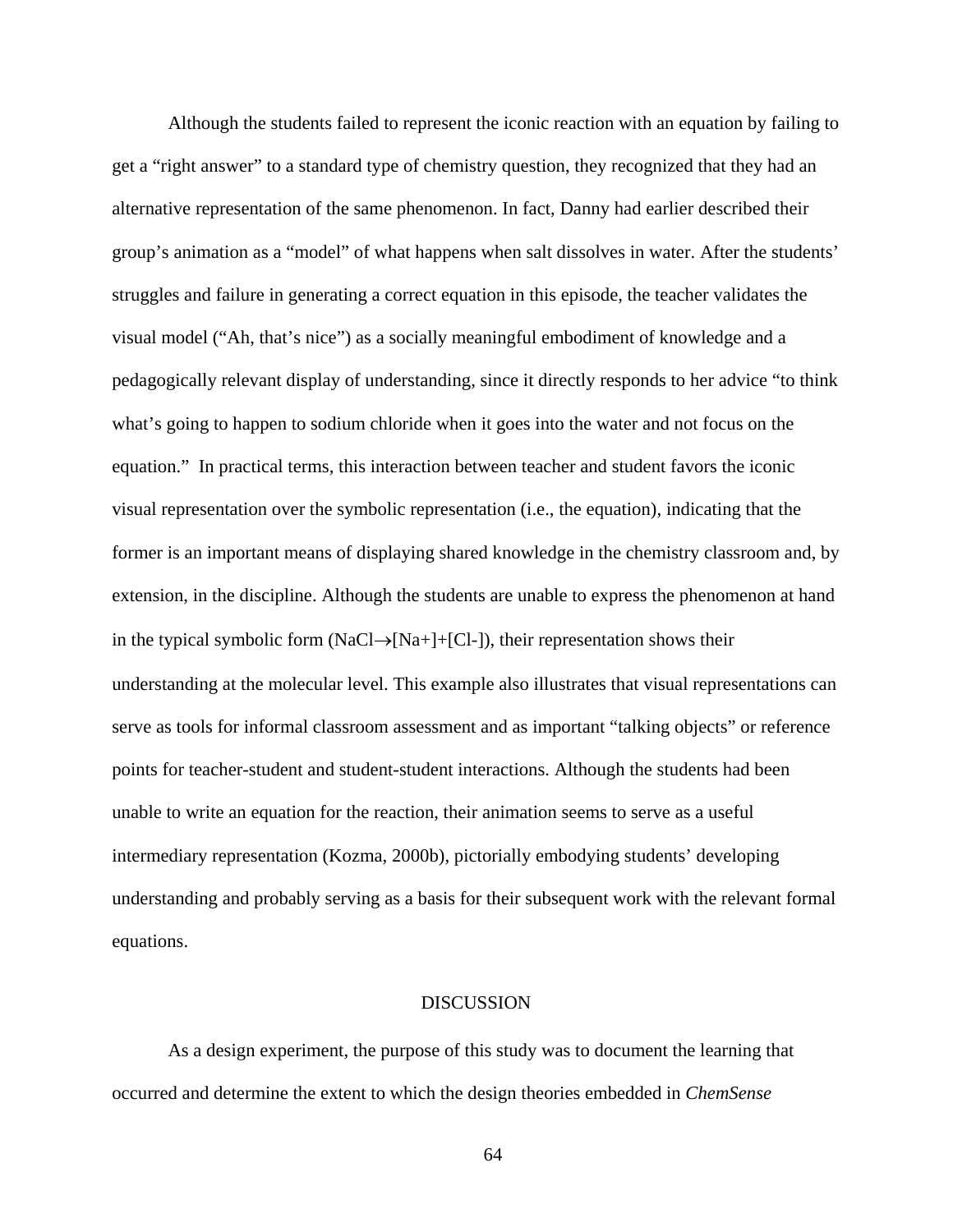contributed to the development of students' representational competence and chemical understanding. What we learned can contribute to the development of our theoretical framework and to improvements in the design of our software environment.

#### Representational Competence

Our quantitative findings point to an overall increase in students' representational competence. Specifically, at pretest, students' representations tended to focus on depictions of physical observations at the macroscopic level. At posttest, students were much more able to use formal representations to stand for underlying, nanoscopic phenomena. These findings suggest that students developed their representational competence during the sessions in which *ChemSense* was used along with structured laboratory activities, a finding further supported by our analyses of students' representative practices during laboratory sessions.

From the outset, the students in the group that we closely followed began to show a progressive attunement from depicting the observable features of chemical reactions within their classroom to the use of formal representations of the underlying aspects of the phenomena they were addressing. Their incremental move away from the macroscopic container with the "dots" that they initially contemplated reflects the interrelationship between their developing understanding, the assignment they were given, and the representational resources available to them to complete the assignment—particularly those provided by *ChemSense*. Once they abandoned "their usual cup," Rebecca, Kimmy, and Danny did not revert to representing observable phenomena, and instead created discursive and visual representations that focused on the molecular level, much like the discourse of professional chemists (Kozma et al., 2000).

Although the tools presented the students with particular options—for example, from the periodic table and the symbol palette—for creating iconic representations in space and time,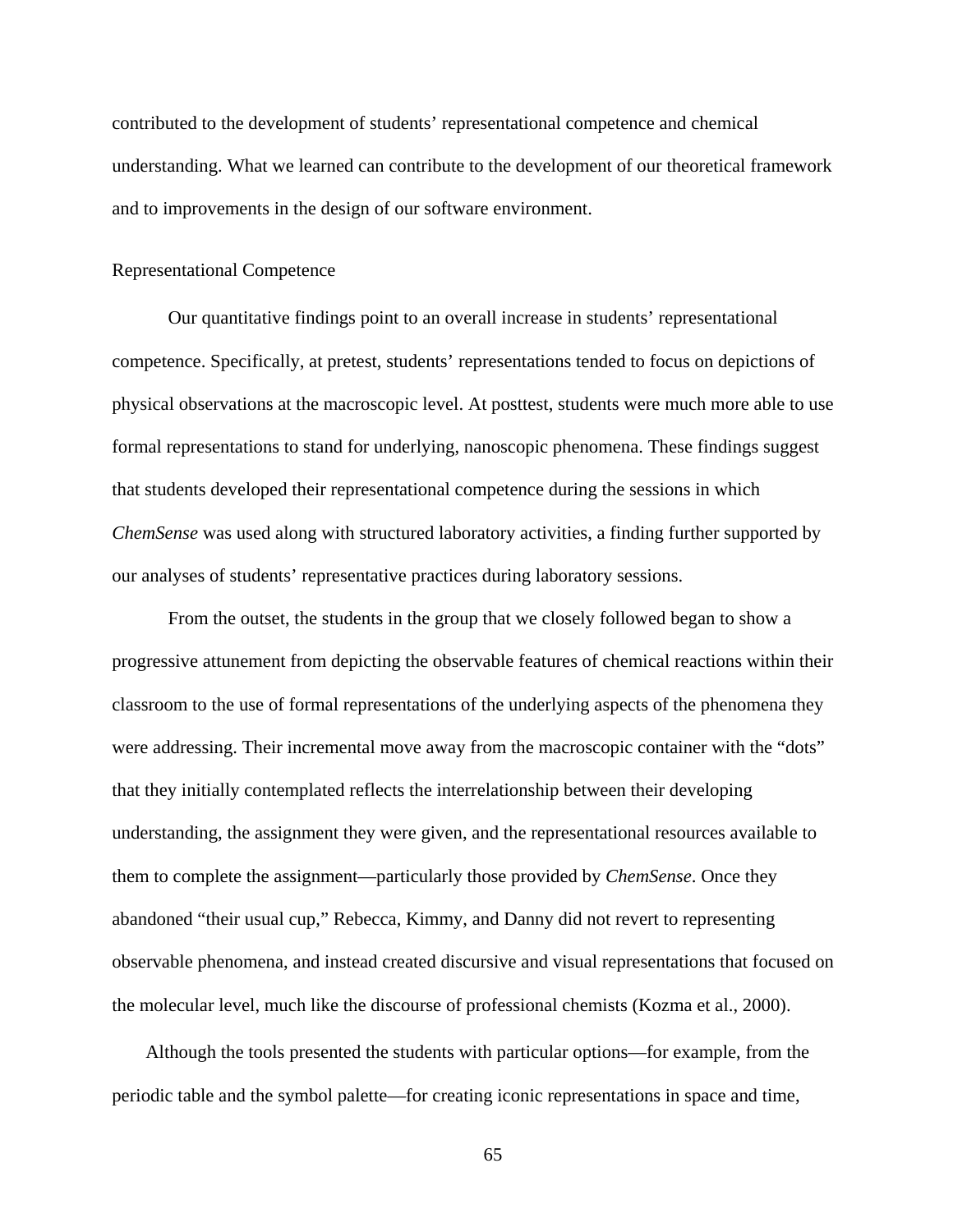there was much about the ways chemical phenomena could be represented that was not constrained by the tools and was underspecified by the classroom assignment. Therefore, the students had to make a considerable number of independent decisions about the formal features of their representations that, in their estimation, adequately conveyed their understandings regarding the chemical phenomena they were investigating. For example, Rebecca and Kimmy decided against showing intramolecular bonds with lines and, instead, agreed that proximity was an adequate indicator of connectivity. We saw Danny seek out and find visual representations that could help his group develop their own representation. This is evidence that operating in the spatial domain of the *ChemSense* tool promotes consideration of and attunement to using other visual, iconic, and spatial resources that are available in the classroom environment. When the group found that they had too few hydrogen and oxygen atoms (i.e., too few water molecules) to match physically with each of the atoms in their salt crystal, they repositioned the representation in relation to the assignment they were given and vis-à-vis what the students anticipated would be the representation's conditions of use. Such an effort at positioning the representation indicates that the students recognized the differing ways a representation can function rhetorically: with a new name, a "wrong" representation can become the right product created in response to an assignment. Later, when Miss Astor provided them the option to "think what's going to happen to the sodium chloride when it goes into the water" instead of "focus[ing] on the equation," Danny presented their animation as evidence of their understanding and as the basis for the teacher's *in situ* assessment of it. For all the ways in which the *ChemSense* tool promotes thinking and decision-making about chemical concepts as they are embodied in formal features of representations, the communicative and epistemological significance of representations ultimately becomes fully realized as students use them in classroom interaction.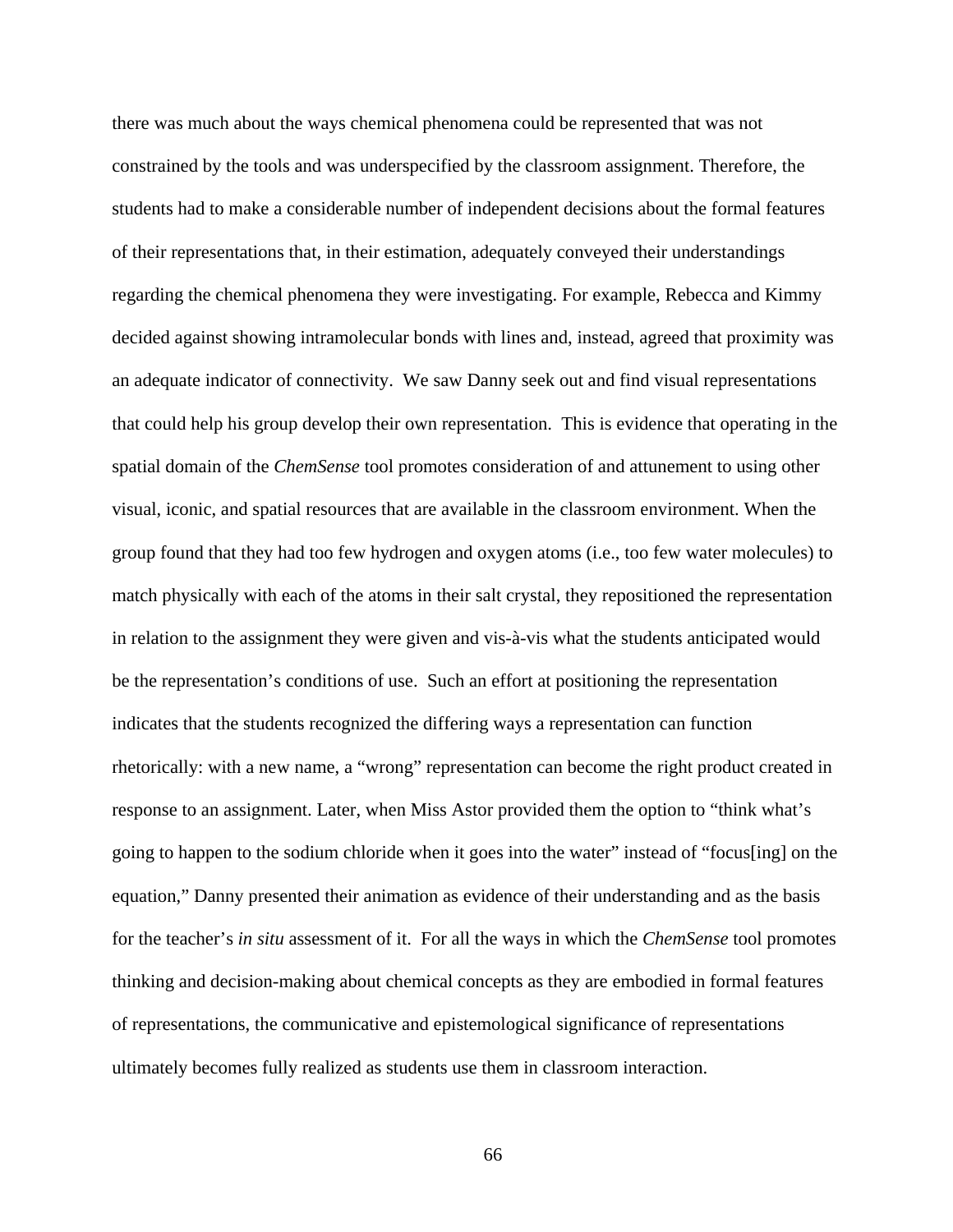Both the qualitative and quantitative results support our overall contention that the use of *ChemSense* representational resources, within the social and physical contexts of collaborative laboratory investigations, can promote the development of representational competence. These findings, in turn, provide some validation for the conceptual framework and assessment approaches that we use to characterize this construct. However, there was one exception related to level 2, "Early Symbolic Skills." Although many students scored at level 1, "Representation as Depiction," and a handful of students scored at level 2 on the pretest, no students scored at level 2 on the posttest. Rather, students seemed to jump from level 1 to level 3 or 4, much as Kimmy and Rebecca did in Episode 1 when they moved from their "usual cup" to molecular representations. This finding suggests that level 2 may not be a distinct phase that students progress through on their way to higher levels of representational competence. It also suggests that additional research is needed to refine and validate our representational competence conceptual structure, assessments, and rubrics.

As with our analysis of chemical understanding, we believe that these initial findings support the speculation that extended use of *ChemSense* over a semester or a year would result in even greater gains in students' representational practices and measures of representational competence. We believe the recurring use of the *ChemSense* tool set would promote incorporation of the representations that students generate in the software environment into their regular classroom interactions and discourse.

### Chemical Understanding

Our quantitative findings also indicate that, after using *ChemSense* along with structured laboratory activities for two weeks, students developed a deeper understanding of the geometryand connectivity-related aspects of solubility. Specifically, at pretest, few students were able to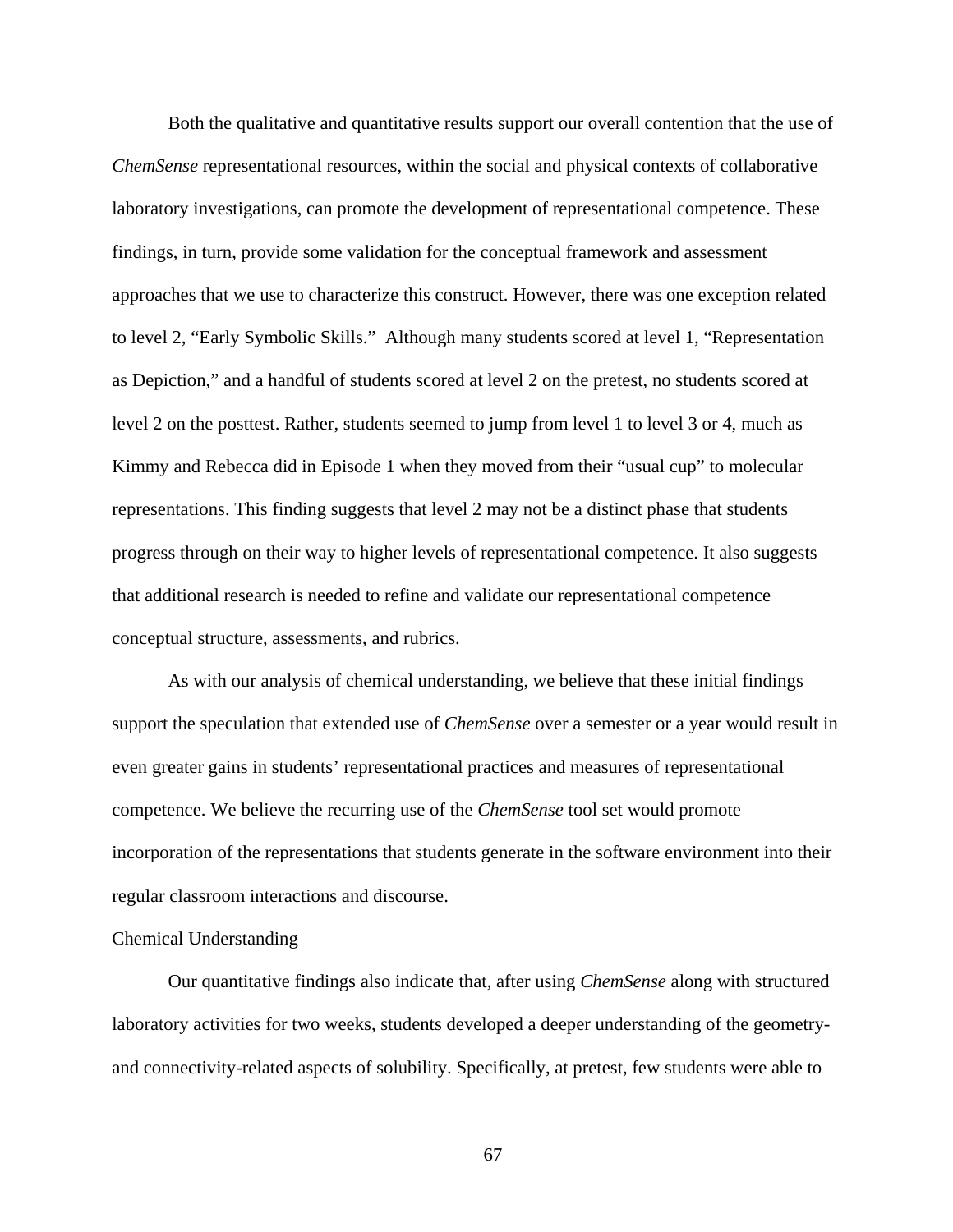correctly represent the shape or charge distribution of a water molecule, correctly show the alignment of water molecules with ions and with each other, or adequately discuss relevant connectivity issues. At posttest, students were much more able to show the shape and alignment of water molecules with each other and with dissolved ions, accurately represent correct bonding changes and connections between the macroscopic and nanoscopic levels, and use formal representations to represent the underlying, nanoscopic-level solubility phenomena. In our qualitative analyses, we see evidence that having a representational tool, such as *ChemSense,* that readily makes iconic representations available to students helps them (1) use these representations meaningfully in their classroom practice, in ways more analogous to those of practicing chemists, and (2) conceptualize chemical phenomena in scientifically valuable ways. Examining the classroom activity of Rebecca, Danny, and Kimmy provides a window on how, by using the representational/semiotic resources provided by the *ChemSense* environment, students are able to engage in complex communication around fundamental principles of chemistry. The two-dimensional space of the computer screen, of course, is in many ways a limited representational environment, but it nonetheless channels students' activity toward constructing molecules with geometric and connective properties that are consistent with knowledge as it is represented and used within the discipline. As Rebecca and Kimmy discuss the number of atoms they need to generate representations of water molecules in Episode 2 or as they discuss the alignment of atoms within the molecule, they are necessarily engaged in consideration of core chemistry concepts regarding the structure and bonds of water molecules. As the students work to orient the molecules appropriately in relation to one another to show liquid water in Episode 3, they are confronted with representational choices that implicate their understanding of the geometric and connective aspects of phases of matter. Participating in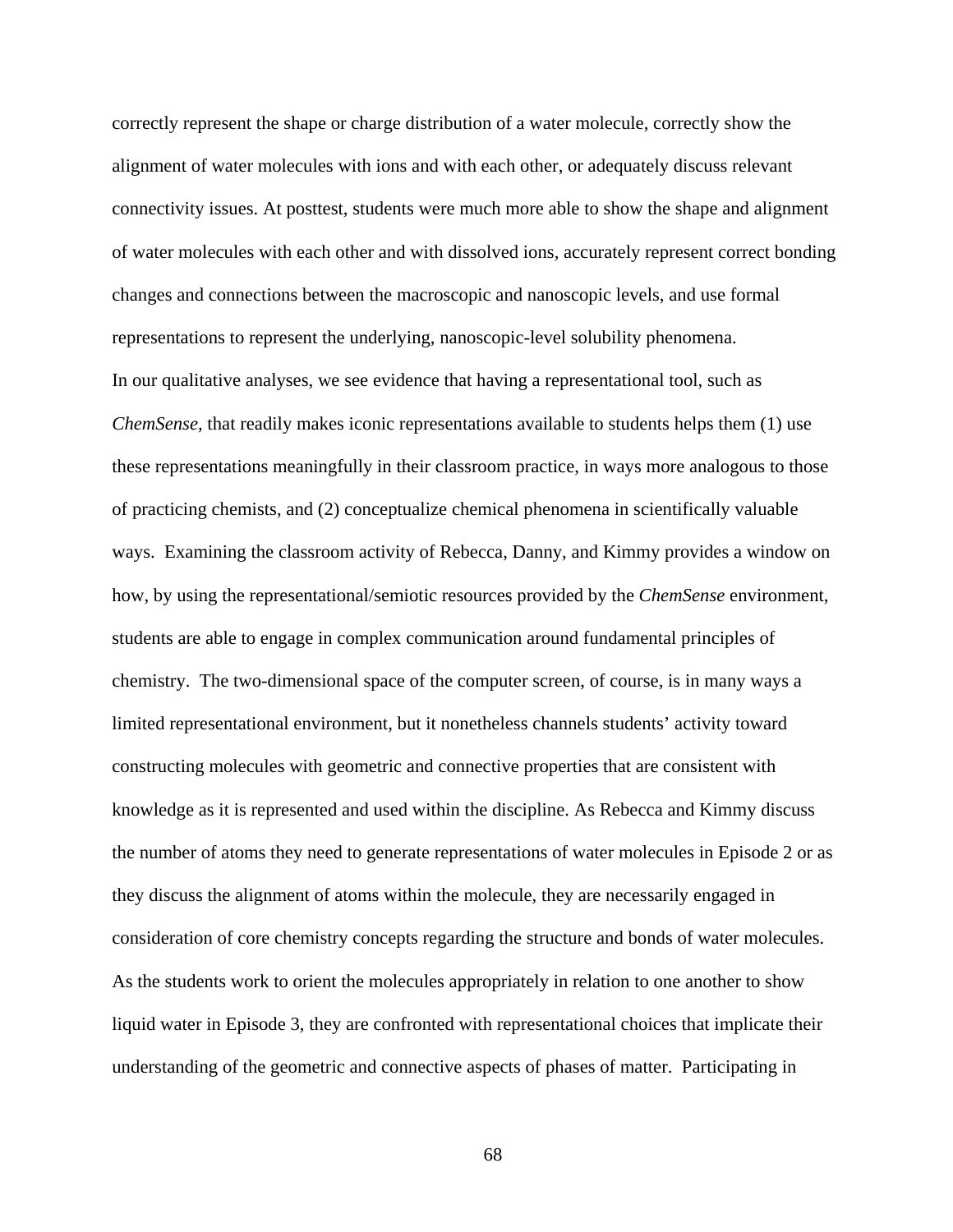making these choices apparent leads Danny in Episode 4 to consider the next step: how should the NaCl crystals and ions be oriented in relation to the  $H_2O$  molecules? At this point, Danny proceeds to investigate and coordinate other representational resources in his environment to answer this question, eventually calling the attention of his group members to the way that water molecules "grab" the component elements of salt. Overall, when the three students work to show underlying phenomena in terms of the specific atoms, molecules, and interactions that constitute these phenomena, they are confronted with representational choices that motivate the students to juxtapose, reorganize, and represent the verbal, iconic, and other symbolic elements available as resources in their environment. These joint findings of representational and conceptual development suggest that representational practice and understanding are mutually constitutive.

Although our quantitative results are modest, our qualitative results support the notion that extending the use of *ChemSense* across a longer stretch of students' chemistry coursework would produce even stronger positive outcomes in students' understanding. The study reported here involved the use of *ChemSense* as part of an inquiry-based activity on solution chemistry for only a relatively short time—about two weeks. But the five themes underlying chemical concepts that we develop in this article cut across all of the traditional chemistry topics—e.g., bonding, reaction rates, stoichiometry, gas laws, acid-base reactions. If these themes were developed throughout a series of *ChemSense*-based activities across a whole semester or year, we speculate that students' understanding of the chemical principles captured by these themes would increase. Recurring exploration of the themes through the use of the *ChemSense* tools could provide the basis for a deeper understanding of chemistry than students typically get from the topic-by-topic approach to the field that prevails at the high school level. The design of the *ChemSense* tools, as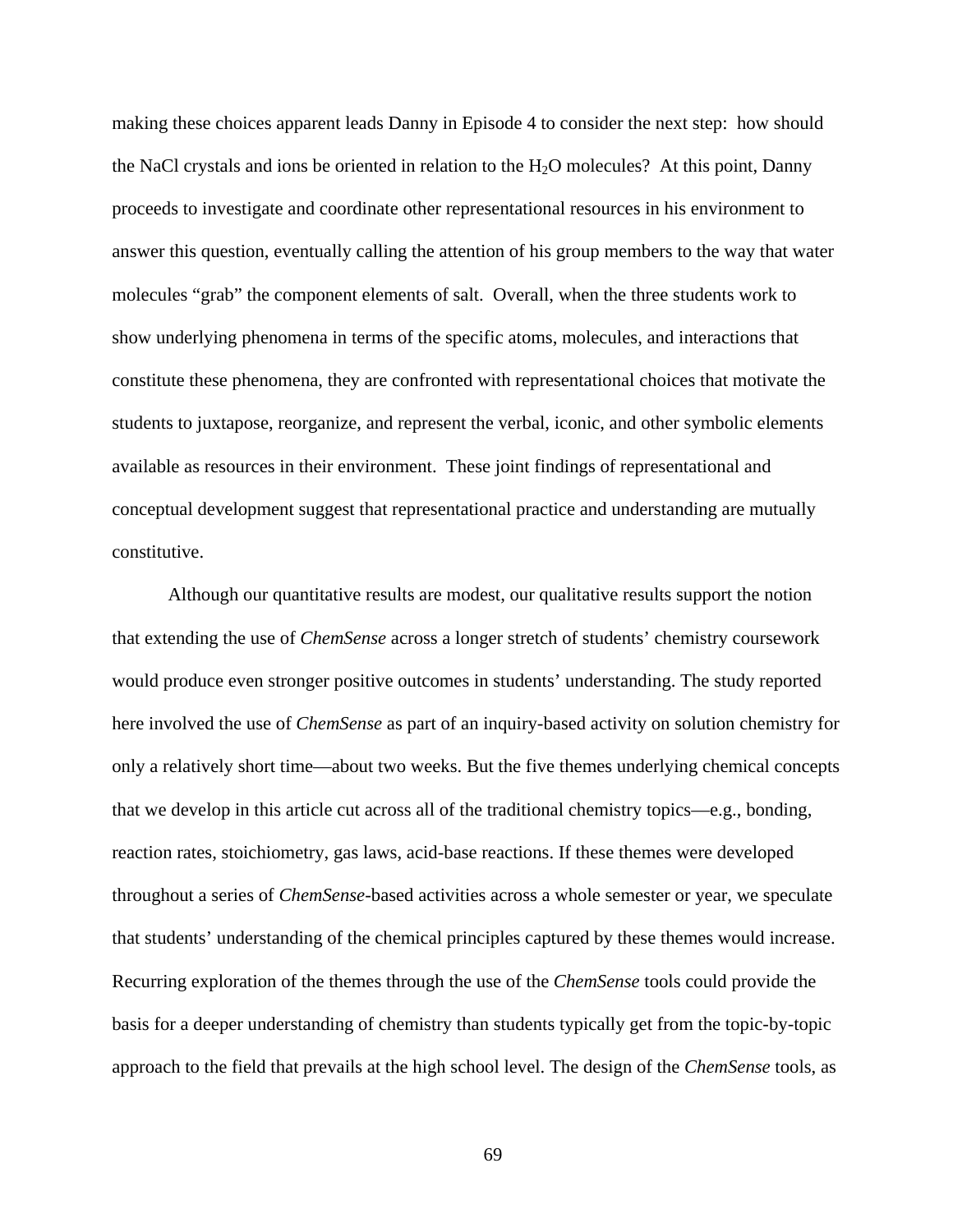we have noted, reinforces the five themes by providing students an environment in which the spatial and temporal dimensions of chemical phenomena are salient. The tools put students in the position of actively constructing iconic representations of molecular phenomena in space and time, which we argue, necessarily entails, engagement with the fundamental concepts of the field.

Theoretical Contribution: Representational Constraints, Affordances, and Attunements

On the basis of our findings, we can contribute from a situative perspective to the theoretical discussion of the role of representation in understanding. The specific features of the representational resources both *constrain* and enable or *afford* the representational practices and discourse related to entities and processes that are not otherwise perceptible or available in a situation. As the students in our study become attuned to these constraints and affordances, they talk about the molecular structure of  $H_2O$  and its interaction with NaCl, as well as the physical properties of beakers, water, and salt. Consequently, the nature of the conversation becomes more "chemical," and students deepen their understanding of the molecular nature of physical phenomena that have, as a result, become chemical.

But perhaps more important, in their attunement to these representational constraints and affordances in the context of laboratory investigations and social discourse, students come to engage in representational practices that are more like those of chemists. That is, they use the affordances and constraints of the representations to pose questions, reason about answers, and warrant claims. While our observations confirm that the meaning of a specific representation emerged from the discourse around its use, rather than from the representation itself, there were features of the representations that afforded and constrained this discourse in certain ways based on the affordances and constraints that we design into *ChemSense*. For example: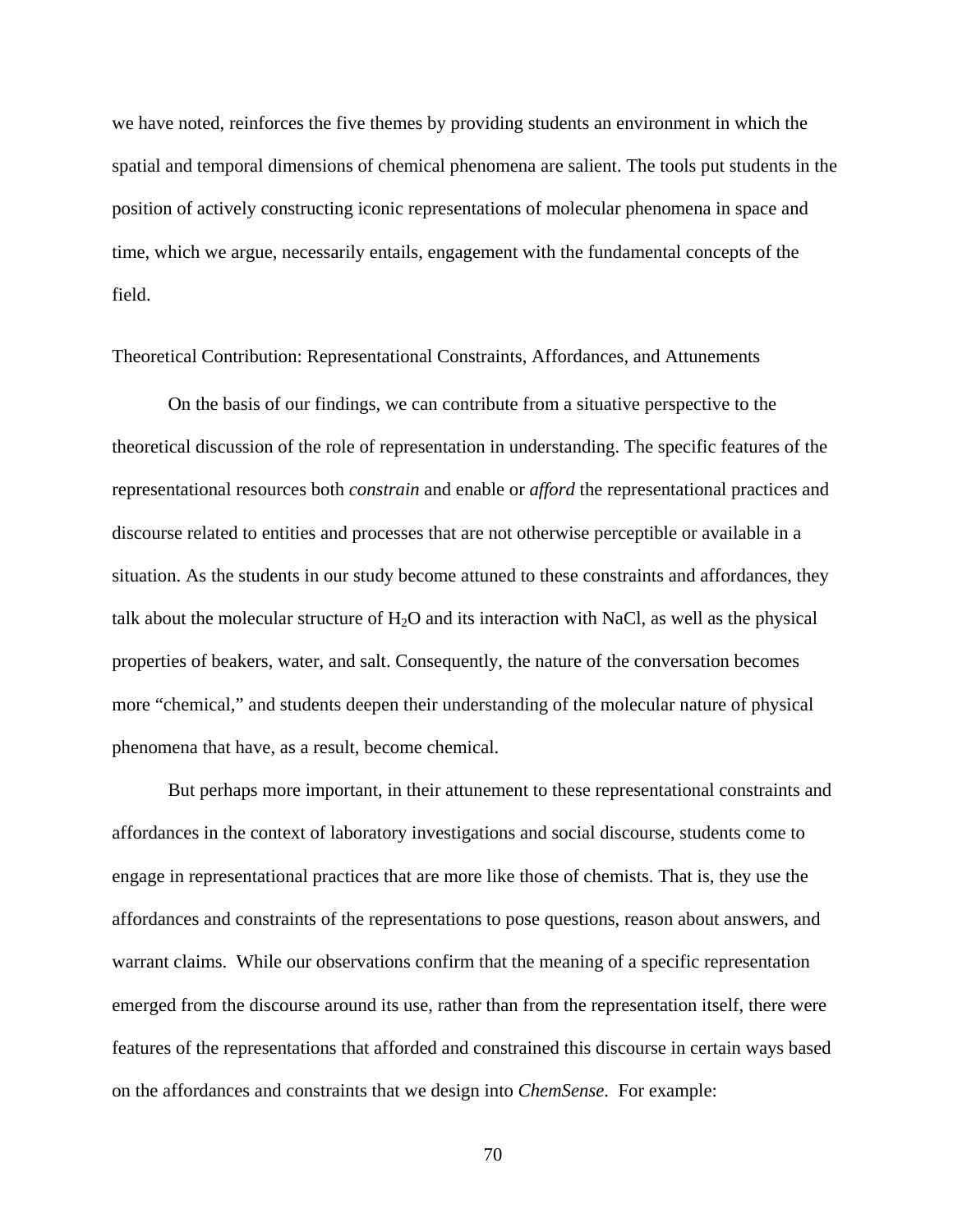- The interactions between Rebecca and Kimmy as they generated representations of water molecules and positioned them in two-dimensional space during Episodes 2 and 3 support the hypothesis (Hypothesis 1a) that the availability of tools that support the creation and positioning of "balls" of various types promotes the representation and discussion of "molecules," their elemental composition, their structure or geometry, and their connectivity.
- The interaction between Rebecca and Kimmy in Episode 3 about the way to represent intermolecular bonds supports Hypothesis 1b, that the ability to use *ChemSense* to create numbers and proportions of different molecules and position them in certain ways supports an understanding of connectivity and aggregation.
- The use of *ChemSense* tools and other representational resources by the students to show the progression of the reaction in Episode 4 supports Hypothesis 1c, that the ability to animate the position and arrangement of these "balls" over time promotes the representation and discussion of chemical processes.
- Conversely, the lack of tools that directly represent the physical apparatus, substances, and events of the laboratory constrains the discourse and seems to reduce the discussion of such physical objects and events. The fact that Kimmy and Rebecca discontinued their use of physical depictions also seems to support Hypothesis 1, generally.
- All the episodes illustrate and support Hypothesis 2, that the ability to refer indexically to representations of chemical entities and processes that are not otherwise available in the situation increases students' discourse about underlying chemical phenomena and how they are to be represented.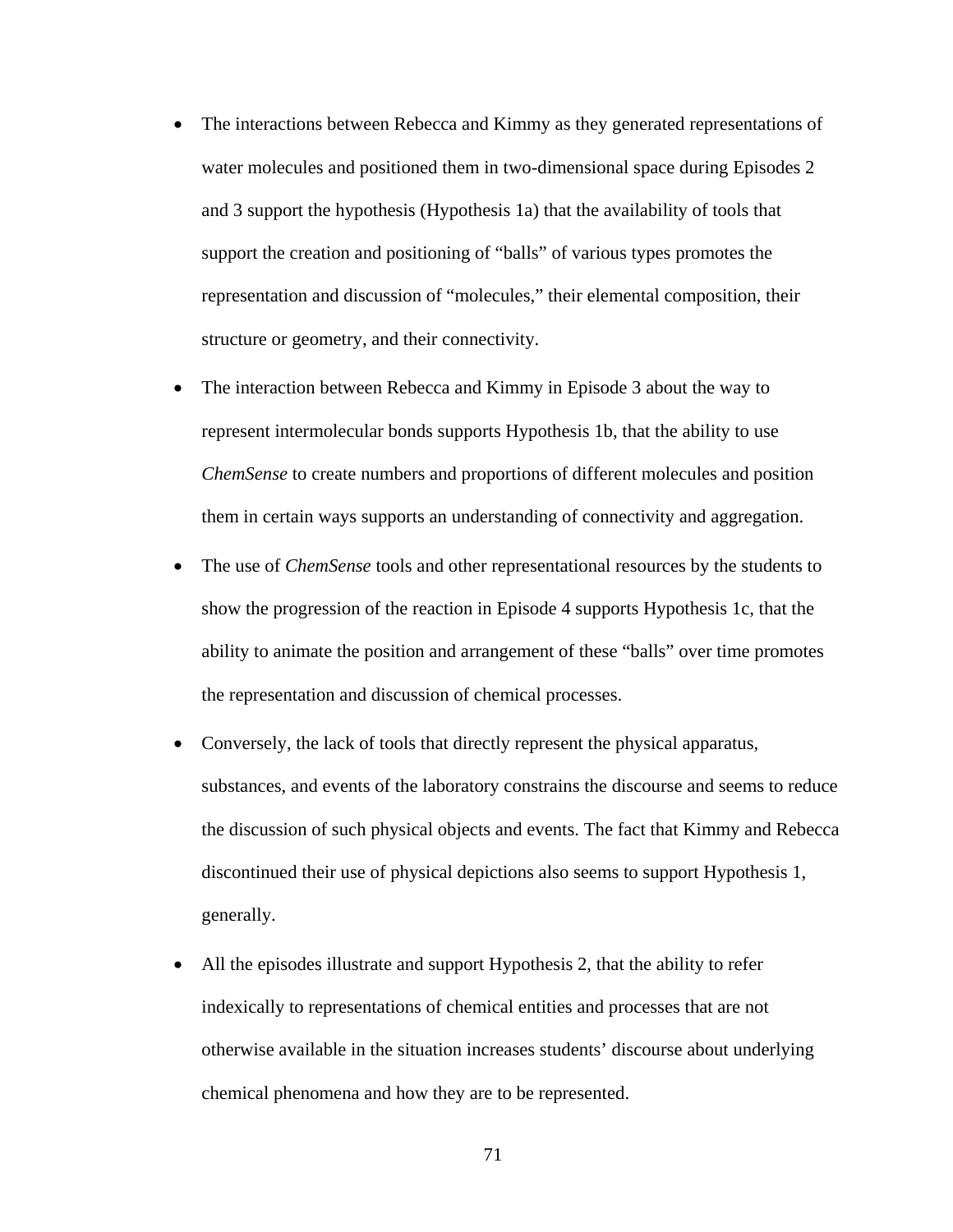- Danny's use of textbook resources in Episode 4 and his integration of these resources into the generation of the team's representations support Hypothesis 3, that the *ChemSense* resources increase the likelihood that other representational resources will be used more meaningfully.
- Finally, the conversation between the teacher and the students in Episode 6 that resulted in Danny saying "That's what happens" as he pointed to the animation supports Hypothesis 4, that with use of *ChemSense* over time representations will become increasingly integrated into social practice and central to interactions.

Our observations show that the meaning of the students' chemical representations emerges out of their interaction with environmental features such as the *ChemSense* tools, the requirements for the assignment, the informational resources available to them, their own prior experiences, their fellow students, and their teacher. We posit that as these students engage in related wet-lab activities and representational practices in subsequent class sessions, they will be better prepared to make the laboratory phenomena become more "chemical" through the use of representations in a process through which, as Roth (in press) describes, the meaning of the symbolic representation and the physical phenomena are mutually constitutive and reify one another. Visual representations, used side by side with discursive, gestural, and other forms of meaning-making, shape and help students ground their conversation and produce shared understanding to build on one another's contributions to the interactions.

### The Design of *ChemSense*

Our study was a design experiment to both test the theories embedded in our specific design and contribute to the development of sound educational practice. In light of these aims,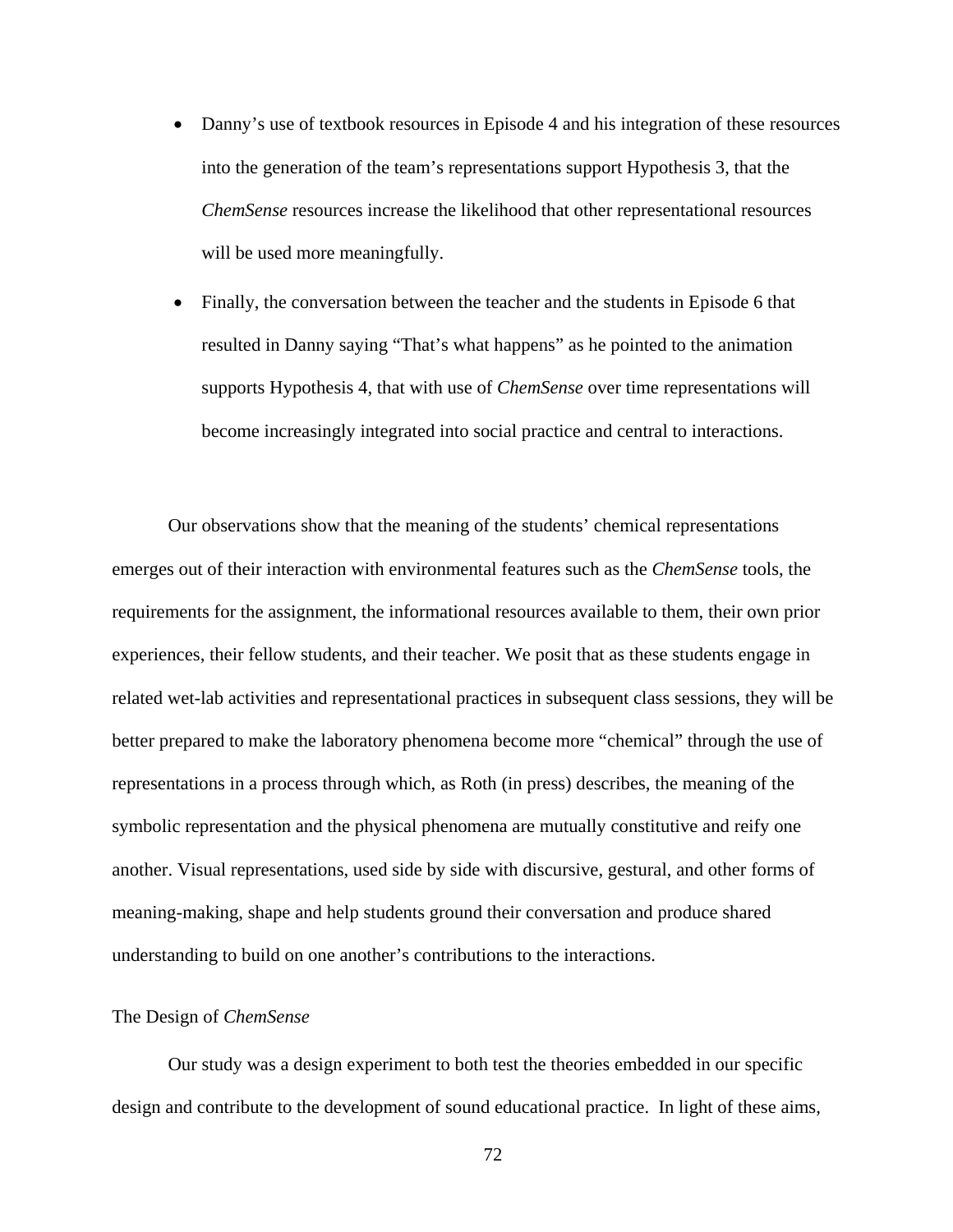the study reported here informed the subsequent change of several features of *ChemSense*. Although the qualitative and quantitative data we collected generally validated the design of *ChemSense*, our data also pointed us to refinements we could implement to make our tool even better. In our analysis, we found certain desirable practices that happened less often than expected or that sometimes happened despite a particular *ChemSense* design feature. Both types of occurrences provided opportunities for refinements in our design. The following is a discussion of some of the design changes that we implemented.

In part of Episode 2, Rebecca, Danny, and Kimmy used the knowledge-sharing capacity of *ChemSense* to view an animation by another group. This peer-review activity was part of their assignment and was designed to help facilitate student discourse. Even though they used this part of *ChemSense* for the purpose of peer reviewing other students' work, there was less online interaction than we originally hoped for. We noticed during our observations that there was confusion around the "build-on" metaphor that was used as part of *ChemSense* and that students had trouble understanding where new entries they created would be placed. The students were used to a more familiar "file system" metaphor, used as part of the basic file structure of most computers, rather than the more "threaded discussion" type of metaphor represented by the build-on function. Consequently, we changed the metaphor of the knowledge-sharing tool to that of a file structure to better fit students' experiences and thus make sharing within *ChemSense* as seamless as possible.

In the lab, we observed Danny, Rebecca, and Kimmy using probeware to collect data on conductivity (not reported here). They used PASCO DataStudio to monitor and record input from the sensors and the DataStudio graphing tool to generate graphs of the data. They then exported these graphs as images to be read into *ChemSense*. As mentioned earlier, the use of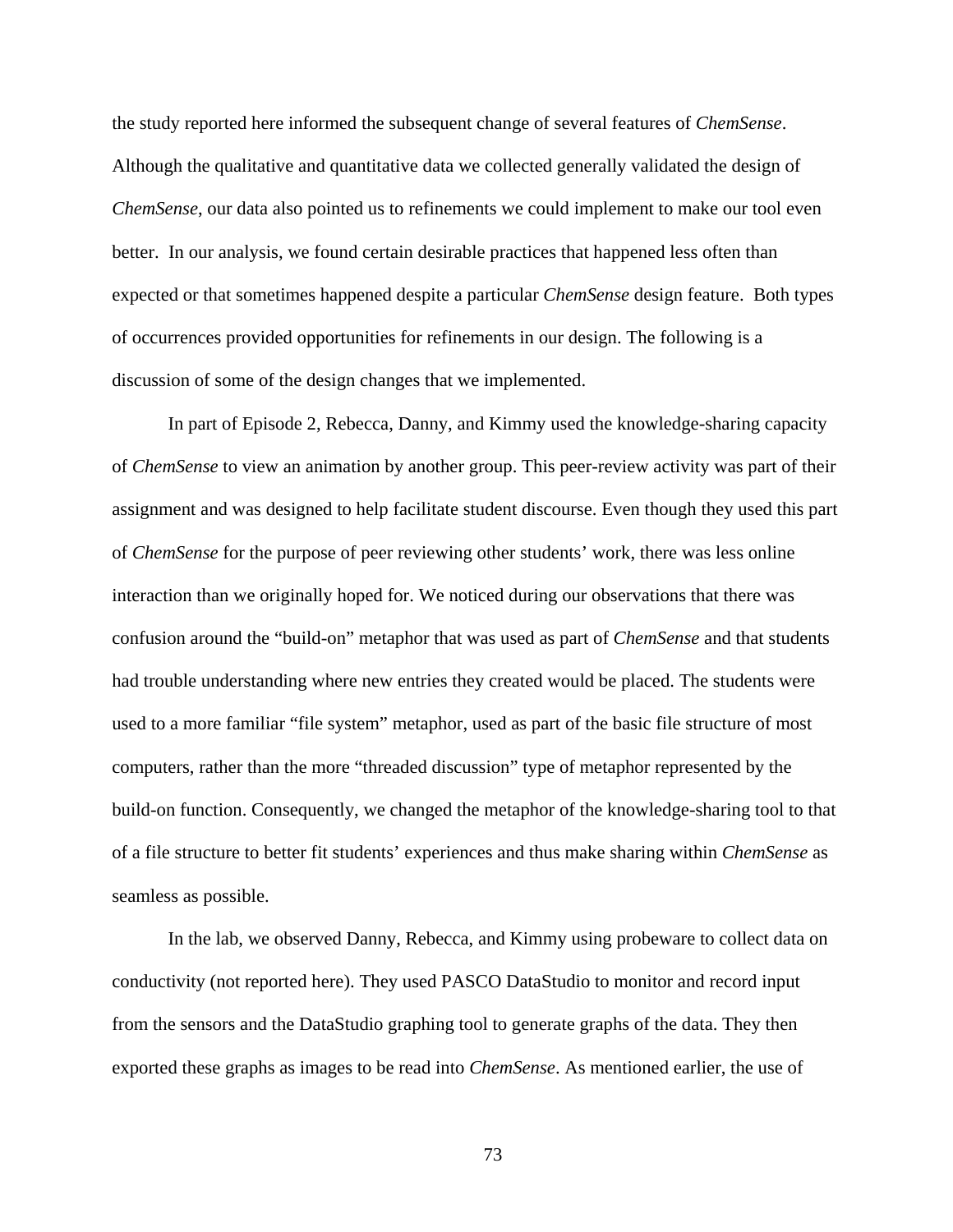probeware and data-generated representations is an important resource for connecting studentgenerated representations to laboratory phenomena. However, these students and others ran into problems when transferring graphs from DataStudio into *ChemSense*, and this difficulty seemed to inhibit the use of these resources. Once transferred, the graphs became nonnative images within *ChemSense* and could not be edited there. Following the study, we created a way for students to import DataStudio data directly into *ChemSense* and then create graphs within the *ChemSense* tool. This change allows students to have more control over the presentation of their data, and it eliminates the need for an external graphing program. This modification is designed to increase the likelihood that these representational resources will be used regularly.

We also documented at the time of the study that students did not have a simple way of creating representations of ions. In Episode 5, Rebecca and Danny worked on creating a representation of sodium chloride dissolving in water. To represent the sodium and chloride ions at the time, Rebecca and Danny had to create the individual atoms and then add "+" or "-" symbols to represent net charge. Although this was only one extra step in the representation process for this particular example, it became apparent that other common but more complex ions, such as sulfate  $(SO_4^2)$  or nitrate  $(NO_3)$ , would require multiple steps to represent. Instead of having students step through the process of creating these chemical units by hand, we decided to integrate the most common ions as part of the available periodic table tool within *ChemSense*. With this feature, students can as readily and easily represent ions as they can atoms.

## Role of the Teacher

Although *ChemSense* was designed with the collaboration of the classroom teacher in this study, the study was structured to minimize the intervention of the instructor so as to provide more openness for students' constructive use of the *ChemSense* resources. Nonetheless, the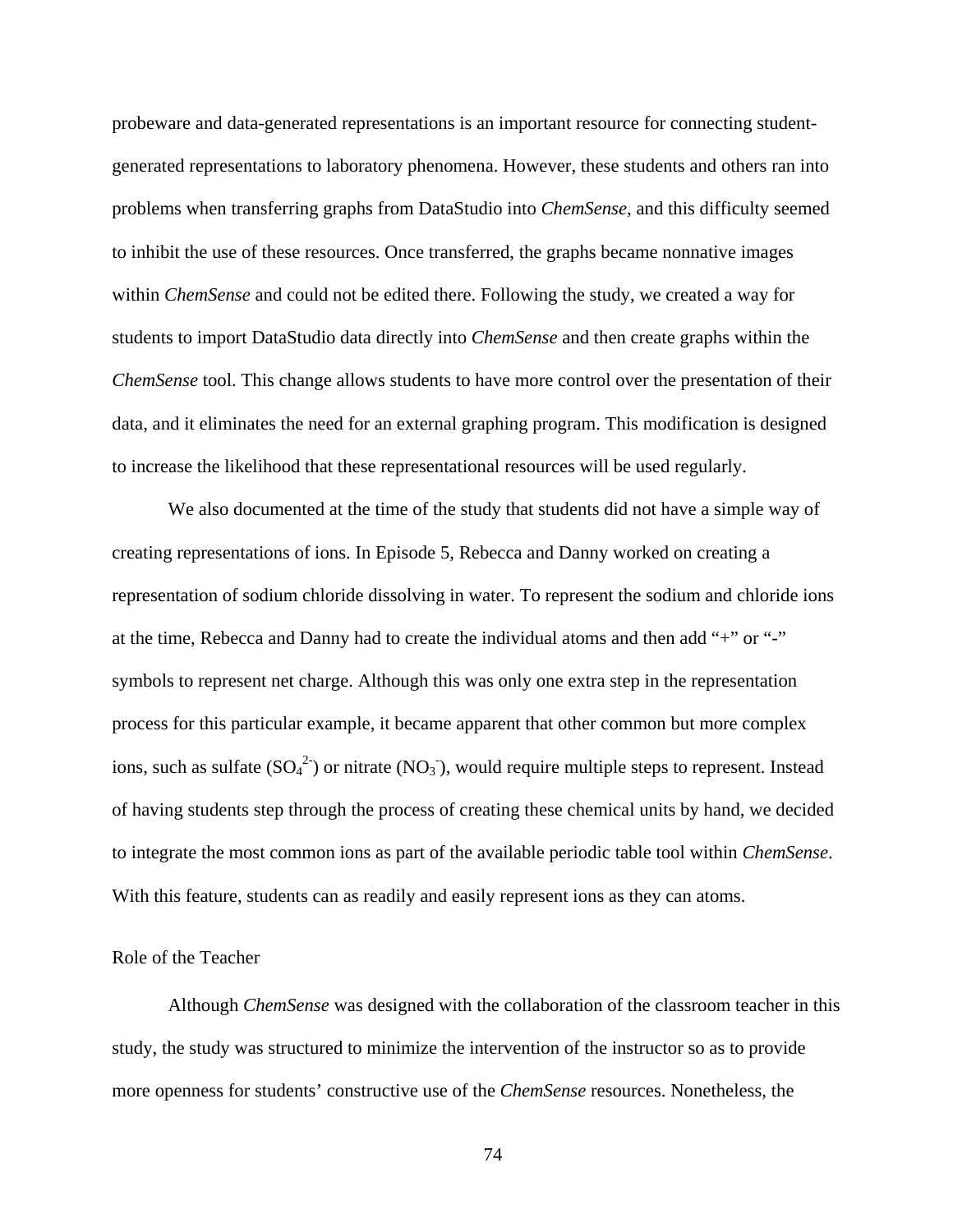teacher in this classroom, Miss Astor, served a pivotal role in legitimizing the value in the classroom of students' visual representations as an index of their conceptual. Although at first she adhered to a "right answerism" mode of addressing the students' questions about their equations, she shifted her role to become more involved in validating the new, alternative mode of representation of chemistry concepts that emerged out of the discourse. In Episode 6, Miss Astor advised students to think about what was happening at a molecular level, rather than think about the syntax of the equation. In response, both the students and the teacher moved from the equation to the animation and began talking about the chemical processes that the equation represented, and they came to a new insight about the state of the solution (i.e., it was an "ultrasaturated" solution).

In this episode, the teacher played an important role in helping students think more deeply about the meaning of the representations that they used. This role was supported by the features of the representational resources. In this regard, our observations are consistent with those reported by Kozma (2000b) in his comparative study of student interactions in the wet lab and computer lab. In that study, because few representational resources were used in the wet lab, both teacher (TA)-to-student and peer-to-peer discussion overwhelmingly focused on the physical apparatus and outcomes with little conceptual talk. However, in the computer lab, students used software that represented the molecular structure of the substance they synthesized in the wet lab. The use of these resources changed the discourse content of both students and TAs, shifting the discussion to chemical concepts such as molecular shape, hydrogen bonding, and nonpolar groups while they used molecular modeling software that included material features corresponding to these concepts. Kozma attributes differences in the amount of conceptual talk in the two settings to differences in their material and symbolic resources.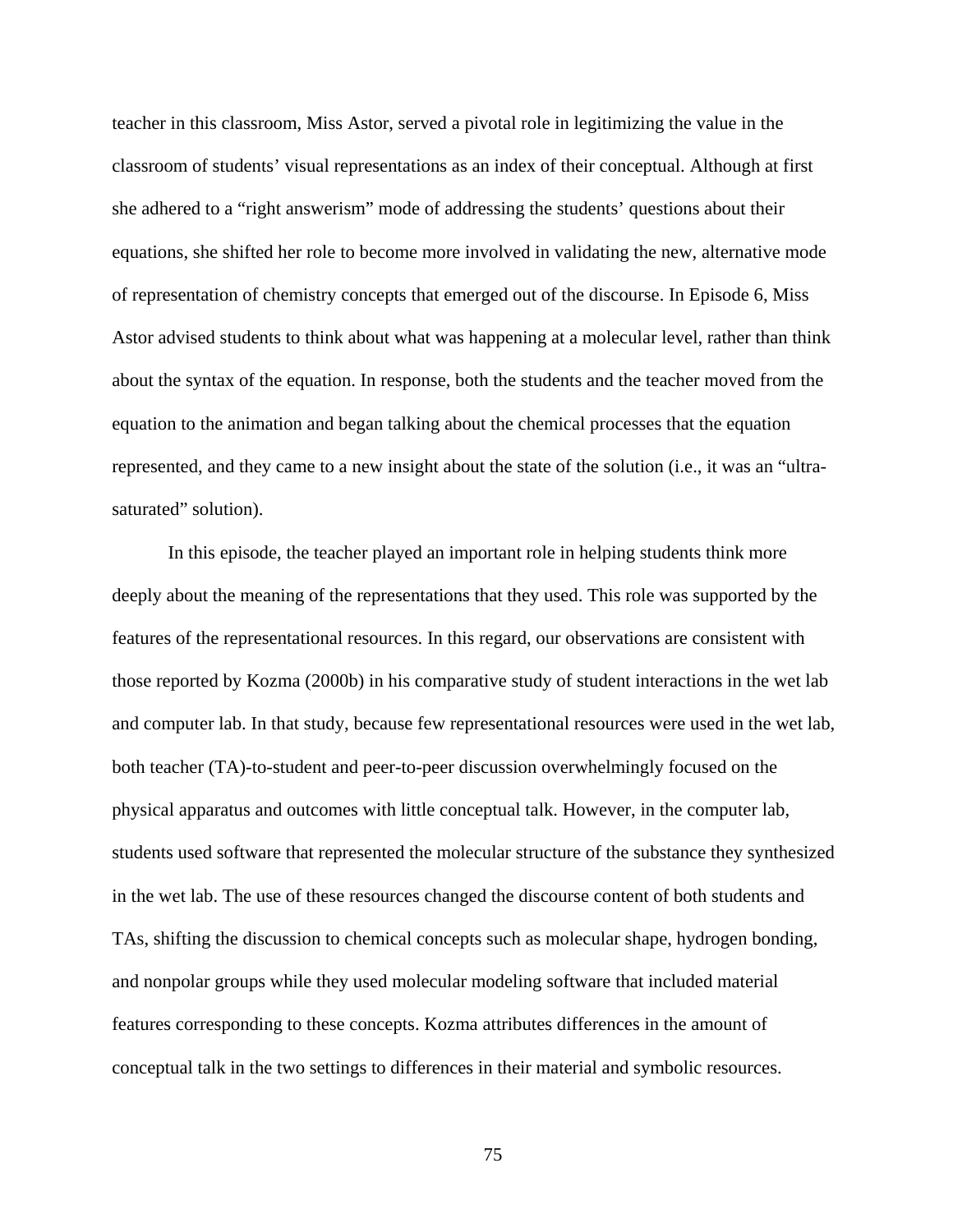The role of the teacher is critical in the classroom ecology and can be central not only in the design of the learning activities but also in leveraging the value of the multiple representational forms available to students through strategic discussions. Our interest in the ways in which teachers integrate visualization and modeling tools in their classroom practice has served as part of the impetus for our subsequent research using *ChemSense*. We have since recognized two significant dimensions to teacher use of new tools with their students: (1) developing plans and activities that match the tools and their pedagogical affordances to the mandated curriculum in support of learning objectives, and (2) scaffolding student learning as a result of using these tools in real time through appropriate forms of discourse (questioning, prompting, drawing students' attention to key features, verbally reinforcing the visual and vice versa, etc.). In general, by using and allowing students to use visualizations systematically as core, valid ways of representing chemical phenomena, teachers can significantly augment the traditional representational apparatus of chemistry instruction to leverage understanding at the macroscopic and mathematical levels through representations of chemical phenomena at the nanoscopic level.

## Research Implications

Our current research efforts build on our findings and experiences. They focus on the role of the teacher in integrating *ChemSense* into the curriculum and ongoing classroom practice, on the effects of long-term use of *ChemSense* on student learning, and on ways in which the particular features of *ChemSense* can be improved to best support student learning, at both the high school and college levels, where students are using *ChemSense* to depict complex molecules and animate multistep reactions. Our work with classroom teachers centers on helping them develop and implement standards-based curricular activities to deepen students' understanding of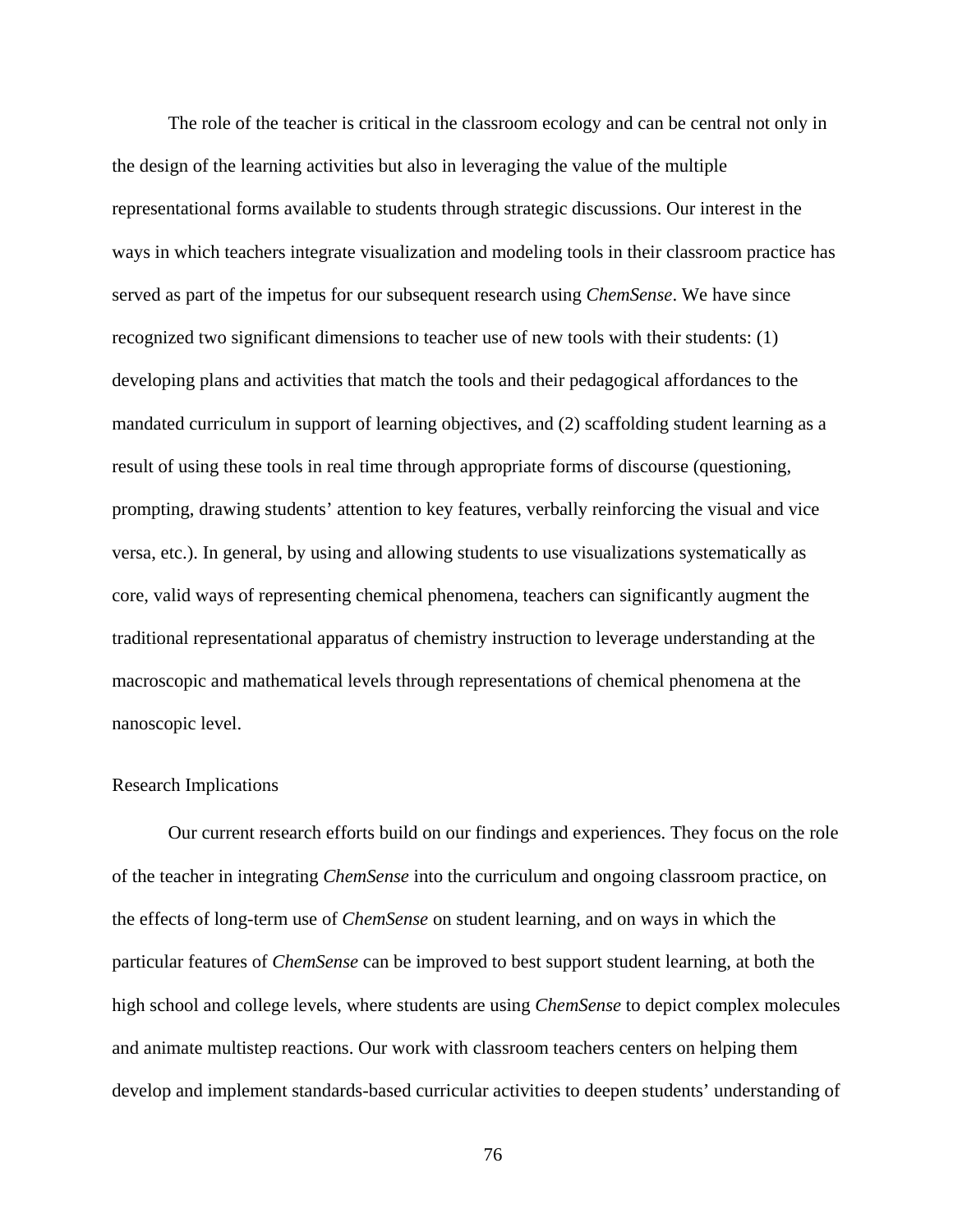core concepts that can integrate easily with the teachers' existing classroom texts and approaches. Concurrently, we are examining the effects of year-long implementation of these *ChemSense* activities on student learning. Throughout these processes, we are observing both student and teacher use of the tools and are making modifications to the design based on our findings.

The outcomes of our research depend on the successful design of curricula and tools, and also on the ways in which we assess student learning. Assessments that incorporate multiple representations—text and iconic representations—in both the question and the answer, such as those represented by the conceptual test developed by the American Chemical Society (2000, 2001), seem likely to be highly sensitive to the effects of participation in *ChemSense.* Similar to our representational competence and chemical understanding rubrics, these measures rely largely on iconic representations of molecular entities and processes in querying students' understanding of both basic and complex chemical phenomena. Since one of our primary assessment concerns is the ways in which *ChemSense* activities themselves function as embedded assessments, providing in clear, digital form views of the "chemical" meanings students make as these meanings are signified through their jointly constructed representations, types of assessment tools such as the ACS conceptual exam could provide interesting ways to triangulate measures of student learning through *ChemSense*.

Finally, our design research was conducted in the context of a particular phase of the design cycle—the early, "open-ended exploration" phase (Shavelson et al., 2003). During this phase, descriptive questions related to "what is happening?" and theory-oriented questions related to "why is it happening?" are appropriate. However, other questions are appropriate for subsequent phases in which the design is refined and further integrated into classroom practice.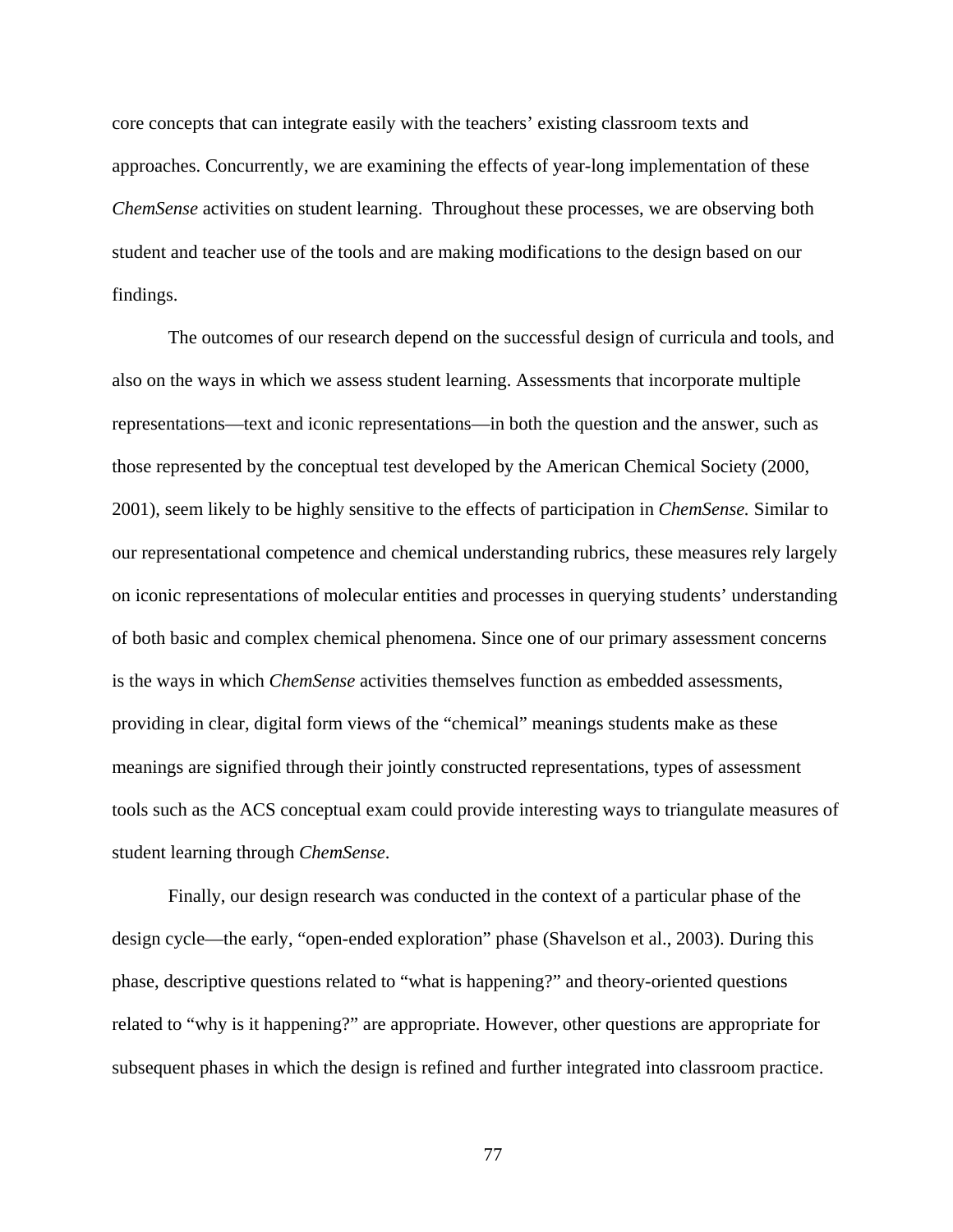Within these later phases, questions relate to systematic effects or cause and effect (Shavelson et al., 2003). Small, randomized trials within a classroom might examine which of several wellformulated design alternatives lead to a desired outcome. During the scaling-up phase, the use of experimental studies combined with case studies of implementation can test the generalizability and limits of the effects of a design as it is transported to and tested in other locales. These studies of *ChemSense* are slated for the future.

In terms of instruction, research, and assessment, the potential for visualization tools to improve classroom practice on a broad scale remains largely unexplored. While focusing on the role of the teacher in shifting classroom practice can help us better understand ways in which classroom practice can change, most chemistry teachers have had little experience with visually oriented approaches, especially approaches that systematically incorporate nanoscopic phenomena into their curriculum as representational resources that provide a common ground for students' discourse and experiences. To effect this level of change, the majority of teachers will need to think in new and sophisticated ways about chemistry content: about the quality and uses of representations students encounter; the concepts being built through their assignments; the understandings—including nonscientific conceptions—embodied in student-generated representations; the ways their feedback to students regarding their representations shapes student conceptualizations; and the means of helping students relate depictions of molecular phenomena to chemical equations and lab experiences. The need for research in this area is significant. As a research community, we are still at the beginning stages of understanding in depth and detail the processes through which use of visual representations in classroom practice can contribute to student learning.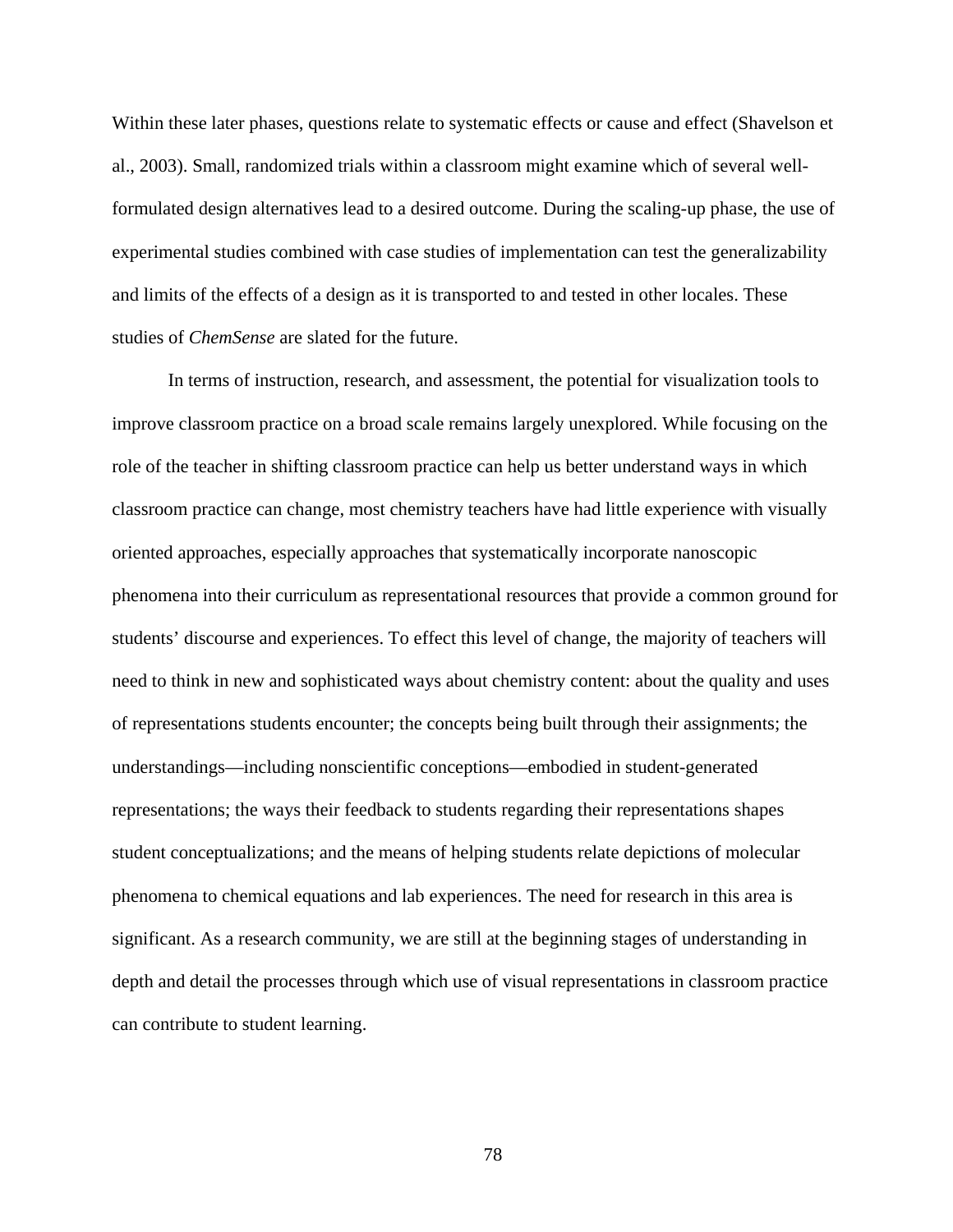## ACKNOWLEDGEMENTS

This study is based upon work supported by the National Science Foundation under Grant No. 0125726. Any opinions, findings, and conclusions or recommendations expressed in this material are those of the authors and do not necessarily reflect the views of the National Science Foundation. The authors would like to thank our collaborating teachers and students for making the study possible, and would like also to thank Jeremy Roschelle, Jay Lemke, Tina Stanford, and Ken Rafanan for their feedback and assistance.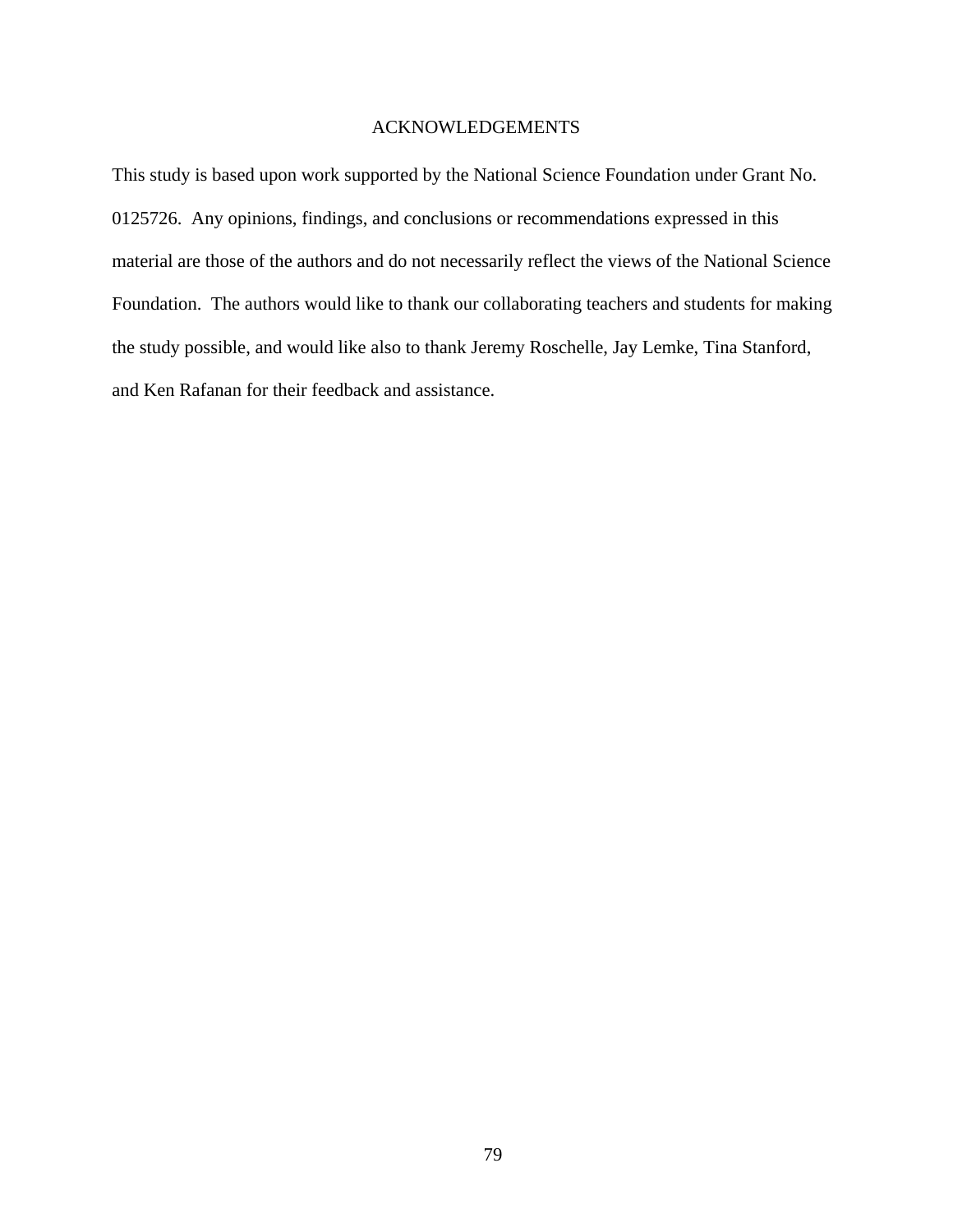## **REFERENCES**

- American Association for the Advancement of Science. (1993). *Benchmarks for science literacy*. New York: Oxford University Press.
- American Chemical Society. (2001). *General chemistry (conceptual) 2001*. Washington, DC: American Chemical Society.

Amman, K., & Knorr Cetina, K. (1990). The fixation of (visual) evidence. In M. Lynch & S.

Woolgar (Eds.), *Representation in scientific practice* (pp. 85-122). Cambridge, MA: MIT Press.

- Barron, B. (2003). When smart groups fail. *The Journal of the Learning Sciences*, *12*(3), 307- 359.
- Bell, P. & Linn, M. C. (2000). Scientific arguments as learning artifacts: Designing for learning. *International Journal of Science Education, 22*(8), 797-817.
- Brown, A. L. (1992). Design experiments: Theoretical and methodological challenges in creating complex interventions in classroom settings. *The Journal of the Learning Sciences, 2*(2), 141-178.
- Brown, A. L., & Campione, J. C. (1996). Guided discovery in a community of learners. In K. McGilly (Ed.), *Classroom Lessons: Integrating cognitive theory and classroom practice*. Cambridge: MIT Press/Bradford Books.
- Bunce, D., & Gabel, D. (2002). Differential effects on the achievement of males and females of teaching the particulate nature of chemistry. *Journal of Research in Science Teaching, 39*(10), 911-927.
- Chi, M., Feltovich, P., & Glaser, R. (1981). Categorization and representation of physics problems by experts and novices. *Cognitive Science, 5*, 121-152.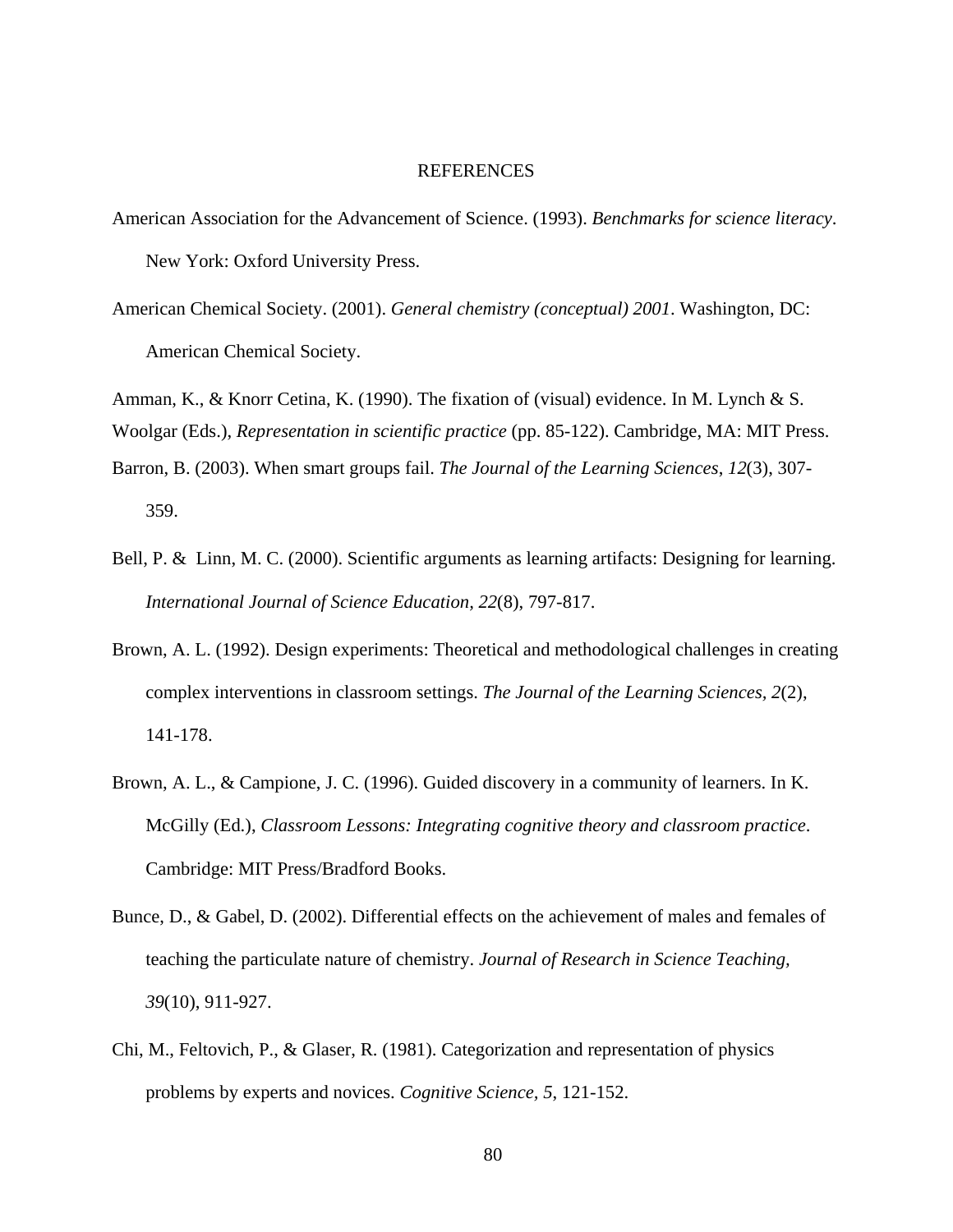Clark, H. H. (1996). *[Using language](http://www.cup.org/Titles/56/0521561582.html)*. New York: [Cambridge University Press](http://www.cup.org/).

- Cobb, P., Confrey, J., diSessa, A., Lehrer, R., & Schauble, L. (2003). Design experiments in education research. *Educational Researcher, 32*(1), 9-13.
- Collins, A., Joseph, D., & Bielaczyc, K. (2004). Design research: Theoretical and methodological issues. *The Journal of the Learning Sciences, 13*(1), 15-42.
- Design-Based Research Collective. (2003). Design-based research: An emerging paradigm for educational inquiry. *Educational Researcher, 32*(1), 5-8.
- diSessa, A. A., Hammer, D., Sherin, B., & Kolpakowski, T. (1991). Inventing graphing: Metarepresentational expertise in children. *Journal of Mathematical Behavior, 10*, 117-160.
- Dori, Y. J., Barak, M.. & Adir, N. (2003) A Web-based chemistry course as a means to foster freshmen learning. *Journal of Chemical Education, 80*(9), 1084-1092.
- Dunbar, K. (1997). How scientists really reason: Scientific reasoning in real-world laboratories. In R. Sternberg & J. Davidson (Eds.), *The nature of insight* (pp. 365-396). Cambridge, MA: MIT Press.
- Gabel, D. (1998). The complexity of chemistry and implications for teaching. In B. J. Fraser & K. G. Tobin (Eds.), *International handbook of science education* (pp. 233-249). Great Britain: Klewer Academic Press.

Goodwin, C. (1995). Seeing in depth. *Social Studies of Science, 25*, 237-274.

- Greeno, J. G. (1998). The situativity of knowing, learning, and research. *American Psychologist, 53*(1), 5-26.
- Greeno, J. G., & Hall, R. P. (1997). Practicing representation: Learning with and about representational forms. *Phi Delta Kappan, 78*, 361-367.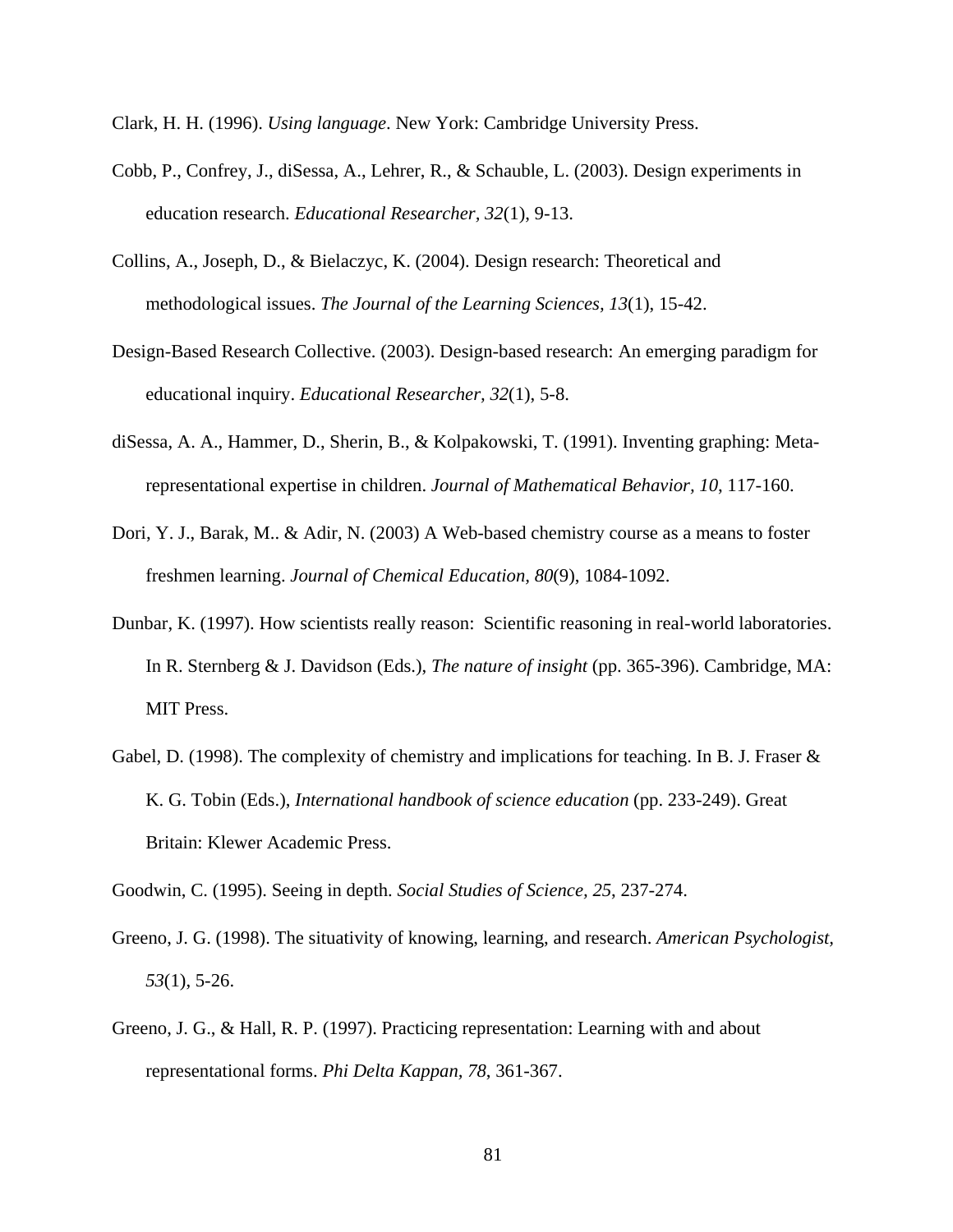- Hanks, W. F. (1999). Intertexts: Writings on language, utterance and context. Denver: Rowman & Littlefield.
- Hinton, M. E., & Nakhleh, M. B. (1999). Students' microscopic, macroscopic, and symbolic representations of chemical reactions. *The Chemical Educator*, *4*(5).
- Hoffmann, R., & Laszlo, R. (1991). Representation in chemistry. *Angewandte Chemie*, *30*, 1-16.
- Kozma, R. (2000a). *Representation and language: The case for representational competence in the chemistry curriculum.* Paper presented at the 16<sup>th</sup> Biennial Conference on Chemical Education, Ann Arbor, MI.
- Kozma, R. (2000b). Students collaborating with computer models and physical experiments. In J. Roschelle & C. Hoadley (Eds.), *Proceedings of the Conference on Computer-Supported Collaborative Learning 1999.* Mahwah, NJ: Erlbaum.
- Kozma, R. (2000c). The use of multiple representations and the social construction of understanding in chemistry. In M. Jacobson & R. Kozma (Eds.), *Innovations in science and mathematics education: Advanced designs for technologies of learning* (pp. 11-45). Mahwah, NJ: Erlbaum.
- Kozma, R. B., Chin, E., Russell, J., & Marx, N. (2000). The roles of representations and tools in the chemistry laboratory and their implications for chemistry instruction. *The Journal of the Learning Sciences, 9*(2), 105-143.
- Kozma, R. B., & Russell, J. (1997). Multimedia and understanding: Expert and novice responses to different representations of chemical phenomena. *Journal of Research in Science Teaching, 34*(9), 949-968.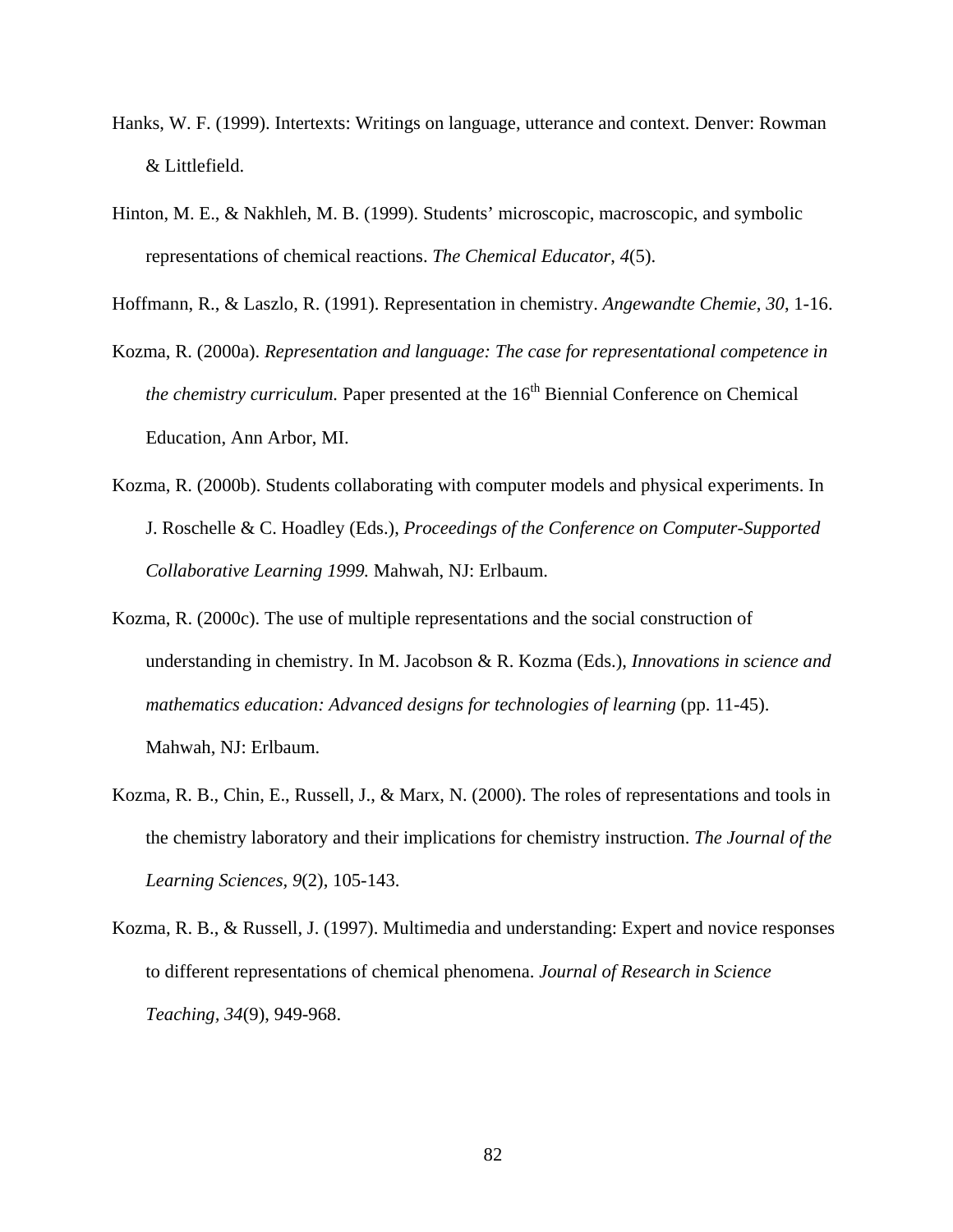- Krajcik, J. S. (1991). Developing students' understandings of chemical concepts. In S. H. Glynn, R. H. Yeany, & B. K. Britton (Eds.), *The psychology of learning science*. Hillsdale, NJ: Erlbaum.
- Krajcik, J., Blumenfeld, P., Marx, R., Bass, K., Fredricks, J., & Soloway, E. (1998). Inquiry in project-based classrooms: Initial attempts by middle school students. *Journal of the Learning Sciences, 7*(3&4), 313-351.
- Lemke, J. (1990). *Talking science: Language, learning, and values*. Norwood, NJ: Ablex.
- Linn, M., Bell, P., & Hsi, S. (1998). Using the Internet to enhance student understanding of science: The Knowledge Integration Environment. *Interactive Learning Environments, 6*(1- 2), 4-38.
- Nakhleh, M. B. (2002). *Some thoughts about molecular-level representations in conceptual problem solving.* Presented at Problem Solving in Chemistry: An Online CONFCHEM
- Conference on Chemistry. Available at <http://www.chem.vt.edu/confchem/2002/b/nakhleh.html>
- Nakhleh, M. B., Lowrey, K. A., & Mitchell, R. C. (1996). Narrowing the gap between concepts and algorithms in freshman chemistry. *Journal of Chemical Education*, *73*(8), 758-762.
- National Research Council. (1996). *From analysis to action: Undergraduate education in science, mathematics, engineering, and technology*. Washington, DC: National Academy Press.
- Pea, R. D. (1992). Augmenting the discourse of learning with computer-based learning environments. In E. de Corte, M. Linn, & L. Verschaffel (Eds.), *Computer-based learning environments and problem-solving* (NATO Series, subseries F: Computer and System Sciences) (pp. 313-343). New York: Springer-Verlag.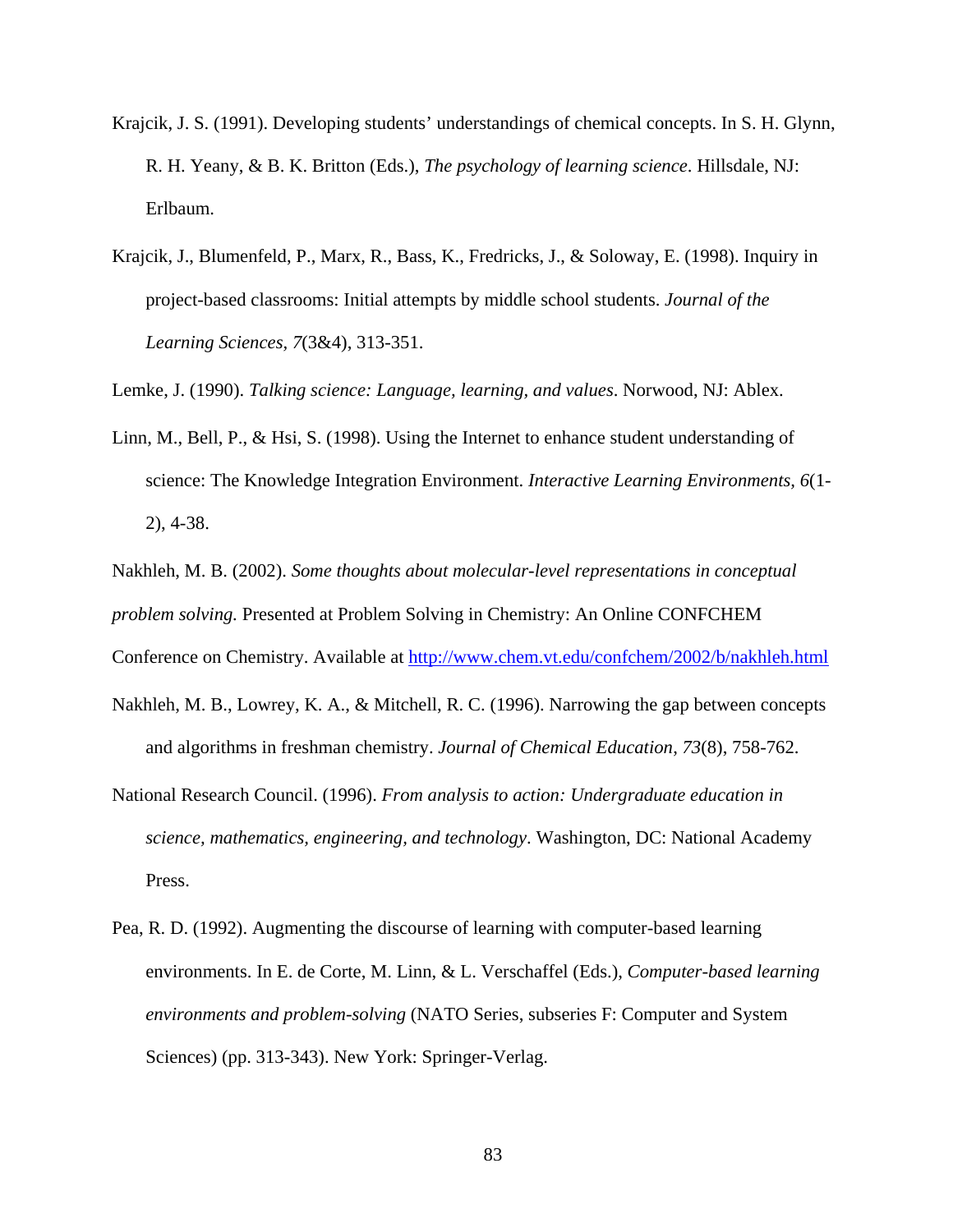- Pea, R. D. (1994). Seeing what we build together: Distributed multimedia learning environments for transformative communications. *The Journal of the Learning Sciences, 3*(3), 283-298.
- Roth, W.-M. (in press). What is the meaning of meaning? A case study from graphing. *Journal of Mathematical Behavior.*
- Roth, W.-M. (2001). Situating cognition. *The Journal of the Learning Sciences, 10* (1&2), 27-61.
- Roth, W.-M. (1998). Teaching and learning as everyday activity. In B. Fraser & K. Tobin (Eds.), *International handbook of science education* (pp 169-181). Dordrecht: Kluwer.
- Roth, W.-M. (1995). Affordances of computers in teacher-student interactions: The case of interactive physics. *Journal of Research in Science Teaching, 32*, 329-347.
- Roth, W.-M., & Bowen, G. M. (1999). Of cannibals, missionaries, and converts: Graphing competencies from grade 8 to professional science inside (classrooms) and outside (field/laboratory). *Science, Technology, and Human Values, 24*(2),179-212.
- Scardamalia, M., & Bereiter, C. (1994). Computer support for knowledge-building communities. *The Journal of the Learning Sciences, 3*(3), 265-283.
- Schank, P., & Kozma, R. (2002). Learning chemistry through the use of a representation-based knowledge-building environment. *Journal of Computers in Mathematics and Science Teaching, 21* (3), 253-279.
- Schegloff, E. (1992). Repair after next turn: The last structurally provided defense of intersubjectivity in conversation. *American Journal of Sociology, 97*(5), 1295-1345.
- Shavelson, R. J., Phillips, D. C., Towne, L., & Feuer, M. J. (2003). On the science of education design studies. *Educational Researcher, 32*(1), 25-28.